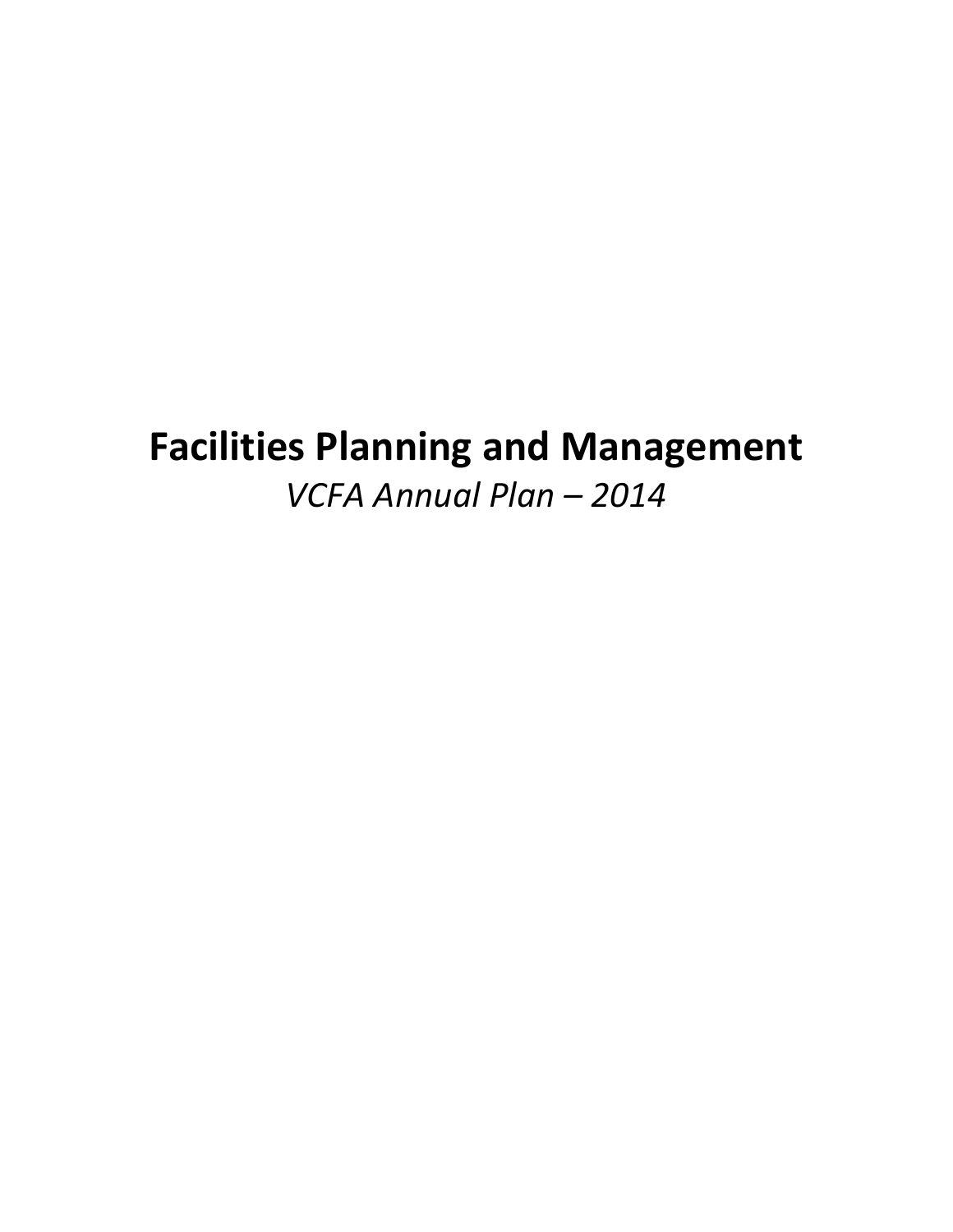# **Section 1: FP&M Summary Statement**

Facilities Planning and Management is a service organization, reporting to the Associate Vice Chancellor, Bill Elvey. The organization consists of seven core departments:

- Business and Staff Services
- Campus Planning and Landscape Architecture
- Capital Planning and Development
- Environment, Health and Safety
- Physical Plant
- Space Management Office
- Transportation Services

The goals and objectives listed in this report were identified by Facilities Planning and Management to support, and align with, the strategic priorities established by the Vice Chancellor for Finance and Administration. They reflect critical success factors for FP&M, or are associated with specific initiatives designed to improve the effectiveness and efficiency of FP&M services. These goals were identified and advanced by staff working within their departments or representing their departments on cross-organizational teams. The Leadership Team's commitment to these goals validates the work of these employees, and will hopefully, encourage others to engage in improving our services and our organization. The common thread throughout these goals is the desire to achieve our mission; begin to realize our vision of 'an inclusive and diverse team, working together to provide exceptional service for our university community'; and, engage staff in creating a work environment that truly reflects our core values.

# **FP&M Mission:** *Providing excellence in facilities and services for our university community.*

**FP&M Vision:** *An inclusive and diverse team, working together to provide exceptional service for our university community.*

**FP&M Shared Values:** *Shared values guide how we behave toward our customers, coworkers and stakeholders.*

- We are People Centered by being inclusive, engaged, diverse and customer-focused.
- We promote Stewardship through sustainable, effective and efficient use of resources.
- We promote Integrity by building trust, respect and accountability.
- We support Innovation and Discovery through continuous learning and improvement.
- We promote Safety, ensuring a safe and healthy campus environment.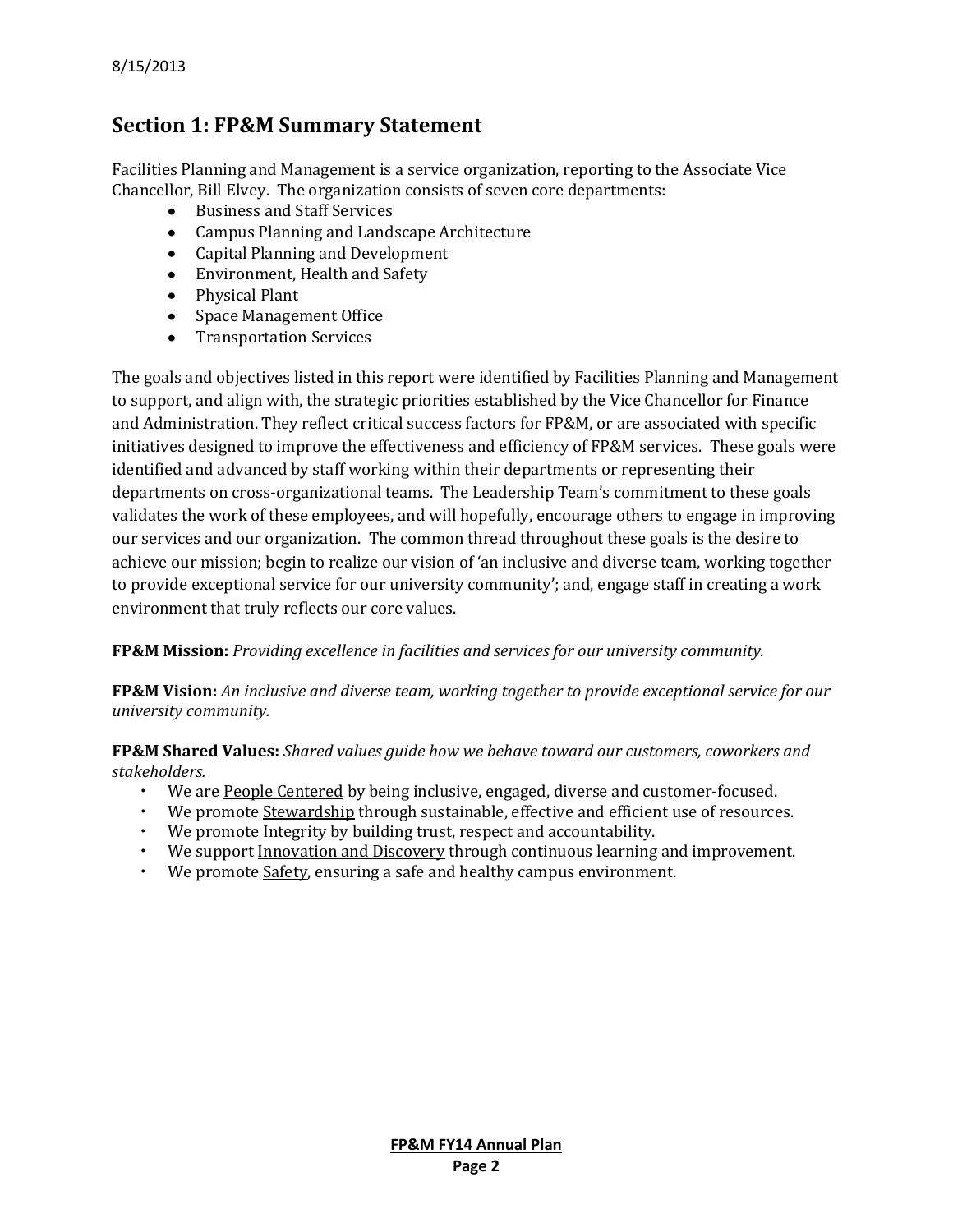## **Departments:**

## **Business and Staff Services (BASS)**

BASS provides support services to all units of FP&M in the areas of budget and financial reporting, business operations and purchasing, human resources, and training and organizational development.

## **Campus Planning and Landscape Architecture (CPLA)**

CPLA works with faculty, staff, students and the surrounding urban community on physical planning issues, including implementation of the Campus Master Plan. Staff assist with the capital budgeting and infrastructure planning processes, assist with facility related ADA issues, design and manage landscape architecture projects, and serve as a liaison with municipal governments and adjacent neighborhoods.

# **Capital Planning and Development (CP&D)**

CP&D is responsible for identifying and developing capital programs and related policies and procedures to address the University's strategic, long-range physical planning needs. Staffs oversees development of the biennial capital budget and serve as university representatives and project managers for the design of new facilities, additions, utility improvements and large scale remodeling projects.

## **Environment, Health and Safety (EH&S)**

EH&S provides guidance, technical consultation and expertise to the campus community in the areas of biological, chemical, environmental, radiation, lake, fire and life safety, and occupational health.

#### **Physical Plant (PP)**

PP is responsible for the maintenance of campus buildings, grounds, utilities and vehicles. Design resources, construction trades and specialized facilities services are available for departmental requests and remodeling projects on a fee-for-service basis.

#### **Space Management Office (SMO)**

SMO collects, maintains and analyzes information about University space use. The office coordinates the allocation and reassignment of existing space and participates in the planning for modified or new space. This includes providing appropriate office, laboratory or support space for research and instruction, as well as classroom environments for effective teaching and learning, and support services for use of multimedia classrooms. The office also provides support for leasing space, manages campus real estate transactions, and assists with space relocation for major remodeling projects.

#### **Transportation Services (TS)**

TS is responsible for the coordination and administration of all transportation-related services for the University of Wisconsin-Madison campus community. Primary functions include the sale/management of parking permits, special event coordination, maintenance and enforcement, construction coordination, lot and booth operations, citation payments and appeals, information technology, financial, transportation planning and development of multi-modal options.

This annual plan is organized into four sections: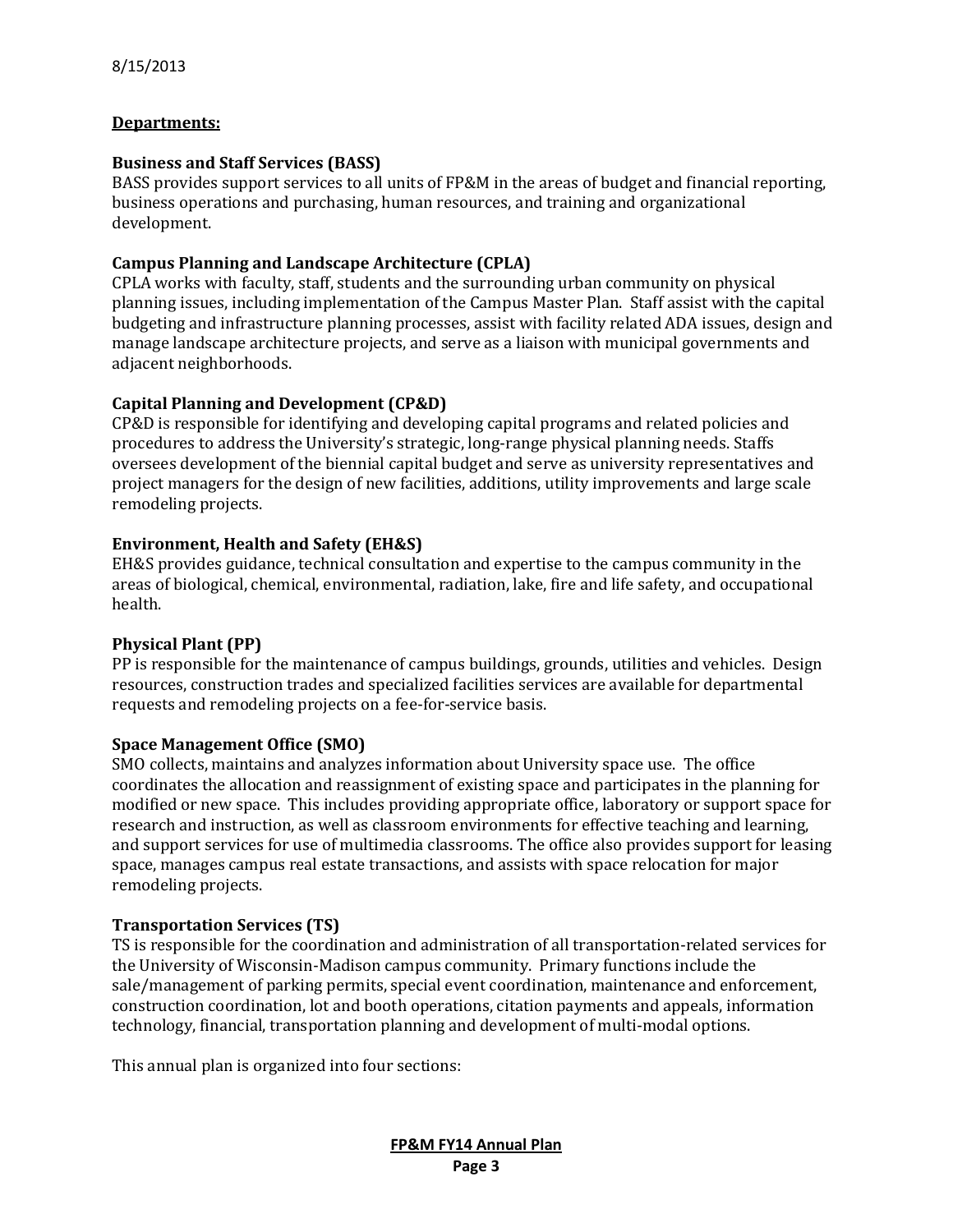Section 1: Division Priorities - Summary Section 2: VCFA Strategic Priorities

- Engagement, Inclusion and Diversity (EID)
- Student Leadership Development  $\bullet$
- Resource Stewardship Through Process Improvement  $\bullet$

Section 3: FP&M Strategic and Operational Priorities

Section 4: FP&M Strategic and Operational Priorities – Summary Chart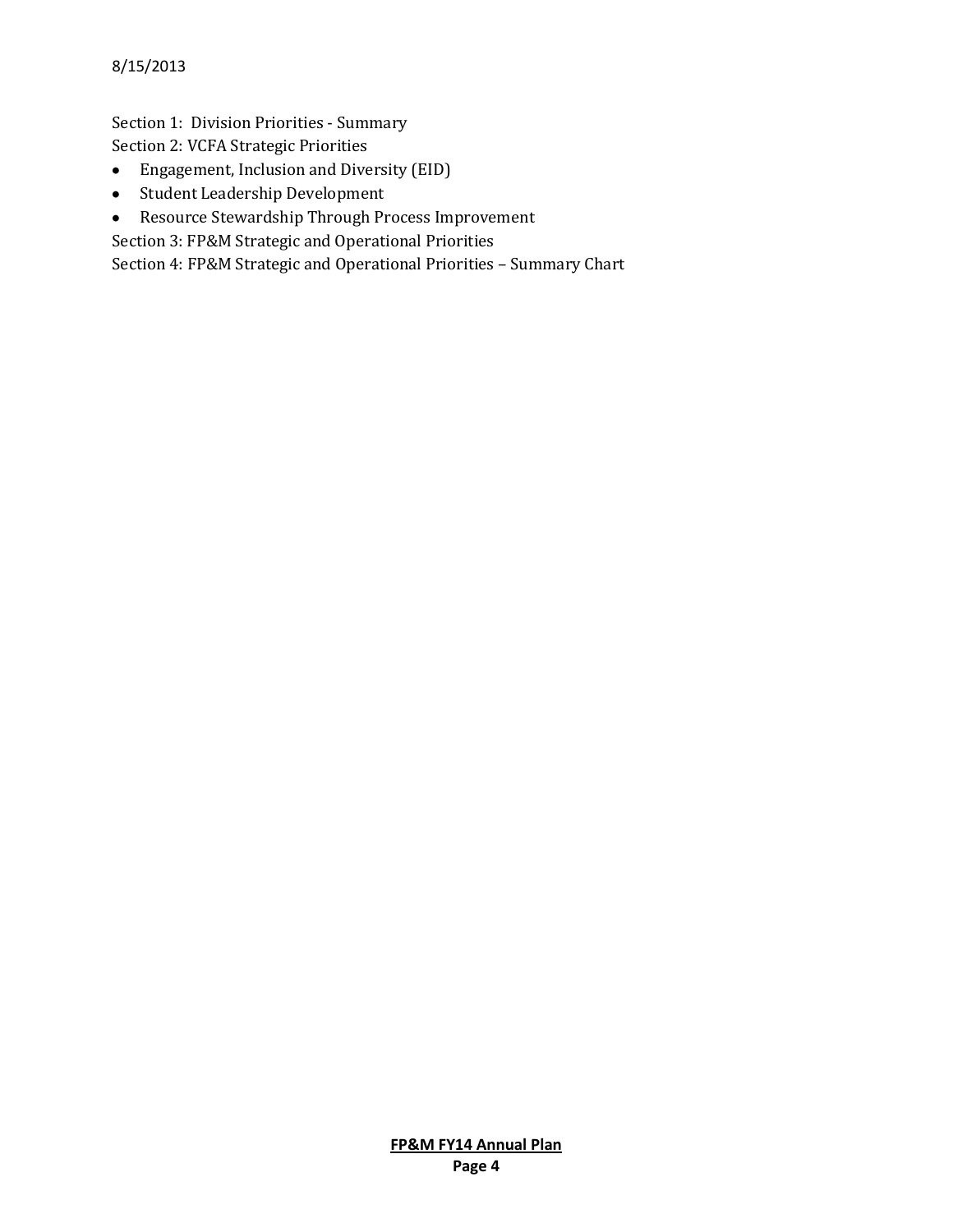# **Section 2: VCFA Strategic Priorities – Summary**

# VCFA Strategic Priority 1: **Engagement, Inclusion and Diversity (EID)**

# **Goal/Objective 1a: Implement the FP&M and departmental EID Plans.**

## *Description*

FP&M developed an EID Plan in response to the EID survey completed in FY12. This plan includes many of the goals/objectives that are represented in this Annual Plan. The team identified the following three goals as their priorities for FY14:

- o Build a common understanding and commitment to the FP&M mission, vision and core values.
- o Build a common understanding across FP&M of Engagement, Inclusion and Diversity.
- o Increase response to the EID survey.

In addition, each department developed an EID Plan to respond to the survey data specific to their units. Directors and their staff will be working to accomplish goals identified in those plans. Progress on these goals will affirm the work of each of the teams and will be a sign that the FP&M Leadership Team is committed to increasing engagement, inclusion and diversity throughout the organization.

#### *Baseline Measure*

- $\bullet$ FP&M as a Division and each of its Departments has baseline data from the FY12 survey that served as the basis for development of the EID Plans.
- $\bullet$ Gender and heritage data for FP&M and the demographic breakdown of the EID Survey data provides baseline demographic data.

# *Targets*

• In general, targets are to increase favorable responses in the FY14 EID survey.

#### *Performance Indicator*

• Comparison of survey data from FY12 and FY14.

# *Risks and Challenges*

- Risk/challenge To coordinate and align goals/initiatives/plans/actions across the organization.
- Challenge Communication across a large, complex, distributed, diverse organization.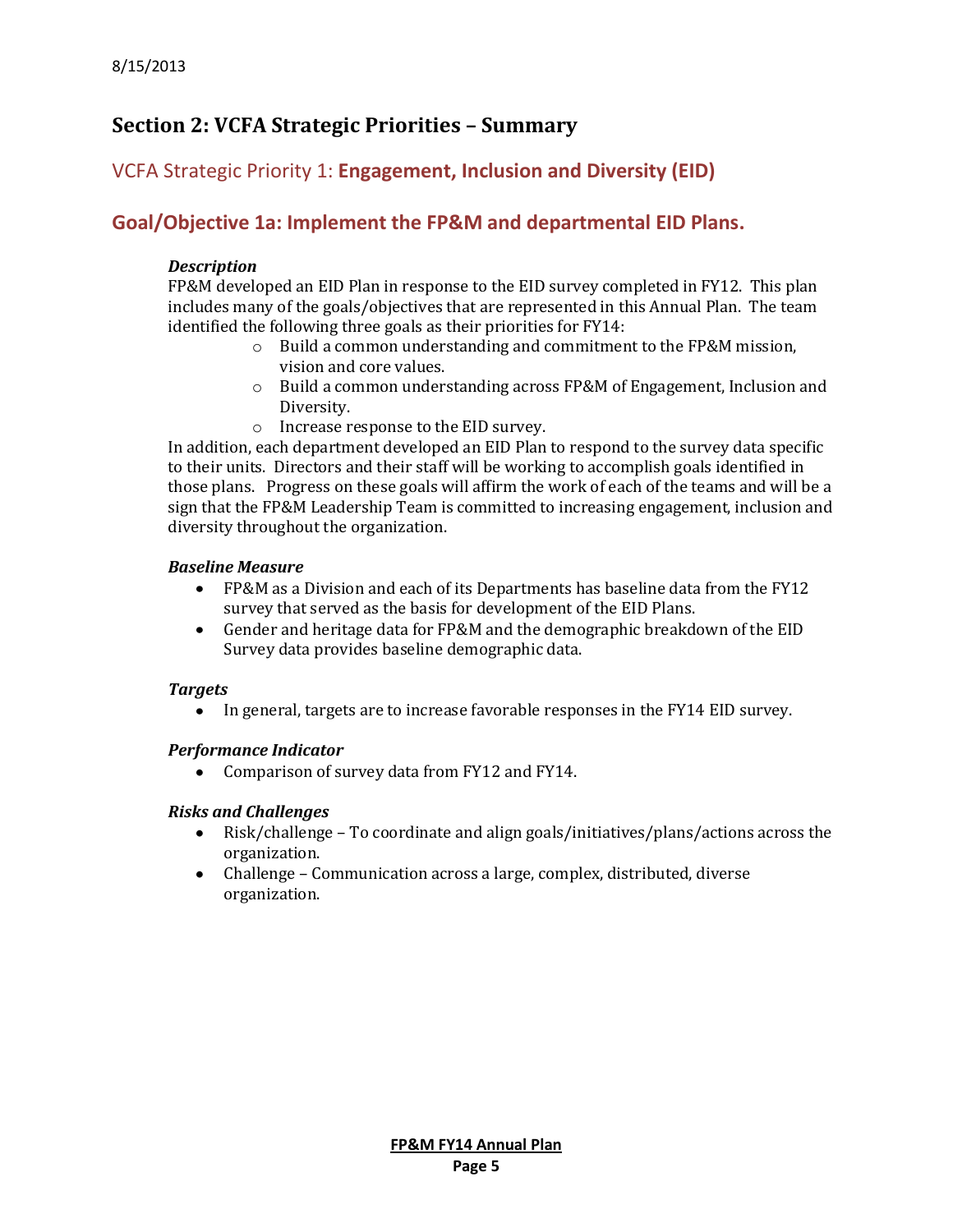## *Milestones to be accomplished and schedule*

Established in the FP&M and Departmental EID Plans.

# **Goal/Objective 1b: Increase response rate to the EID survey.**

#### *Description*

This goal/objective was identified as a priority by the FP&M EID Team after careful analysis of the FP&M data from the 2012 EID survey. This connects to, and depends on, the goal/objective identified by the VCFA EID Planning team as 'Continue to administer the EID Survey'. While the response rate for FP&M was 40%, there was significant variability in participation across the organization. For example, the 29% response rate in Custodial Services, and the 8% response rate for employees identifying as Hispanic, highlight the need to make the survey more accessible to our most diverse population who work primarily during second and third shifts. The FP&M EID Team recognizes that increasing the response rate across all dimensions of the organization is required if EID action plans are to represent all staff in FP&M.

## *Baseline Measure*

- The response rate for FP&M was 40% overall; however, response rates varied from a low of 3% to a high of 93%, by department.
- Response rate by demographics ranged from a low of 8% (Hispanic) to a high of 49% (White).
- Response rate by employee category: 30% LTE; 39% classified permanent; 68% project; 75% limited; 86% academic staff.
- Survey data display was inadequate for some sections of FP&M (e.g. no roll-up to  $\bullet$ Department level for large units).
- Demographic detail was available only at the division, not the departmental level.  $\bullet$

#### *Target*

- Administer the EID survey to the employee categories directed by the VCFA/OHR. (Divisions should have the ability to manipulate data to better analyze survey results by employment categories).
- $\bullet$ Show an increased response rate over time, with a goal of reaching 80% response rate for all employment categories, demographic and gender groups.
- $\bullet$ Create data displays that are user friendly and easily understood throughout the organization. (Data provided by the FY14 survey firm must be flexible and easy to display; this was a problem/concern with the original FY12 survey)

#### *Performance Indicators*

- Percent of employees who complete the EID survey goal of 80%.  $\bullet$
- Demographics of respondents goal is 80% for each gender and heritage group.
- Data is used as basis for advancing EID plans in all FP&M departments.  $\bullet$
- $\bullet$ Data is displayed in a useful manner that can be understood by all staff.

#### *Risks and challenges*

- Challenge Employees do not trust that the survey is truly confidential.
- Challenge Concepts may be unfamiliar to those from other cultures.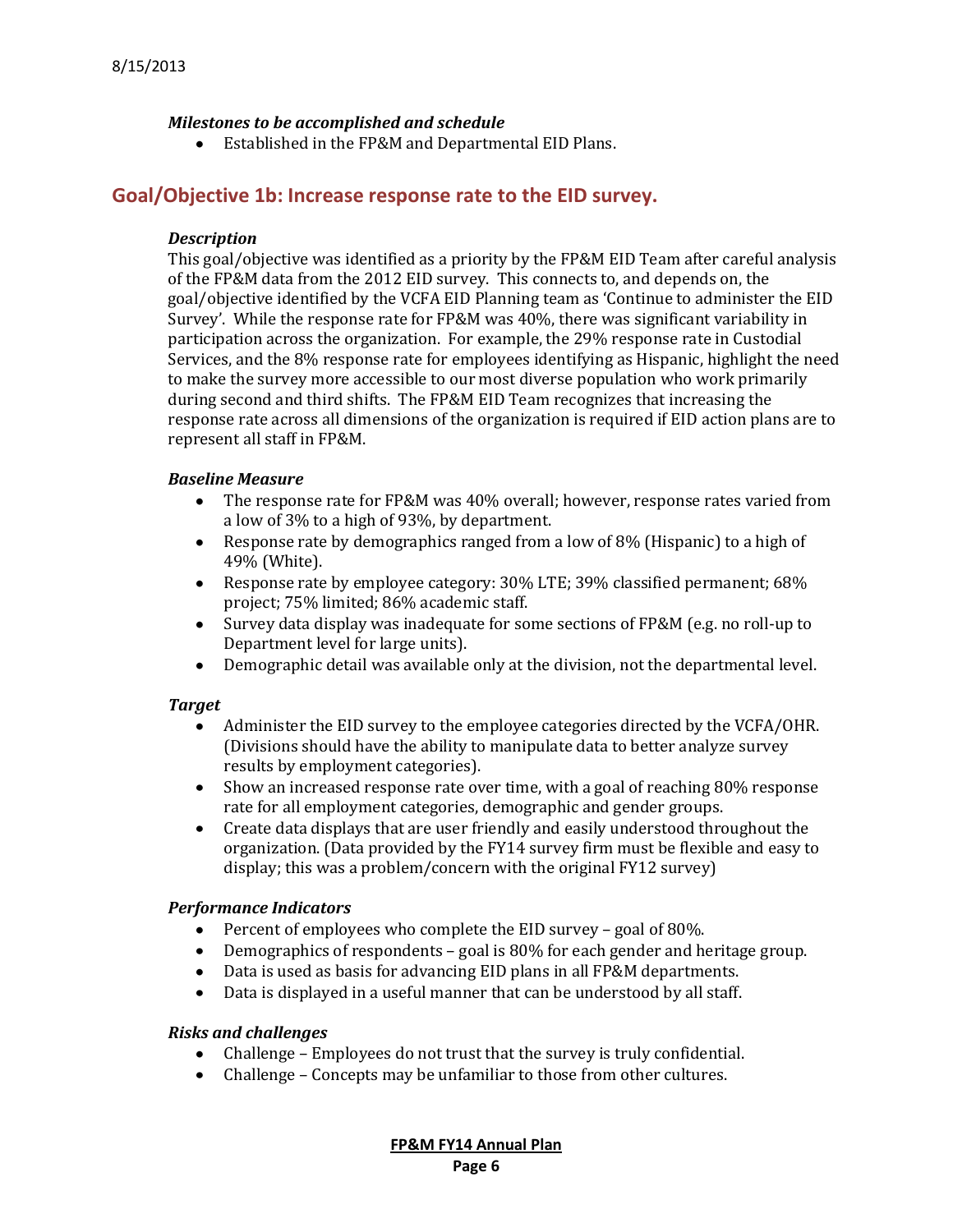- Challenge Identifying methods to ensure respondents remain anonymous, and yet the survey is administered in ways that meet the needs of employees without computer access or English language literacy (i.e. paper/computer survey may not meet needs for those with limited literacy and/or no computer access).
- Challenge Multiple languages, lack of computer access, dispersed work locations,  $\bullet$ multiple shifts.
- $\bullet$ Challenge – Inability to access gender/heritage data for all levels of FP&M on demand.
- Risk Administration of survey managed outside of FP&M.  $\bullet$
- Risk Unable to manipulate data to create a variety of reports (e.g. FP&M would benefit from the ability to isolate certain employee categories for further analysis).

#### *Milestones to be accomplished and schedule*

- Increasing response rate identified as an objective of the FP&M EID Team July 1,  $\bullet$ 2013.
- FP&M EID Team Identifies EID talking points, communication strategies/methodologies – February 1, 2014.
- FP&M Leadership Team Develops desired groupings for roll-up of data to ensure meaningful interpretation and confidentiality (e.g. sub-departments, departments, etc.) – February 1, 2014.
- Implementation of communication plan launched once EID survey schedule announced by VCFA (target for survey is April 2014).

#### *Action Plan to overcome barriers and take advantage of opportunities*

 $\bullet$ Detailed action plan to be developed by FP&M EID Team and approved by FP&M Leadership Team.

# **Goal/Objective 1c: Increase representation of under-represented groups at all levels.**

# *Description*

The FP&M Gender and Heritage data and the demographic detail attached to the EID survey were analyzed and used as the basis for the FP&M EID Plan. FP&M believes achieving this goal requires improvement in the frequency, content and distribution of demographic reports; strengthened policies and procedures for recruitments; increased diversity, development of competencies, and training in management/supervisory positions; and, improvements to ensure under-represented groups experience the workplace as welcoming and inclusive. All of the goals in this section are inextricably linked, as will be the action plans developed to advance all the goals of EID.

#### *Baseline Measure*

- Gender and heritage data provided by OHR for FP&M on an annual basis.
- $\bullet$ Support provided to under-represented groups in Custodial Services (e.g. English Language Learners, translated training, Cultural Linguistic Services, etc.).

*Target Reporting:*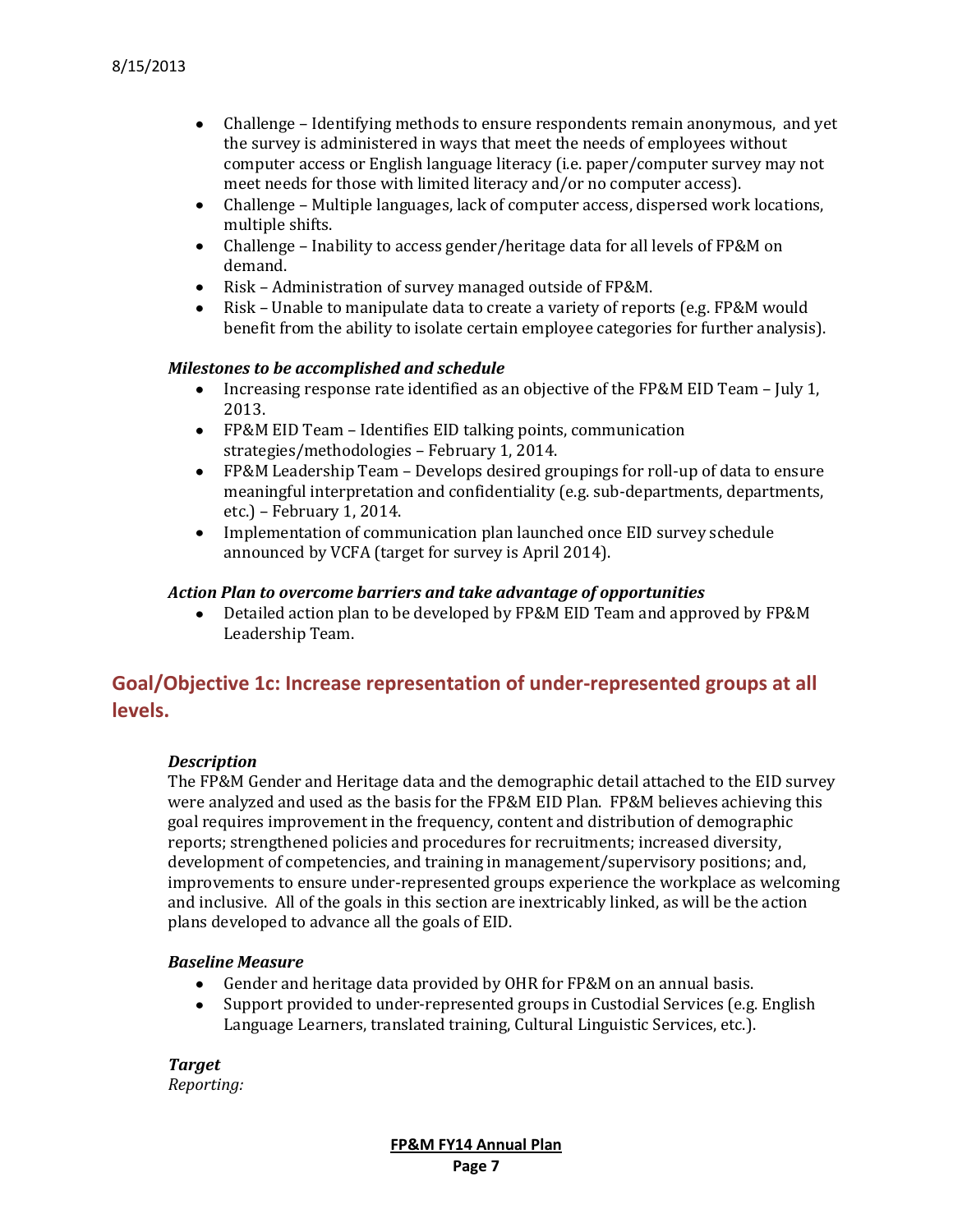- FP&M gender and heritage data is available from OHR a minimum of twice a year. Preferred target is for FP&M to have the ability to access data and create reports on demand.
- FP&M gender and heritage data available at a departmental and sub-departmental level.
- FP&M makes division-level gender and heritage data available on website.
- FP&M gender and heritage data will help guide the development of recruitment plans.

## *Programs:*

Development of pilot programs in Physical Plant and Environment, Health and Safety, in partnership with the Urban League and OHR, to increase representation in skilled trades and in safety related positions.

#### *Performance Indicators*

- Data updated twice a year.
- Recruitment plans reference gender and heritage data.
- Trends in gender and heritage data tracked over time.
- Plan (including scope, schedule, budget and resource identification) developed for pilot programs.

## *Risks and challenges*

- Risk Focusing on increasing diversity without an equal emphasis on increasing  $\bullet$ engagement and inclusion (e.g. new employees may be excluded and therefore choose to leave the organization).
- Challenge Gender and heritage data is not routinely updated.
- Challenge Gaining support for pilot programs.  $\bullet$
- Challenge Resource/expertise needed to develop plan and curricula for pilot programs.
- Challenge Changing organizational culture.
- Challenge Trade positions are currently filled at the Journey level only.  $\bullet$

#### *Milestones to be accomplished and schedule*

- Gender and heritage data provided by OHR TBD.
- Gender and heritage data reviewed by Leadership Team annually, at minimum.  $\bullet$
- $\bullet$ Gender and heritage data posted to FP&M intranet – TBD.
- Preliminary discussions regarding pilot program completed with OHR Adin Palau.  $\bullet$
- $\bullet$ Development of an implementation plan for a pilot apprenticeship/internship program in Physical Plant – July 1, 2014.
- Development of an implementation plan for a pilot internship program in  $\bullet$ Environment, Health and Safety – July 1, 2014.

#### *Action Plan to overcome barriers and take advantage of opportunities*

- Gender and heritage data action plan by OHR.  $\bullet$
- $\bullet$ Once FP&M data is available it will be posted to the re-designed FP&M website.
- Pilot apprenticeship/internship program
	- o Review of AIMS pilot project/curriculum developed in partnership with the Urban League.
	- o Enlist potential partners (e.g. OHR, Urban League, Madison College, and Trades Unions).

**FP&M FY14 Annual Plan**

**Page 8**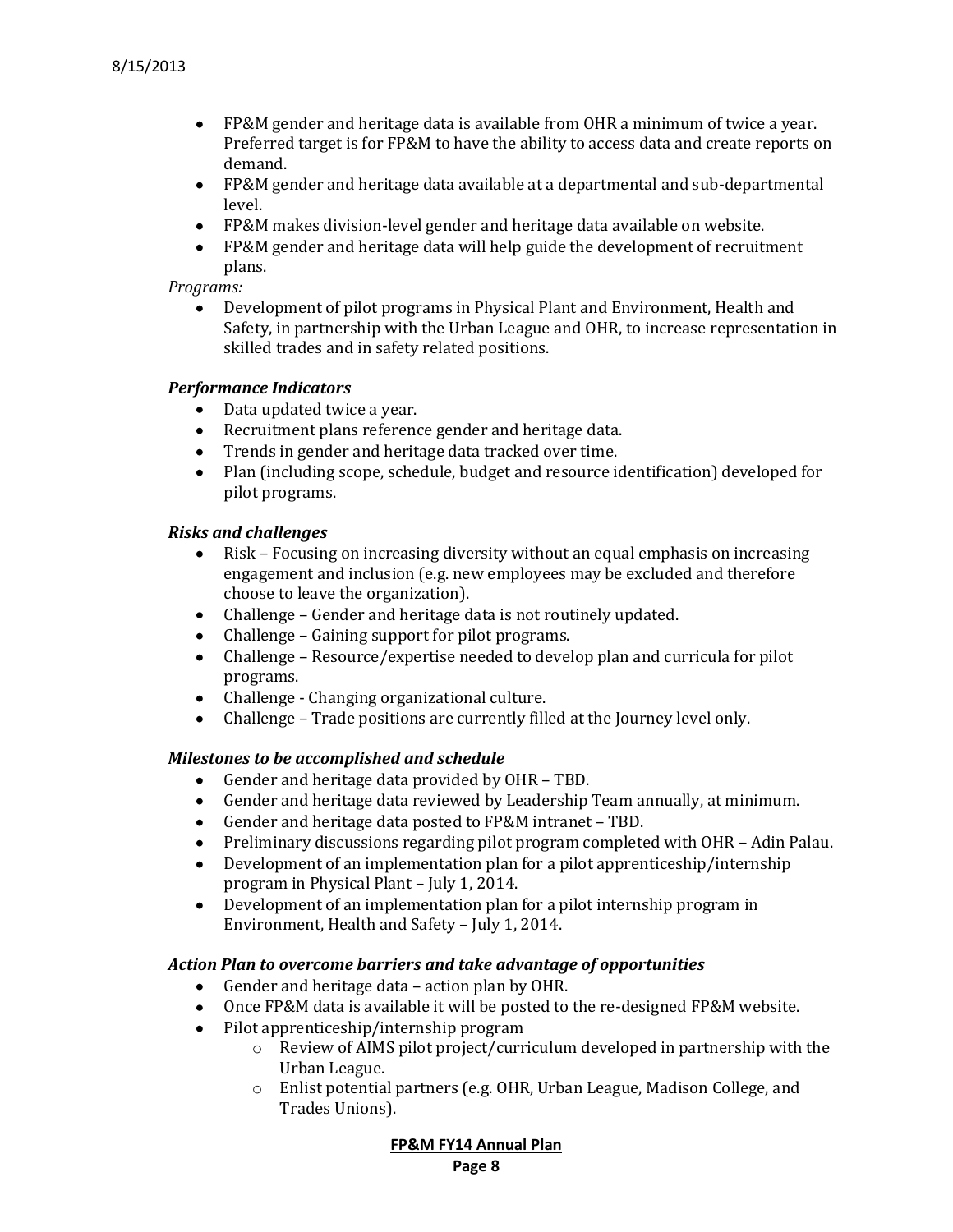- o Establish scope, schedule, resources and develop project charter for pilot.
- o Identify resources to assist with development of program.

# **Goal/Objective 1d: Improve the recruitment and selection process to increase employee diversity – create a more diverse pool of applicants, first interviewees and finalists.**

## *Description*

This goal will build on work from previous years including focusing advertisement to create an inclusive candidate pool, identifying diverse search and screen committees, providing information on biases to search and screen committees, and review and approval of interview questions by FP&M HR. The efforts from previous years will form the foundation for a more concerted, focused effort to improve recruitment and selection processes. Guidance from OHR will be an important addition to FP&M's efforts.

## *Baseline Measure*

- Gender and heritage data is not available for applicant pools.  $\bullet$
- $\bullet$ Search and screen committees for unclassified positions are composed to ensure gender and heritage diversity. Interview panels for classified positions include gender and heritage diversity when possible.
- $\bullet$ Search and screen committees for director-level positions receive bias literacy information.
- Behavioral based interview questions and benchmarks are established for recruitments and reviewed by FP&M HR for many recruitments.
- Employees are invited to participate in question/answer sessions with finalists for director-level positions.

# *Target*

- Gender and heritage data on applicant pools provided by OHR.
- Search and screen committees and interview panels for all manager/supervisor  $\bullet$ positions are composed to ensure gender and heritage diversity.
- Managers, supervisors and search and screen/interview panels receive training on  $\bullet$ bias literacy.
- $\bullet$ Behavioral based interview questions and benchmarks established and used for recruitments for all manager/supervisor level positions and for all staff positions.

# *Performance Indicators*

- $\bullet$ Percent of applicants, interviewees and finalists categorized by gender and heritage (data provided by OHR).
- Demographic data for management/supervisor/professional positions trends upward from 2012 data.
- $\bullet$ Recruitment plans developed and approved for manager/supervisor level positions. Plans include diverse search and screen committees and interview panels, advertisement to reach a diverse population, behavioral based questions, scenarios and benchmarks – goal of 100%.
- $\bullet$ Recruitment plans for manager/supervisor level positions discussed at Leadership Team, with an emphasis on sharing of best practices – goal of 100%.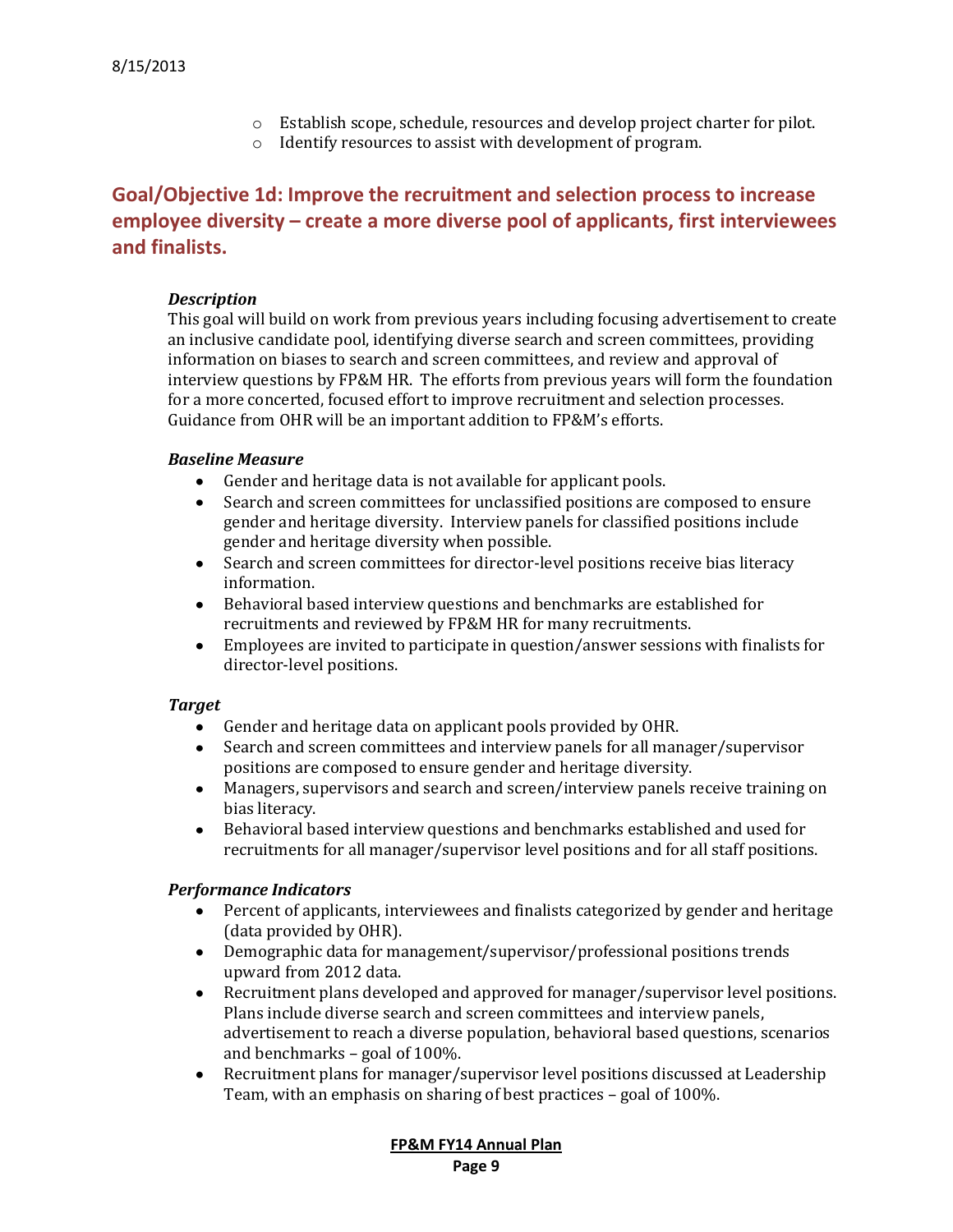## *Risks and challenges*

- Challenge Gender and heritage data depends on self-disclosure by candidates and is not currently available to the division.
- Challenge Identifying staff to serve on panels without routinely over-committing the same individuals for multiple recruitments.

## *Milestones to be accomplished and schedule*

- Leadership Team to establish policy for composition of search and screen  $\bullet$ committees and interview panels – September 1, 2013.
- Model recruitment plan developed using the Deputy Associate Vice Chancellor position – September 1, 2013.
- Leadership team establishes a standard for interview protocol: behavior based interview questions, benchmarks – October 1, 2013.
- Recruitment plans for manager/supervisor positions are shared and discussed at  $\bullet$ Leadership Team meetings, approved by the Associate Vice Chancellor or designee.
- $\bullet$ Model recruitment plan approved and implemented by Leadership Team – November 1, 2013.

#### *Action Plan to overcome barriers and take advantage of opportunities*

- Model best practices in the recruitment process for the Deputy Associate Vice  $\bullet$ Chancellor position – beginning in August 2013.
- Evaluate results of the Deputy Associate Vice Chancellor recruitment after hire.

# **Goal/Objective 1e: continue to increase employee diversity at the manager/supervisory levels.**

#### *Description*

This goal/objective will focus on increasing diversity in manager/supervisor positions through recruitment and by developing staff to compete for higher level manager/supervisory positions. We believe progress in this area will create a workplace that is more inclusive, engaged and creative, and will result in improved decision-making and performance across the organization.

# *Baseline Measure*

- According to the 2012 Heritage and Gender data:  $\bullet$ 
	- o 5.1% of Trades are persons of color; 4.0% are female.
	- $\circ$  None of the Supervisory Professional positions are held by persons of color; 33.3% are female.
	- o 6.8% of Supervisory positions are held by persons of color; 17.8% are female.
	- o 8.8% of Professional positions are held by persons of color; 38.2% are female.
	- o 43.4% of Non-exempt positions are held by persons of color; 28.5% are female.
	- $\circ$  4.5% of Executive Managerial positions are held by persons of color; 9.1% of positions are held by female.
- Reports are confusing (e.g. Employment Categories includes Professional,  $\bullet$ Supervisory Professional, and Supervisory levels).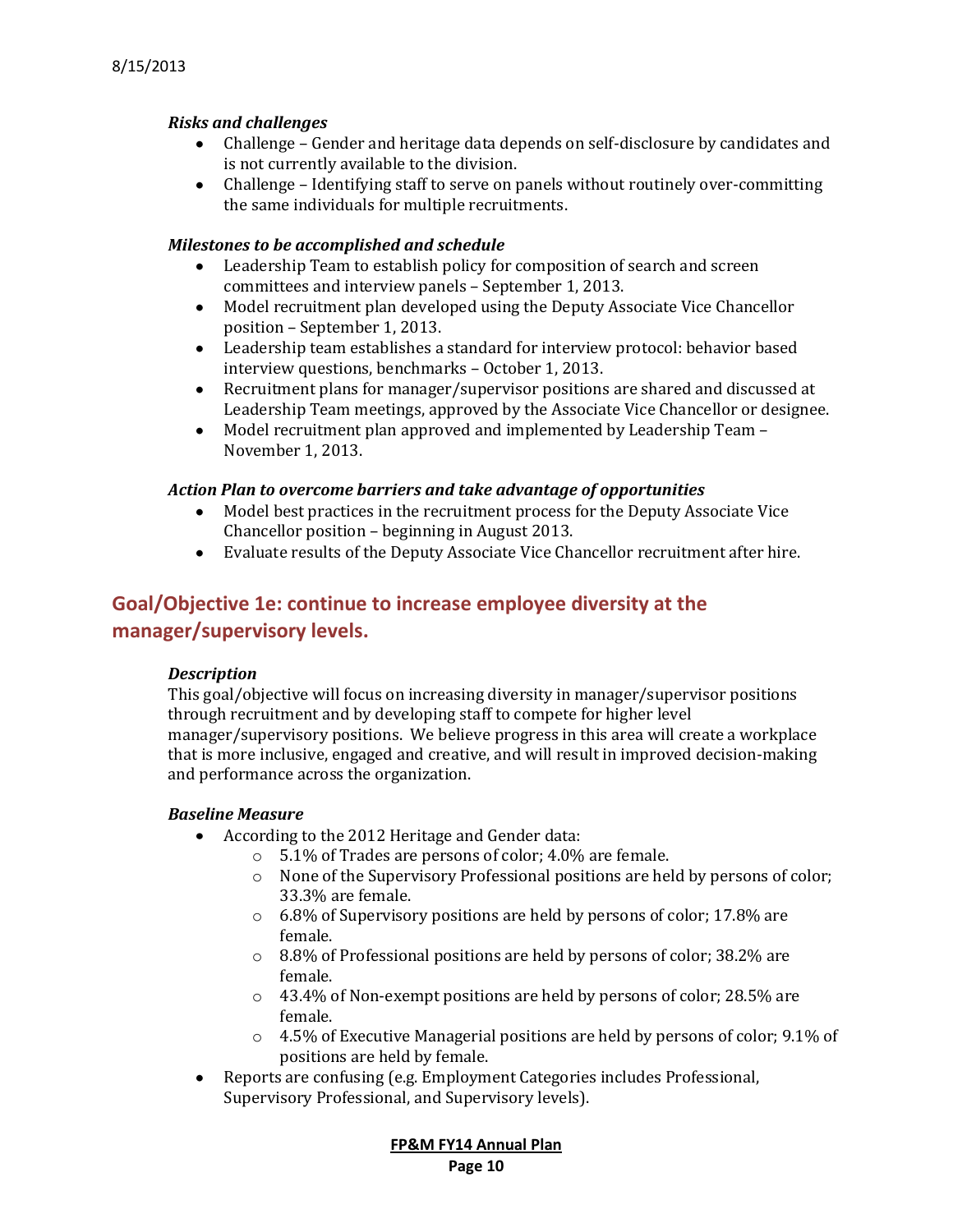# *Target*

- Employment categories are clearly defined and differentiated.
- Demographic data for management/supervisor/professional positions trends upward from 2012 data.
- Maintain diversity in the non-exempt level positions.
- $\bullet$ Recruitment plans developed and approved for manager/supervisor level positions. Plans include diverse search and screen committees and interview panels, advertisement to reach a diverse population, behavioral based questions and benchmarks – goal of 100%.
- Recruitment plans for manager/supervisor level positions discussed at Leadership  $\bullet$ Team, with an emphasis on sharing of best practices – goal of 100%.

## *Performance Indicator*

Gender and heritage data by employment categories provided by OHR.

## *Risks and challenges*

Challenge – Applicant pool for facilities positions is traditionally predominately white male.

# *Milestones to be accomplished and schedule*

- Leadership Team to establish policy for composition of search and screen  $\bullet$ committees and interview panels – September 1, 2013.
- Model recruitment plan approved and implemented by Leadership Team  $\bullet$ September 1, 2013.
- Model recruitment plan developed using the Deputy Associate Vice Chancellor  $\bullet$ position – September 1, 2013.
- $\bullet$ Leadership team establishes a standard for interview protocol: behavior based interview questions, benchmarks – October 1, 2013.
- $\bullet$ Recruitment plans for manager/supervisor positions are shared and discussed at Leadership Team meetings, approved by the Associate Vice Chancellor or designee.
- $\bullet$ Partner with WISELI to offer Bias Literacy training to search and screen committee and Leadership team – November 1, 2013.

# *Action Plan to overcome barriers and take advantage of opportunities*

- Leadership Team establishes/communicates policy for composition of search and screen committees and interview panels – September 1, 2013.
- Leadership team establishes/communicates a standard for interview protocol: behavior based interview questions, benchmarks – October 1, 2013.
- Share/discuss recruitment plans for manager/supervisor positions at Leadership  $\bullet$ Team meetings, approved by the Associate Vice Chancellor or designee.
- Create a recruitment plan for the Deputy Associate Vice Chancellor position:  $\bullet$ 
	- o Review of plan by FP&M Leadership Team.
	- o Approval of plan by AVC.
	- o Launch of recruitment.
	- o Bias Literacy training provided by WISELI.
	- o Analysis of results at various stages of recruitment: diversity of applicant pool, interview candidates, finalists, and person hired.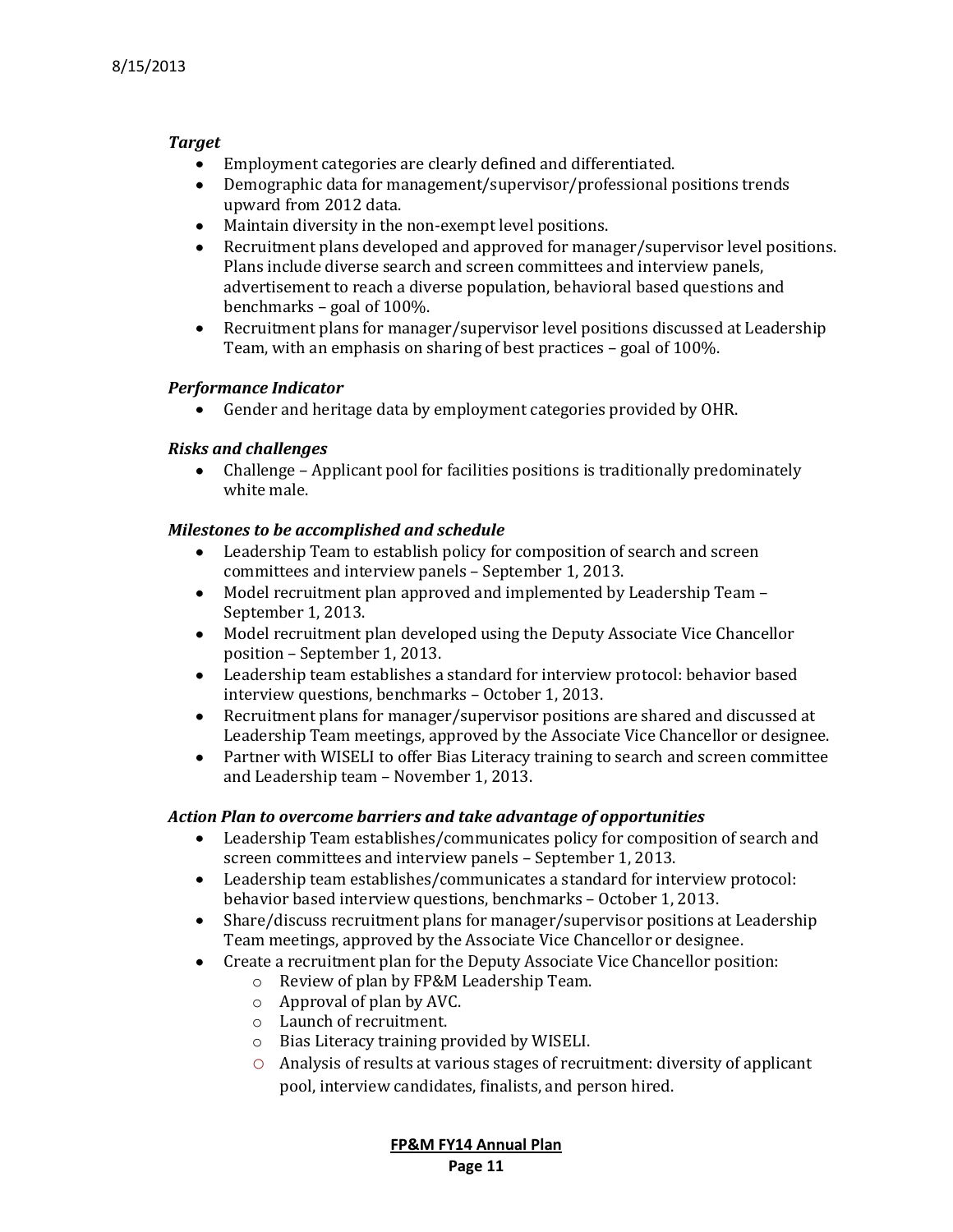# **Goal/Objective 1f: Provide all employees with annual performance reviews that include a development plan.**

## *Description*

FP&M currently requires all permanent staff receive an annual performance review. Discussion of development goals is a standard component of the performance review form. This goal will focus on re-vamping the process to create consistency across the organization and improve the review process for both employees and supervisors. *Although part of the EID initiative, this goal is described in detail under FP&M Strategic and Operational Objectives.*

# **Goal/Objective 1g: Provide EID competency assessment and development, with an initial focus on leaders, managers and supervisors.**

#### *Description*

In FY13, FP&M created new mission and vision statements for the organization. In addition, core values were identified for the organization. This work provides the foundation necessary to begin to identify the key competencies required for leaders, managers and supervisors to ensure behaviors are consistent with the values of the organization.

#### *Baseline Measure*

- FP&M core values identified:
	- o We are People Centered by being inclusive, engaged, diverse and customer-focused.
	- o We promote Stewardship through sustainable, effective and efficient use of resources.
	- o We promote Integrity by building trust, respect and accountability.
	- o We support Innovation and Discovery through continuous learning and improvement.
	- o We promote Safety, ensuring a safe and healthy campus environment.

#### *Target*

- EID competencies established (by VCFA and VCFA directors).
- Additional competencies identified for FP&M, if appropriate.
- Provide EID competency assessment and development with initial focus on leaders, managers, and supervisors.

#### *Performance Indicator*

Percent of leaders, managers and supervisors who demonstrate EID competencies based on a pre and post-assessment tool.

#### *Risks and challenges*

- Challenge Identifying the resources to assist with identification of competencies,  $\bullet$ and development of appropriate educational opportunities.
- Challenge Phasing this work in a logical, thoughtful manner.  $\bullet$
- $\bullet$ Risk – Resource allocation and increased demands results in potential to overload/stress staff.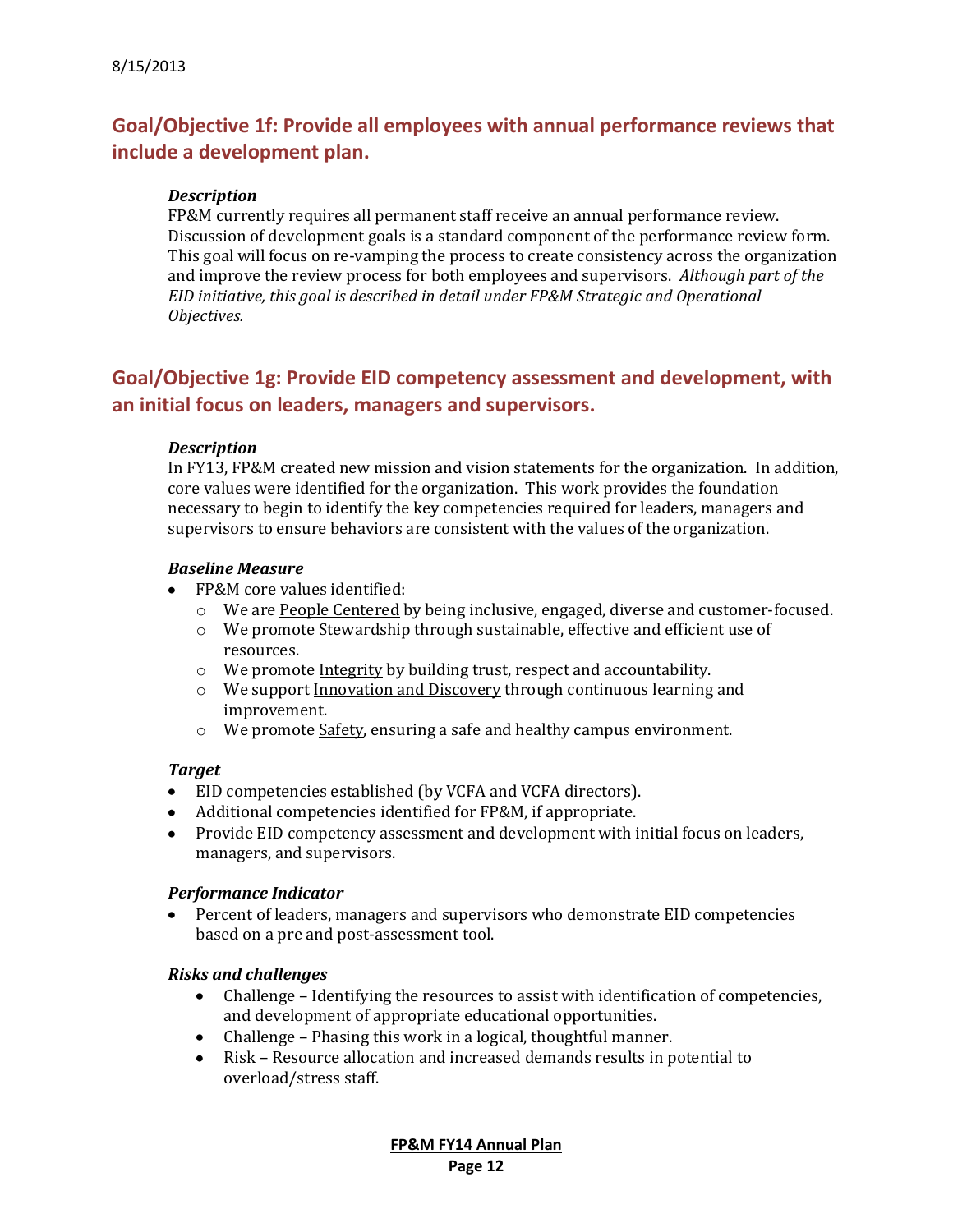# *Milestones to be accomplished and schedule*

- Identification of EID competencies. (VCFA led effort)
- Identification of additional competencies for FP&M, as appropriate.
- Develop a communication/implementation plan for all sections of FP&M:
	- o Category I FP&M Leadership Team
	- o Category II Associate, assistant directors and managers
	- o Category III Area/shop supervisors
	- o Category IV Crew/craftsworker supervisors
	- o Category V Front-line staff

## *Action Plan to overcome barriers and take advantage of opportunities*

- FP&M Leadership Team identifies and consults with potential resources to support this effort.
- Leadership Team engages in a facilitated discussion of desired behaviors to support core values, and identifies competencies required.
- Explore options for introducing competencies to the organization:  $\bullet$ Option 1:
	- o Identify 5-7 core competencies for EID. Conduct pre and post-assessment moving sequentially through the categories identified above.
	- o Phase the work with categories I & II as the first priority for completion in FY14.
	- o Begin category III and IV in FY14 and complete in FY15.
	- o Begin category V in FY15.
	- Option 2:
		- o Identify 5-7 core competencies for EID. Conduct pre and post-assessment for category I and II in FY14.
		- o Identify a subset of competencies for introduction to category III and IV in FY14.
		- $\circ$  Identify a subset of competencies for introduction to category V in FY15.
- Leverage the work of the FP&M and Departmental EID Teams on their goals: '*building understanding and commitment to the FP&M mission, vision and core values.'*

# VCFA Strategic Priority 2: **Student Leadership Development (WiGrow)**

# **Goal/Objective: Pilot WiGrow Initiative in FP&M.**

#### *Description*

FP&M will be piloting the WiGrow program with two groups of students in FY14: (1) Campus Planning and Landscape Architecture has 3 students studying landscape architecture; and, (2) Transportation Services has approximately 24 students assigned to Booths. This allows us to introduce the program to a group of students working in their field of study and students working primarily to earn income for school. This will allow us to assess the success and relevancy of WiGrow to a variety of students. Participation in this initiative will require that we be more intentional in our interactions with students and that we clearly articulate the knowledge and skills gained by working in FP&M.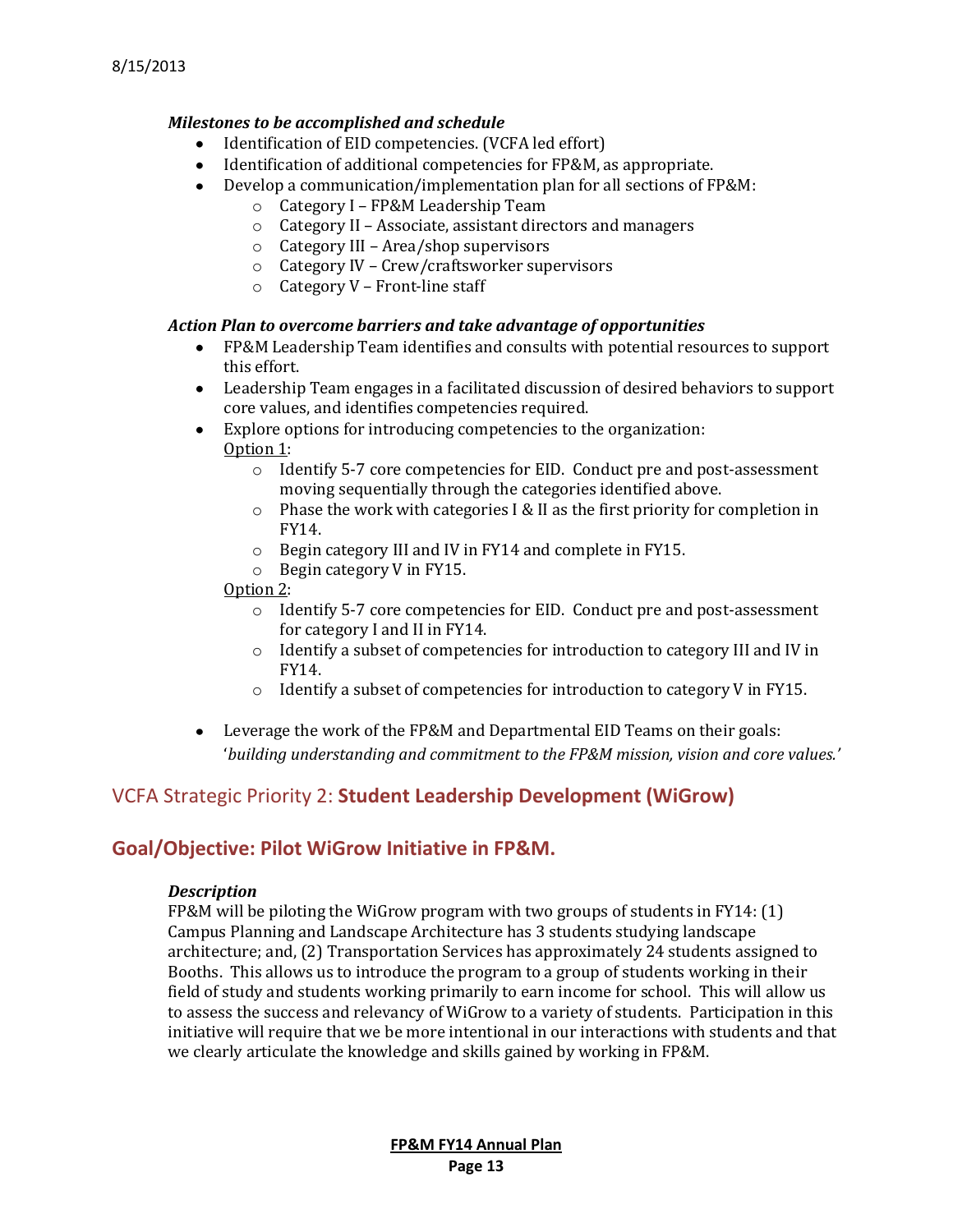# *Baseline Measure*

- Two pilot groups identified for WiGrow.
	- o Transportation Services Booths 24 students.
	- o Campus Planning and Landscape Architecture 3 students.

# *Target*

- $\bullet$ Implementation plan included in the WiGrow toolkit.
- Pilot group supervisors trained for implementation of WiGrow.
- Two pilot groups complete participation in WiGrow.
- Performance reviews conducted for all students remaining in pilot in May 2014.
- Assessment of learning outcomes for students enrolled in WiGrow.
- Assessment of pilot and expansion of program in FY15.

# *Performance indicators*

- Development of WiGrow implementation plan.
- Number of supervisors who participate in the training sessions for WiGrow, offered  $\bullet$ by VCFA and supplemented by FP&M.
- Number of student employees who complete the WiGrow program.
- $\bullet$ Learning outcomes for those students participating in WiGrow.
- Number of focused discussions between supervisors and students.  $\bullet$
- $\bullet$ Percentage of students participating in the pilot groups in Spring 2014 who receive performance reviews – goal of 100%.
- Final year assessment of pilot conducted with supervisors and students goal of  $\bullet$ 100% favorable rating.

# *Risks and challenges*

- $\bullet$ Risk - Supervisors do not have resources and/or skills to adequately coach students.
- Risk Students lack skills in reflection or are unable to identify transferable skills.  $\bullet$
- $\bullet$ Risk - Resource allocation and increased demands results in potential to overload/stress staff.

# *Milestones to be accomplished and schedule*

- Establish pilot groups July 1, 2013.  $\bullet$
- WiGrow Train the Trainer completed August 2013.
- FP&M WiGrow coordinator, supervisors and directors provide orientation to WiGrow for participating students – September 2013.
- Fall Semester focused discussions complete October and December.
- Evaluation of focused discussion questions/responses by Student Employment Team.
- Collect and report WiGrow performance metrics for structured conversations.
- Administer standardized instrument for learning outcome assessment April 2014.
- Student evaluations completed May 2014.
- $\bullet$ Evaluation of WiGrow by supervisors and students – May 2014.
- Decision about adjustment to program, expansion to other FP&M units in FY15  $\bullet$ June 2014.

# *Action Plan to overcome barriers and take advantage of opportunities*

• FP&M planning meeting – Completed July 26, 2013:

**FP&M FY14 Annual Plan Page 14**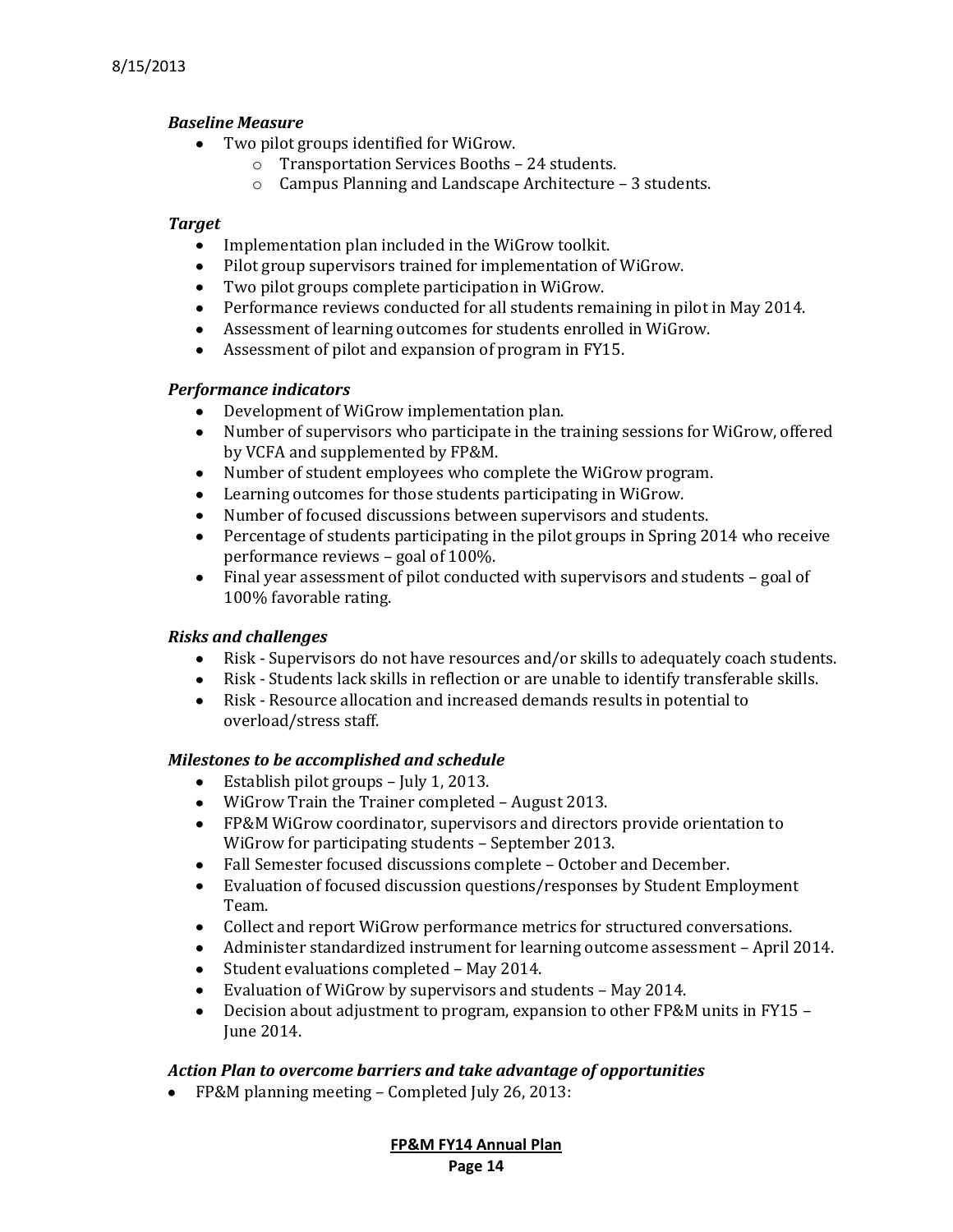- o Identified skills students will be expected to develop in specific jobs.
- FP&M Coordinator and Training Officer participate in WiGrow orientation in August 2013.
- FP&M trains the supervisors of students participating in WiGrow August 2013.
- FP&M supervisors provide orientation to WiGrow for participating students Complete by September 9, 2013.
- Semester I Supervisors conduct focused discussions October and December 2013.
- Review/evaluation of responses to focused discussions by supervisors, directors, FP&M WiGrow coordinator.
- Review/discuss any additional training needs of supervisors or students.
- Semester I learning activity for students: Identification of Knowledge, Skills, and Talents.
- Semester II learning activity for students: Identification of Organizational Needs and matching to Knowledge, Skills and Talents.
- Semester II Supervisors conduct focused discussions complete by May 1, 2014.
- Review/evaluation of responses to focused discussions by supervisors, directors, FP&M WiGrow coordinator.
- Conduct performance reviews with all students in pilot group.
- Conduct final assessment of WiGrow pilots (supervisors, students, directors).
- Adjustment to program, expansion to other FP&M units in FY15.

# VCFA Strategic Priority 3: **Resource Stewardship Through Process Improvement**

# **Goal/Objective: Improve the FP&M customer billing process.**

# *Description*

The FP&M customer billing process is critical to the success of FP&M and is also of critical importance to our customers. This effort will focus on creating a consistent and predictable schedule for billing; improving efficiency by assigning clear roles and responsibilities; reducing redundancies and re-work; and improving the accuracy and accessibility of bills. The result will be improved service for our customers as they are better able to manage their budgets, and a more efficient, less frustrating customer billing process for our staff.

#### *Baseline Measure*

- Customers (internal and external to UW-Madison) are billed for services provided  $\bullet$ by Physical Plant, Transportation Services, and Environment, Health and Safety.
- Billing process, format and schedule is not uniform across the organization.

# *Target*

- Billing occurs at a standard time every month.
- Bills are informative and easily understood by the customer.  $\bullet$
- Bills are accurate and defensible.  $\bullet$

# *Performance Indicators*

- Percentage of bills processed within an established timeframe each month.
- Customer satisfaction with billing information/format. $\bullet$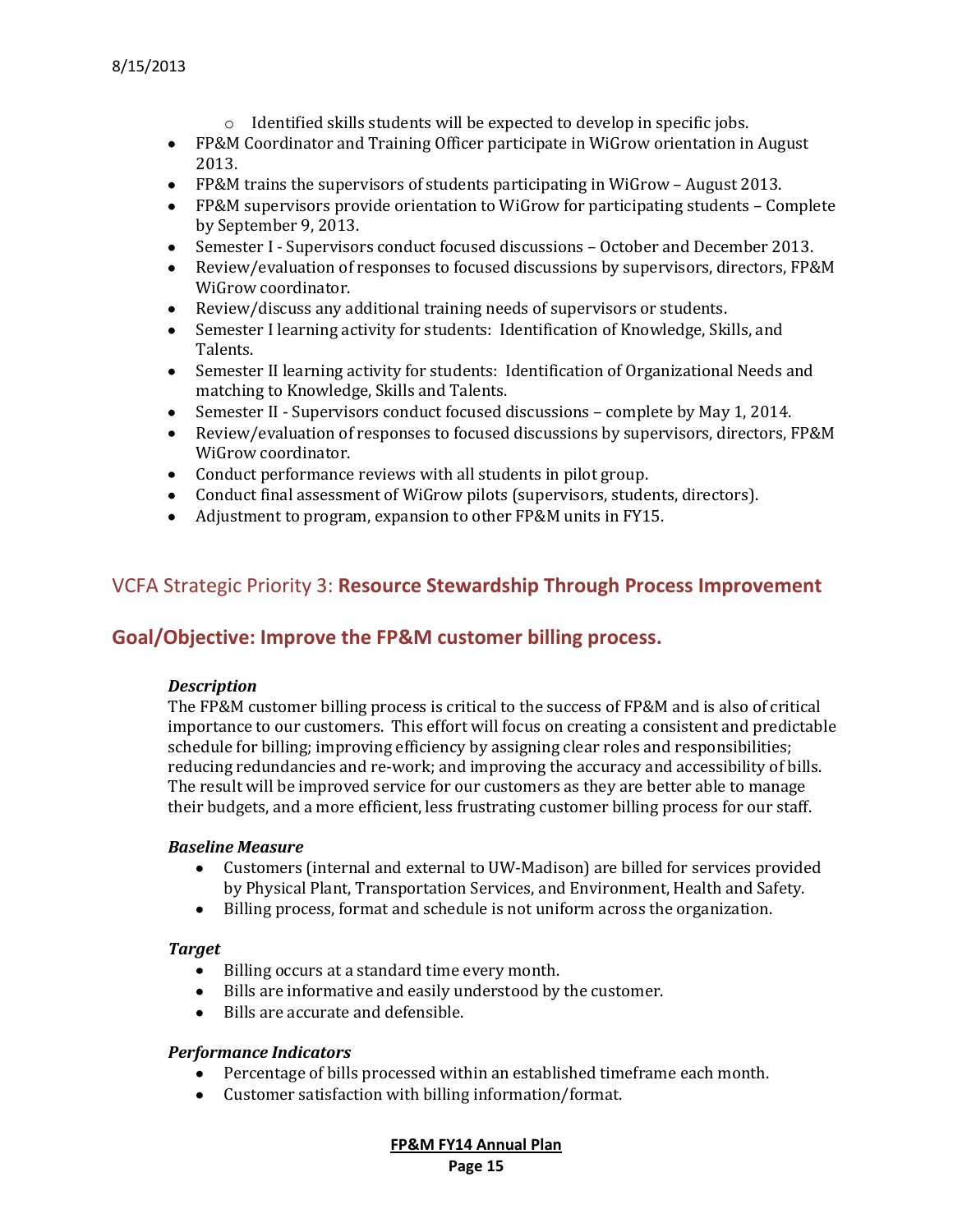- Reduction in number of 'bombed' charges monthly.
- Reduction in clearing account balance.

#### *Risks and challenges*

- Challenge Billing is a complex process that incorporates/depends on rate setting and other processes.
- Challenge Creating a standard process supported across the organization, particularly given that each group currently has their own standards.
- Risk Resource allocation and increased demands results in potential to overload/stress staff.

#### *Milestones to be accomplished and schedule*

- Identification of team members and training needs, if any.
- Approved project charter November 1, 2013.
- Implementation plan, including communication plan, approved.
- Metrics established and populated.

#### *Action Plan to overcome barriers and take advantage of opportunities*

- Identification of advocates from the FPM Leadership Team to lead effort July 22, 2013.
- Develop project charter October 1, 2013.
- Identification of team members and resources needed October 1, 2013.
- $\bullet$ Development of plan for collecting data, customer focus groups, etc.
- Determine schedule for implementation. (Given scope and complexity, this project  $\bullet$ may need to be phased over fiscal years).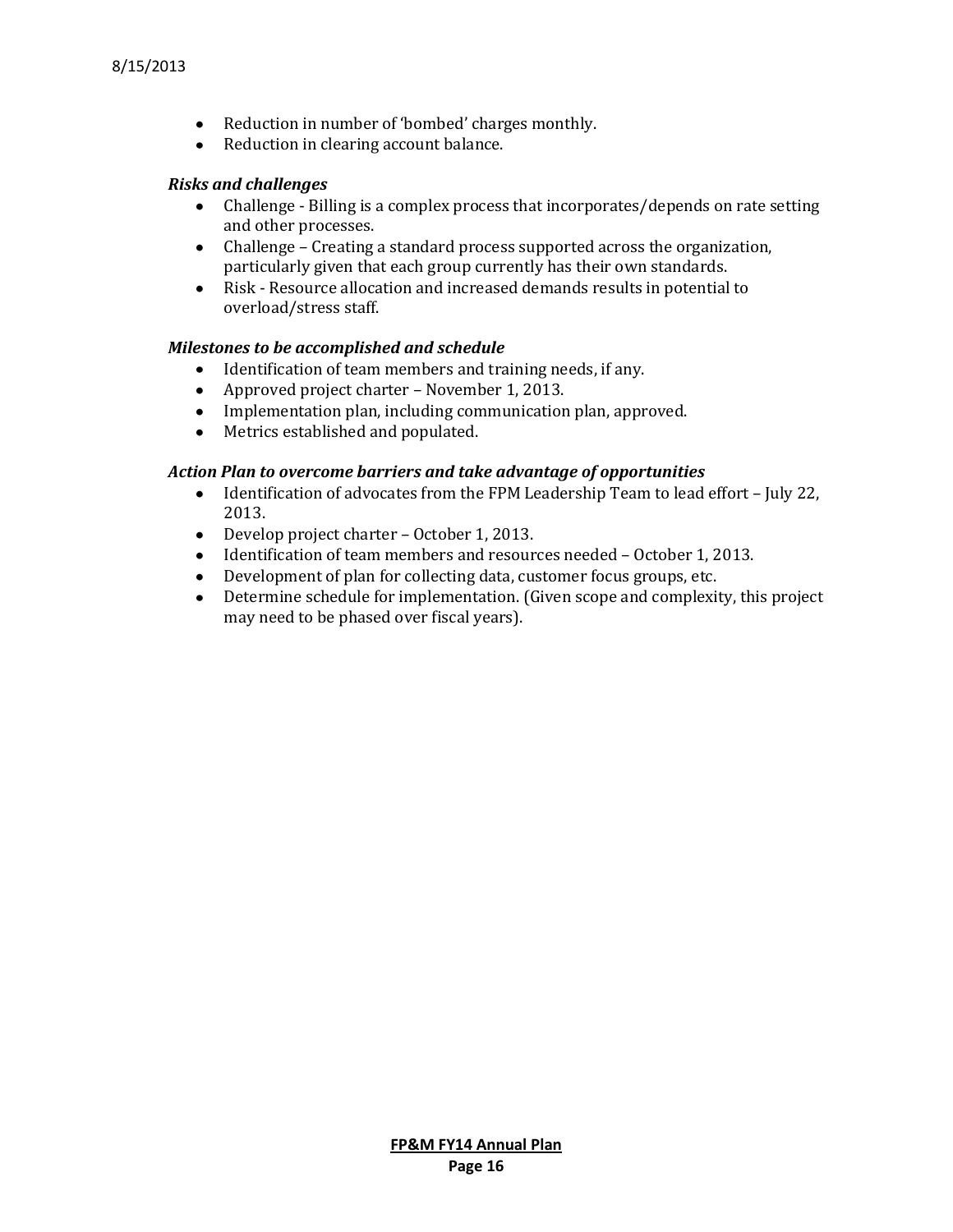# **Section 3: FP&M Strategic and Operational Priorities – Summary**

The goals/objectives presented in this section of the annual report represent the goals/objectives that the Division identified as having the greatest potential to improve the services FP&M provides in support of the mission and vision of UW-Madison. All of these goals are also aligned with, and intended to advance the Vice Chancellor for Finance and Administration's Strategic Plan 2009- 2014.

# **Goal/Objective 1: Provide all employees with annual performance reviews that include a development plan.**

#### *Description*

FP&M currently requires all permanent staff receive an annual performance review. This goal will focus on re-vamping the process to create consistency across the organization and improve the review process for both supervisors and employees. Providing meaningful performance evaluations, and holding managers, supervisors and staff accountable for performance, was identified as a critical key action in the FP&M EID Plan.

#### *Baseline Measure*

- Performance evaluations are required for all permanent staff in FP&M, typically by June of each year.
- Performance evaluations are not required for LTE or student employees.
- A variety of formats is employed for documenting performance reviews.
- Evaluations are not competency based.  $\bullet$

#### *Target*

- All performance reviews include a professional development component.
- Each employee receives an annual performance review, completed by May of each year. This includes student employees.
- The format is consistent for employee categories (e.g. exempt has a standard form,  $\bullet$ non-exempt uses a standard form).
- Training provided to all supervisors on how to provide constructive performance evaluations and coach for success. 100% of supervisors.
- EID competencies incorporated and communicated in advance of the FY14-15  $\bullet$ performance review cycle (phased in according to decisions made regarding EID competencies –Goal 1g).
- Performance evaluations completed for 100% of staff.
- Performance evaluations completed for 100% of LTE and student employees.  $\bullet$

#### *Performance Indicators*

- Percentage of performance evaluations complete by the due date of May 1, 2014  $\bullet$ goal of 100%.
- Random check of quality of performance reviews.

#### *Risks and challenges*

Challenge – Cycle-time for performance reviews has been challenging due to  $\bullet$ workloads, particularly during the summer months.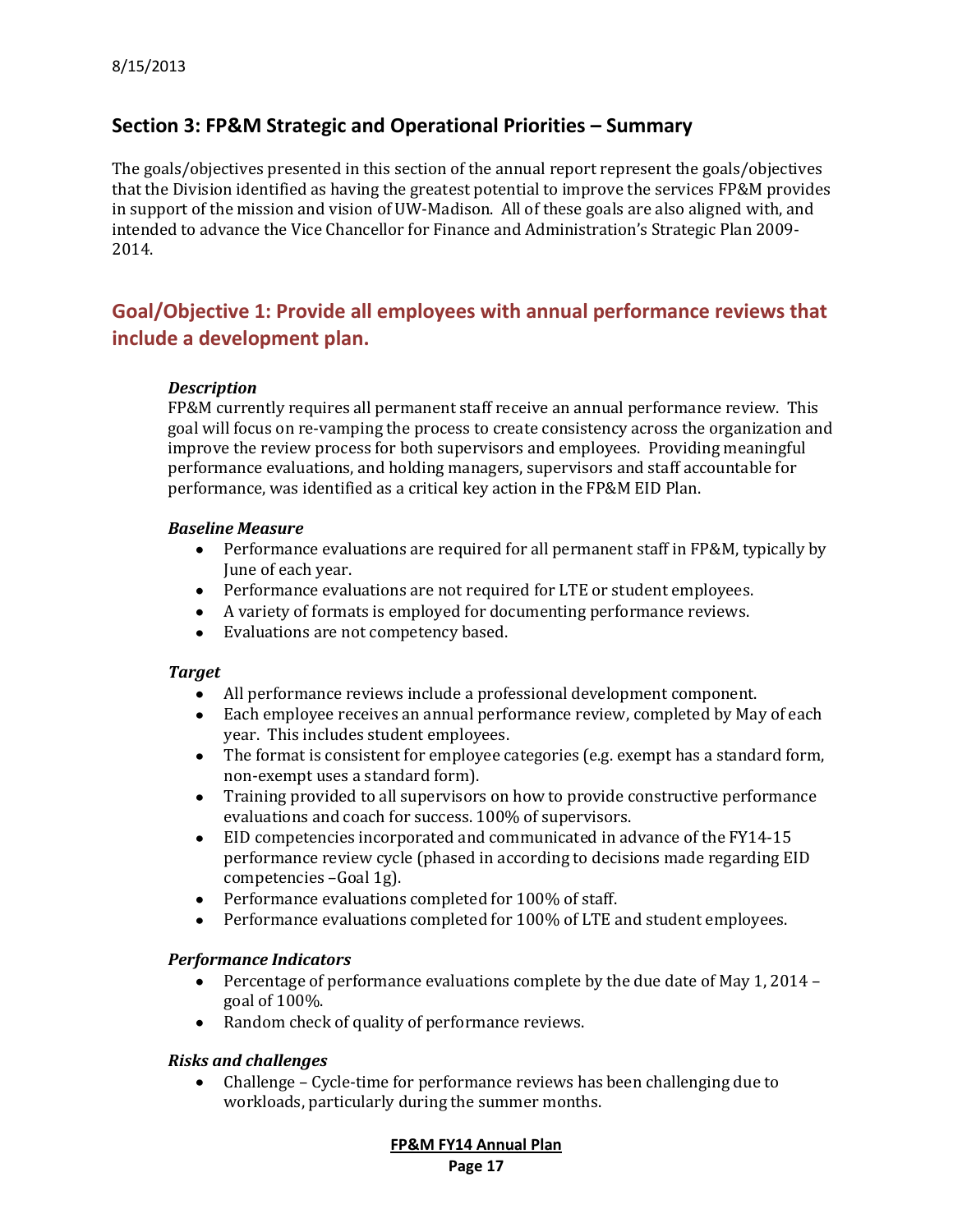- Challenge Assessing the quality of performance reviews, particularly of the faceto-face interactions, is difficult.
- $\bullet$ Challenge – Employees may not trust the process or feel comfortable meeting with supervisors.
- $\bullet$ Risk – Assessing employees against an expectation that has not been previously or completely communicated.
- $\bullet$ Risk – Competencies not being explained in terms that are readily understood by all employees.
- Challenge Ensuring performance reviews include face-to-face discussion between supervisor and employee.
- Risk Resource allocation and increased demands results in potential to  $\bullet$ overload/stress staff.

#### *Milestones to be accomplished and schedule*

- Approval of format for forms.
- Training for supervisors.

#### *Action Plan to overcome barriers and take advantage of opportunities*

Phase I – Focus on exempt positions (e.g. manager/supervisor/professional) through May 2014.

- Collect and analyze forms used in FP&M for evaluation of exempt staff.
- Incorporate competencies into forms for exempt staff. TBD.
- Finalize and approve form to be used for exempt staff.
- Develop job aids to explain competencies and expectations for exempt staff.
- Conduct communication/training campaign to inform exempt staff of new form and  $\bullet$ competencies to be used for their positions. TBD

Phase II – Focus on non-exempt positions (through May 2015).

- Collect and analyze forms used in FP&M for evaluation of non-exempt staff.
- $\bullet$ Incorporate competencies into forms. TBD
- Finalize and approve form to be used for non-exempt staff.
- Develop job aids to explain competencies and expectations for non-exempt staff.  $\bullet$
- $\bullet$ Conduct communication/training campaign to inform non-exempt staff of new form and competencies to be used for their positions. TBD

# **Goal/Objective 2: Develop and disseminate FP&M policies and procedures.**

#### *Description*

FP&M policies and procedures are not consistently documented or communicated. This initiative will focus on developing an FP&M standard format; a process for prioritizing and developing policies and procedures; and, on the development/documentation of specific divisional HR policies and procedures. The FP&M EID Plan identifies this as a key action needed to begin to build credibility and trust between the FP&M Leadership Team and employees; to create a fair and equitable work environment; and to encourage and support engagement, inclusion and diversity.

#### *Baseline Measure*

- FP&M currently lacks a codified process of policy development.
- Policies and procedures are not formatted and tracked consistently.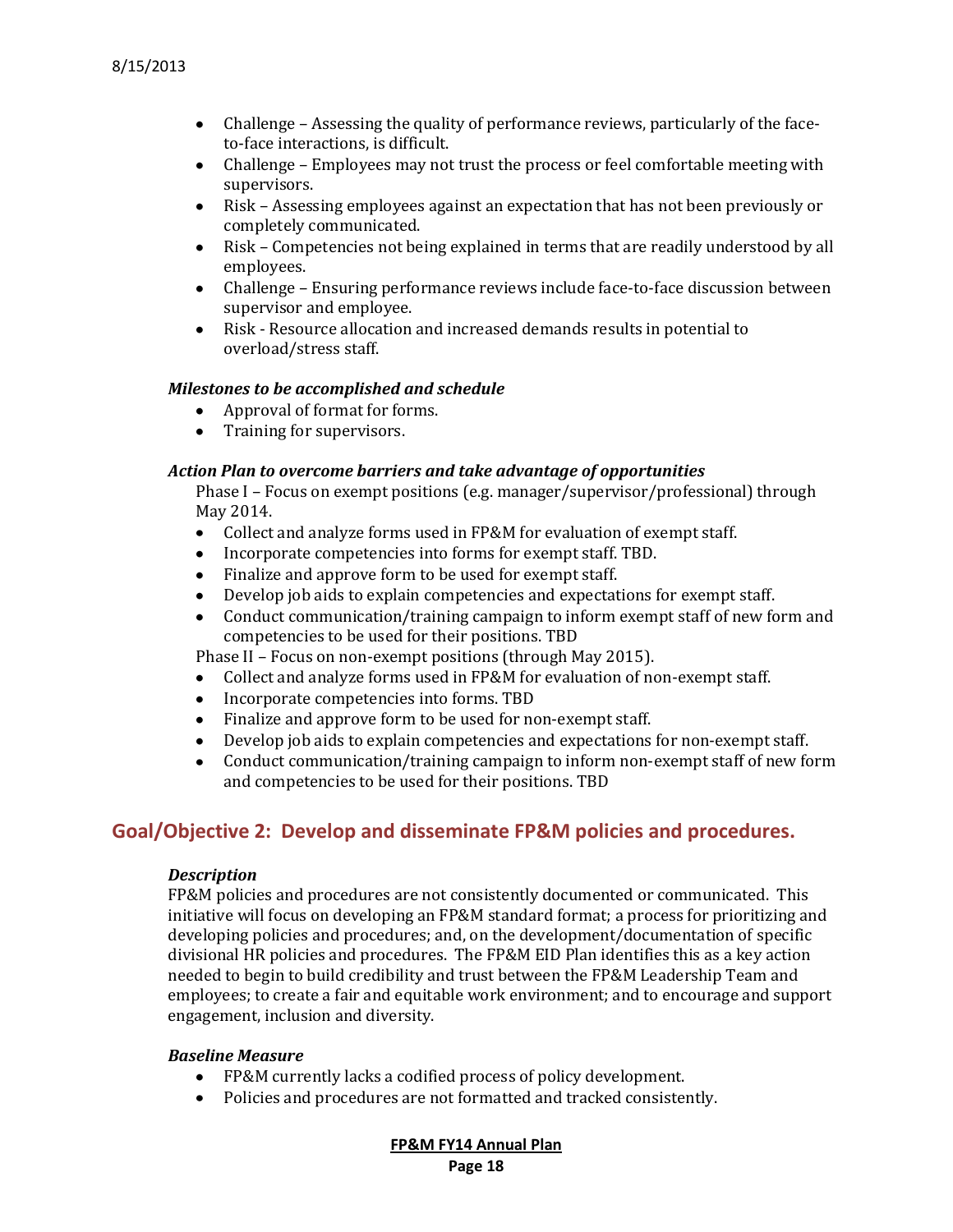• Policies are not readily available to staff.

## *Target*

- Policies and procedures are written in plain, easily understandable language.
- Policies and procedures are communicated across the entire organization through a variety of media.
- Policies are reviewed and updated on a regularly scheduled basis.

## *Performance Indicators*

- Number of policies/procedures completed and accessible.
- Managers/supervisors educated on new policies and procedures.  $\bullet$

# *Risks and challenges*

- Challenge Overcoming past practice.
- Challenge Acceptance and application by all managers and supervisors.
- Risk Resource allocation and increased demands results in potential to  $\bullet$ overload/stress staff.

# *Milestones to be accomplished and schedule*

- An approved process for identifying need, drafting policy and procedures, soliciting  $\bullet$ input, finalizing and communicating policies and procedures – September 2013.
- An approved policy/procedure template for FP&M September2013.
- A prioritized list of HR policies for development September 2013.
- Policies developed and communicated On-going.

# *Action Plan to overcome barriers and take advantage of opportunities*

- $\bullet$ Staff person assigned to develop process, template and draft policies – July 2013.
- Template and process approved by Leadership Team September 2013.  $\bullet$
- Policies and procedures advanced through the process On-going.

# **Goal/Objective 3: Refine key indicators to measure and improve services.**

# *Description*

FP&M identified key indicators for all departments in the organization in FY13. This goal builds on that effort. Each director has established key indicators that are shared with the AVC. In turn, a subset of 32 metrics was established and shared with the VCFA. This goal focuses on evaluating and refining key indicators to ensure they are appropriate measures, that the data can be routinely populated, and that they are used throughout the organization to track and improve services.

# *Baseline Measure*

- Key indicators established for seven FP&M departments.
- 32 metrics established and shared with the VCFA.
- Key indicators populated with data.

# *Target*

Data for all key indicators is updated on schedule (generally on a quarterly basis).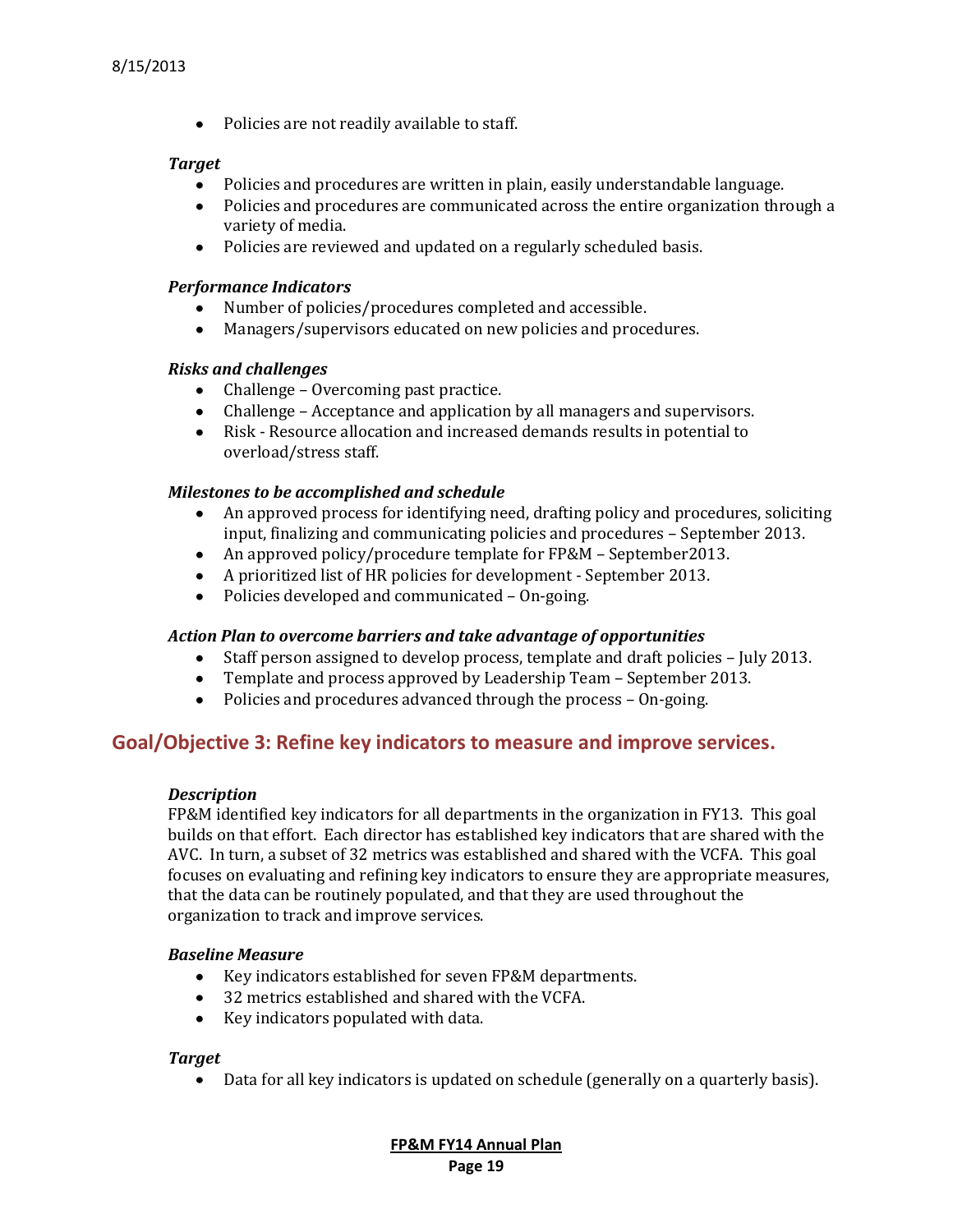• Staff responsible for service delivery is engaged in capturing, tracking and adjusting key indicators specific to their areas of responsibility.

#### *Performance Indicators*

- Data is refreshed on schedule (goal of 100%).
- Key indicators are regularly evaluated and used to inform decision-making.

#### *Risks and challenges*

- Challenge Ensuring data collection is incorporated into processes.
- Challenge Data may be 'controlled' by other departments/agencies and not readily accessible.
- Risk Resource allocation and increased demands results in potential to overload/stress staff.

#### *Milestones to be accomplished and schedule*

- Departmental key indicators shared at Leadership Team meetings.  $\bullet$
- Key indicators regularly reviewed and discussed on a quarterly basis.
- Key indicators communicated through FP&M website. TBD
- A subset of key indicators is shared with VCFA Bazzell on a quarterly basis.

#### *Action Plan to overcome barriers and take advantage of opportunities*

 $\bullet$ Key indicators to be discussed and refined through discussions in departmental meetings and in Leadership Team meetings.

# **Goal/Objective 4: Update and launch a new website for Facilities Planning and Management.**

#### *Description*

Although individual departments have updated webpages over time, the overall FP&M website is outdated, both in content and in design. In addition, there is no overall consistency between departmental pages. Improving the website by aligning with the campus and VCFA standard design and upgrading the content, will be an important component in an improved communication strategy for FP&M. The new site will include pages containing content specifically designed to increase employee engagement, inclusion and diversity and will provide important information to applicants for possible employment in FP&M.

#### *Baseline Measure*

- Two departments have launched new websites using the standard DoIT CMS package.
- The FP&M website is externally focused with only limited resources for employees (e.g. the Training site).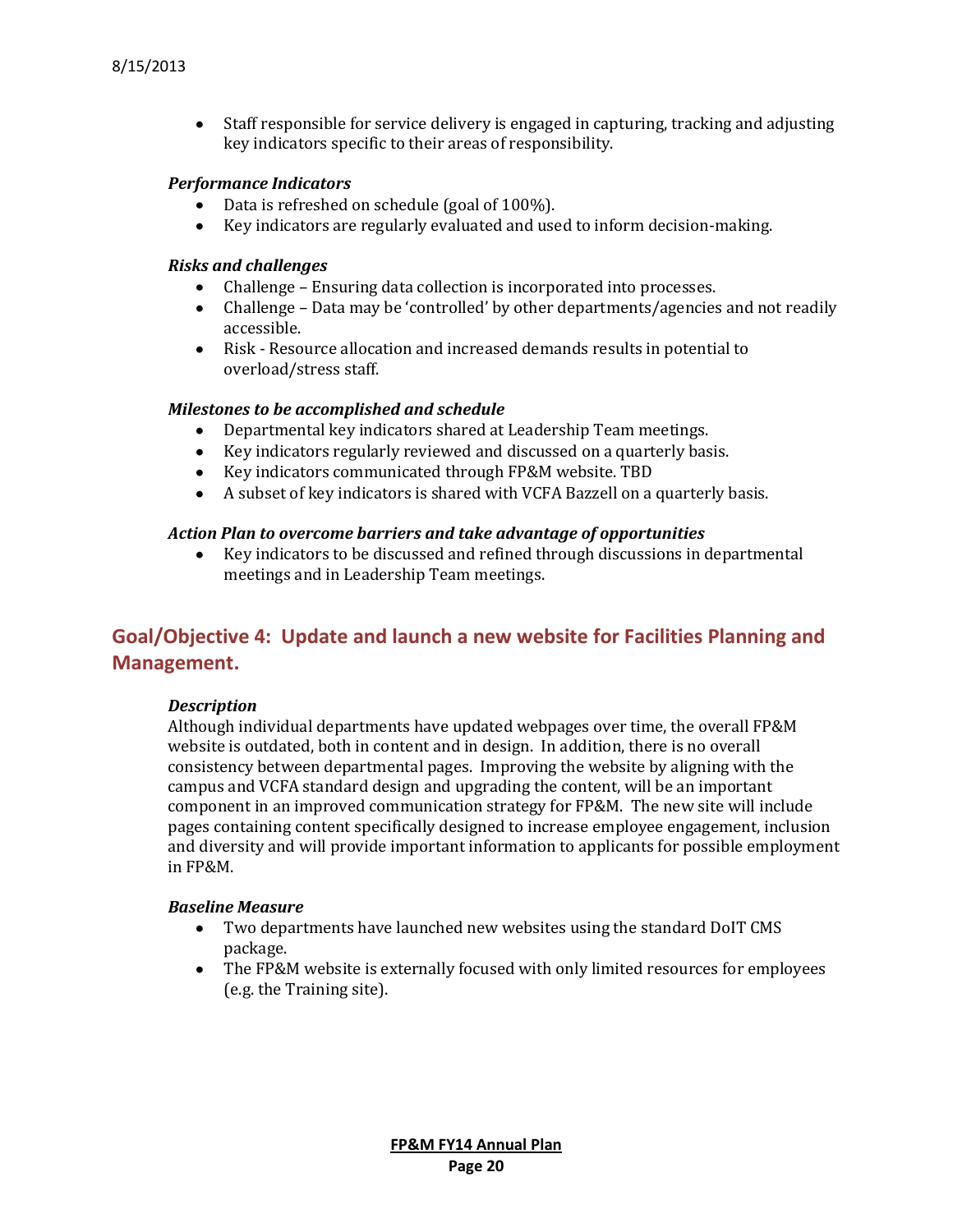# *Target*

- Complete re-design of the FP&M website to align with the design of the VCFA homepage. All departments have a consistent, user-friendly design.
- The FP&M website includes an intranet to facilitate communication with employees and improve employee engagement.
- A staff person is dedicated to providing management and oversight of the FP&M website.

## *Performance Indicators*

- Website traffic, measured via Google analytics.
- Percent of FP&M sites using CMS and meeting the FP&M standard (goal is 100%)

## *Risks and challenges*

- Challenge Departments must agree on a common design.
- Challenge The time required to create the content for the various sites.
- Risk Cost and time required to re-design sites.
- Risk Resource allocation and increased demands results in potential to overload/stress staff.

## *Milestones to be accomplished and schedule*

- Review of existing websites by AVC completed July 2013.  $\bullet$
- Capital Planning and Development re-designed website launched July 2013.
- Environment, Health and Safety re-designed website launched September 2013.  $\bullet$
- Communication Specialist hired October 1, 2013  $\bullet$
- $\bullet$ FP&M website committee formed November 1, 2013.
- FP&M homepage go live April 2014.
- FP&M intranet go live September 2014.
- All FP&M websites re-designed using CMS TBD.
- FP&M business portals re-designed July 2015.  $\bullet$

#### *Action Plan to overcome barriers and take advantage of opportunities*

- Recruit for a Communication Specialist to oversee website design and maintenance.
- Create a team with representation from each department to participate in the website re-design initiative.
- Enlist assistance/advice from UW Communications and DoIT, as appropriate.

# **Goal/Objective 5: Provide project management services for capital projects.**

#### *Description*

FP&M staff serves as the liaison between campus customers (Schools and Colleges), project managers assigned by the Division of Facilities Development (DFD) and the architectural/engineering design firms. This goal is intended to highlight the importance of managing the quality, schedule and budget for capital projects to ensure support of the academic, research and outreach mission of the university.

#### *Baseline measure*

Baseline measures exist for the completion of capital projects (16 projects scheduled for  $\bullet$ completion during FY14).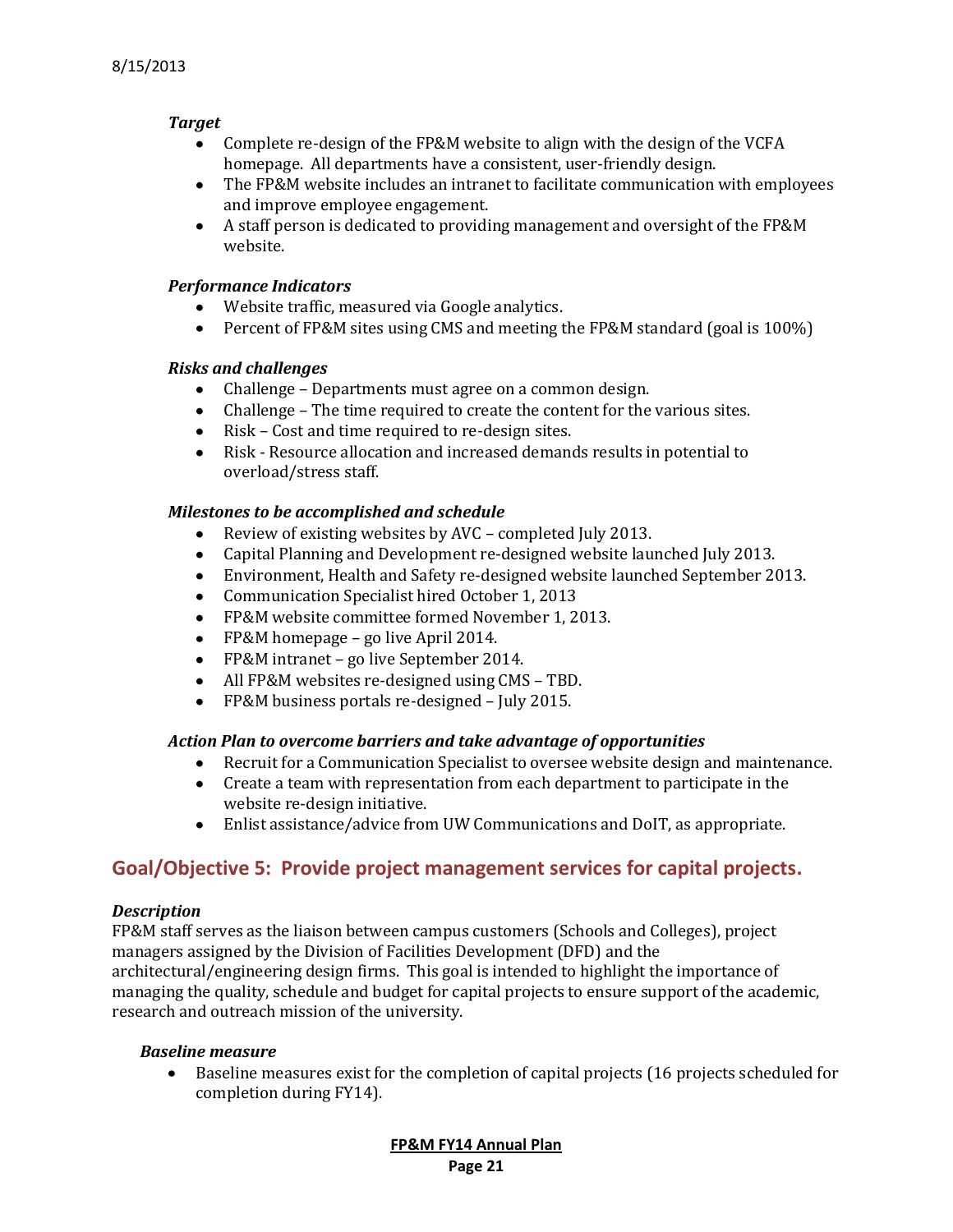# *Targets*

- Complete projects on time, within budget to the specified level of quality.
- Complete planning & design on eighteen projects (\$399.6M) during FY14.
- Complete construction on sixteen projects (\$663.7M) during FY 14.

## *Performance indicators*

Quality, schedule and budget established by construction documents and bids; tracked and managed at the project level.

# *Risks and challenges*

- Challenge process and schedule are determined by UWSA and DFD.
- Challenge DFD holds the planning, design and construction contracts for all capital projects.
- Challenge ensuring targeted funds are raised in a timely fashion for those projects funded, in part or entirely, by gifts.

# *Milestones to be accomplished and schedule*

Construction Complete by 6/30/2014

- Biochemistry Phase II ('85 Wing) complete construction July 2013 (completes the  $\bullet$ \$111.9M project).
- Carson Gulley Renovation complete construction July 2013 (\$10).
- Goodman Softball Complex complete construction July 2013 (\$3.5M).  $\bullet$
- Lakeshore Residence Hall Phase II complete construction Aug 2013 (\$17.4M).  $\bullet$
- Gordon Dining & Event Center (site) complete construction Aug 2013 (completes  $\bullet$ the \$41.3M total project).
- $\bullet$ Linden Drive Branch Steam Repairs - construction complete Sept 2013 (\$650K).
- Telecommunications Phase III complete construction Sept 2013 (\$1.4M).
- ITIP Classroom Renovation Projects complete construction Sept 2013 (\$1.2M).  $\bullet$
- Langdon Street Utility Tunnel Replacement complete construction Oct 2013  $\bullet$ (\$4.8).
- Highland Avenue Reconstruction complete construction Oct 2013 (\$698K).  $\bullet$
- Student Athlete Performance Center complete construction Dec 2013 (\$86.2M).  $\bullet$
- $\bullet$ Wisconsin Institutes for Medical Research Phase II – complete construction Dec 2013 (\$134.8M).
- $\bullet$ Charter Street Heating Plant Upgrades – complete construction Dec 2013(\$140M).
- General Library Storage Facility complete construction Jan 2014 (\$1.7M).  $\bullet$
- Signe Skott Cooper Hall complete construction Apr 2014 (\$52.9M).  $\bullet$
- Memorial Union Phase I complete construction May 2014 (\$55.2M).  $\bullet$

# Planning/Design Complete by 6/30/2014

- Babcock Hall Dairy Plant Renovation & Addition complete construction documents May 2015 (\$31.9M).
- Camp Randall Memorial Shell Renovation/Reconstruction complete planning study Nov 2013 (\$100K).
- Chemistry Building Addition complete 10% Concept Report in spring 2014  $\bullet$ (\$103.5M).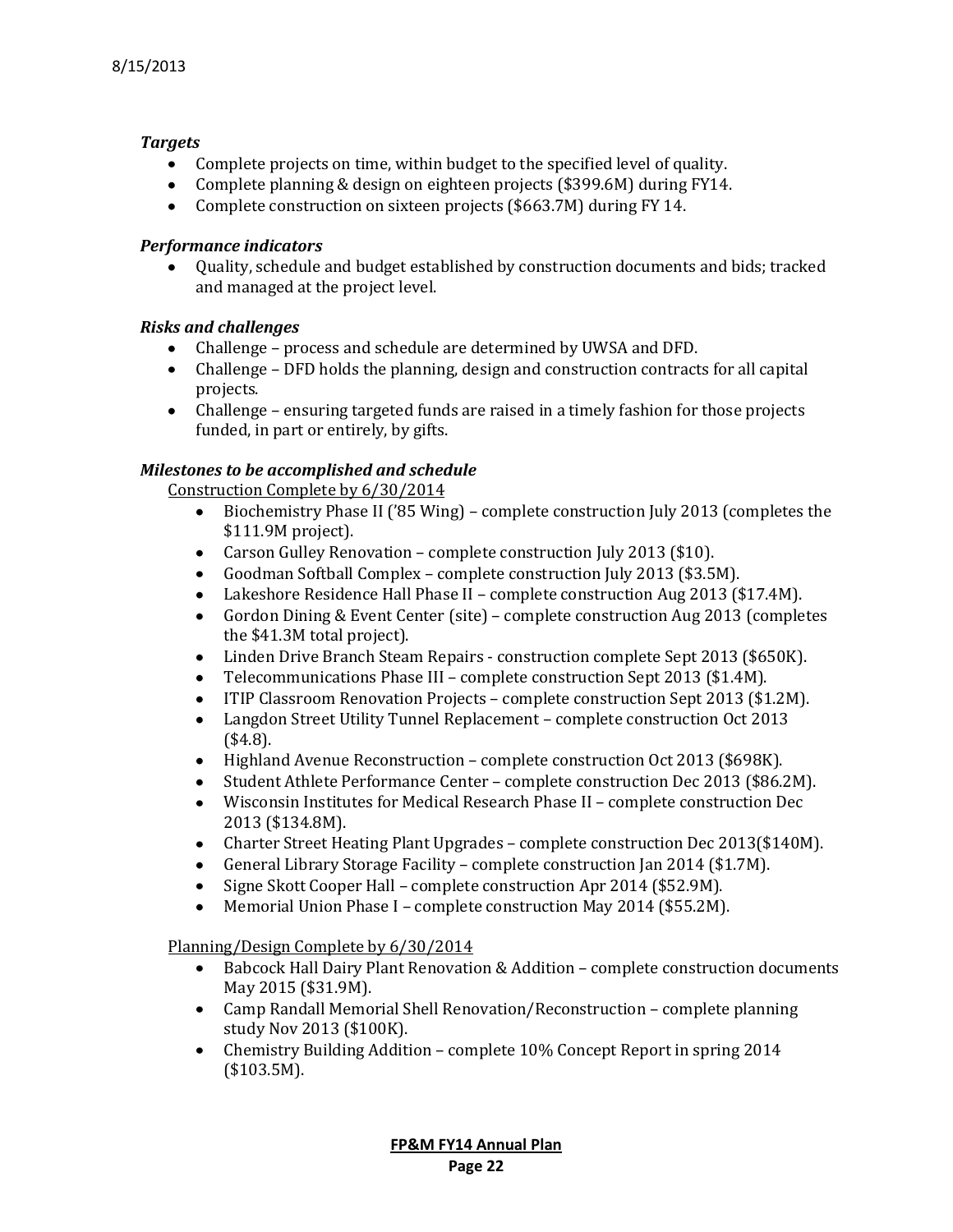- Dayton Street Utility Extension project (pre-planning) complete bidding May 2014 (\$3.1M).
- Elizabeth Waters Hall Renovation complete bidding of Phase I Dec 2013 (\$10.1M).
- Engineering Hall Structures Lab Addition (pre-planning) complete A/E Selection  $\bullet$ July 2014 (\$1.6M).
- Hospital Parking Ramp Expansion complete bidding May 2014 (\$29.1M).
- Recreational Sports Master Plan Update complete planning by Dec 2013 (\$185K).
- University Houses Redevelopment complete bidding Feb 2014 (\$15M).  $\bullet$
- UW Police Department Addition (pre-planning) complete A/E Selection July 2014  $\bullet$ (\$5M).
- West Campus Cogeneration Facility Chiller Addition complete bidding March 2013  $\bullet$ (\$67.6M).
- Bucky Wagon Shelter Implementation complete construction fall 2013 (\$TBD).  $\bullet$
- Elvehjem Building Renovations (pre-planning) TBD (\$150K).  $\bullet$
- Meat Science and Muscle Biology Building TBD (\$43M).  $\bullet$
- Memorial Union, Phase II & Alumni Park TBD (\$42M).  $\bullet$
- $\bullet$ ROTC facility (pre-planning) – TBD (\$185K).
- $\bullet$ Walnut Street Greenhouses, Phase II (pre-planning) TBD (\$100K).
- Witte & Sellery Hall Renovations TBD (\$47M).  $\bullet$

#### *Action Plan to overcome barriers and take advantage of opportunities*

Each project manager monitors project schedule, budget and quality and works with  $\bullet$ campus customers, and through the Division of Facilities Development (DFD) works with contractors to complete the project on time, within budget and to the expected standard of work.

# **Goal/Objective 6: 2005 Campus Master Plan on-going implementation.**

#### *Description*

This goal tracks the number of major capital improvement project initiatives and overall development goals identified in the approved 2005 Campus Master Plan. The objective is to assure that we are moving ahead with the goals identified in the plan and that the campus master plan is a highly respected and utilized document guiding campus growth and assuring transparent, participatory planning for the physical development of campus. This is an on-going priority for FP&M. In FY14, we will begin preparations for the next comprehensive campus master plan update.

#### *Baseline Measure*

The baseline measurement is the number of major projects and overall goals completed  $\bullet$ annually. From 2005 through July 1, 2013, we have completed (or will complete in 2013) 27 major projects (roughly 28%) of the 95 potential projects identified in the 20 year 2005 Campus Master Plan.

#### *Target*

Over the next fiscal year, the following projects will begin with planning & design development:

- Memorial Union Phase II
- Alumni Park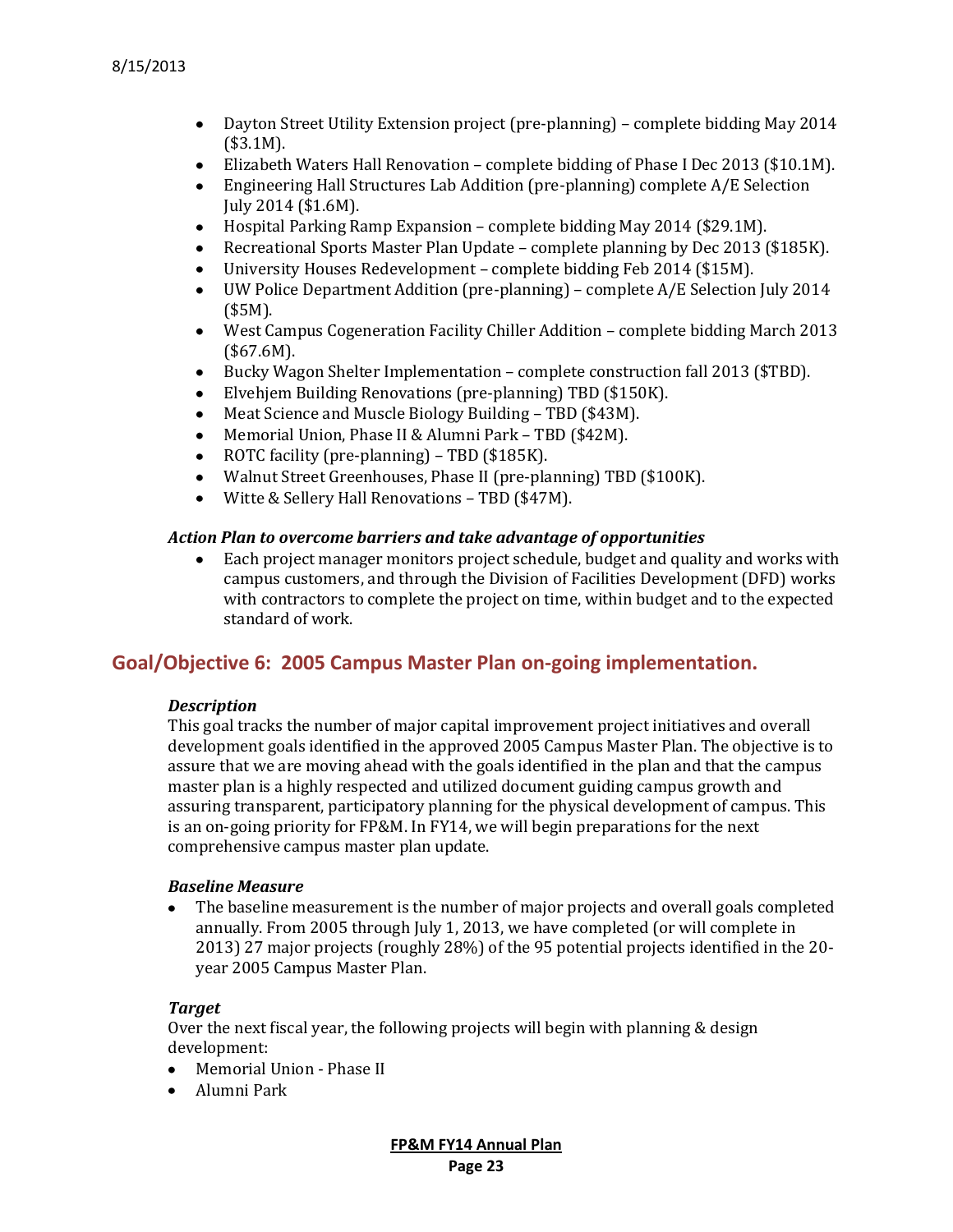- Chemistry Instructional Facilities Expansion
- Babcock Hall Dairy Plant Expansion
- Recreational Sports Facilities Master Plan Update
- College of Engineering Facilities Master Plan
- Tandem Press Addition

The following major projects/initiatives are expected to be completed in FY14. Completion of these projects will bring our total up to 37% of the master plan being complete:

- Signe Scott Cooper Hall School of Nursing  $\bullet$
- Carson Gulley Renovation
- Charter Street Heating Plant Upgrades
- Lakeshore Residence Hall Phase II
- Robert and Irwin Goodman Softball Complex
- Student Athlete Performance Center
- WIMR Phase II

#### *Performance Indicators*

- Quality, schedule and cost established for each project
- Comparison of map of completed projects to the 2005 Campus Master Plan graphic.

#### *Risks and challenges*

- Risk Project implementation involves construction delays, weather and material delivery difficulties.
- Challenge Funding of projects. State dollars are scarce and each project needs to be prioritized against other campus, UW System and State priorities. Private dollars also continue to be scarce as resources are directed to other priorities and initiatives on campus that do not support bricks & mortar projects.
- Risk Resource allocation and increased demands results in potential to overload/stress staff.

#### *Milestones to be accomplished and schedule*

Each of the above projects has their own milestone schedules and overall completion schedule as defined in the Quarterly Report. Proposed occupancy dates are listed below:

- Signe Cooper Hall School of Nursing, August 2014
- Carson Gulley Renovation, July 2013
- Charter Street Heating Plant Upgrades, December 2013
- Lakeshore Residence Hall Phase II, August 2013
- Robert and Irwin Goodman Softball Complex, July 2013
- Student Athlete Performance Center, December 2013
- WIMR Phase II, December 2013

#### *Action Plan to overcome barriers and take advantage of opportunities*

Continue to support major projects and campus master plan goals to assure they are implemented effectively. At the end of the fiscal year, we will review the number of projects completed to assure that we are moving forward with the planned opportunities and goals of the 2005 Campus Master Plan.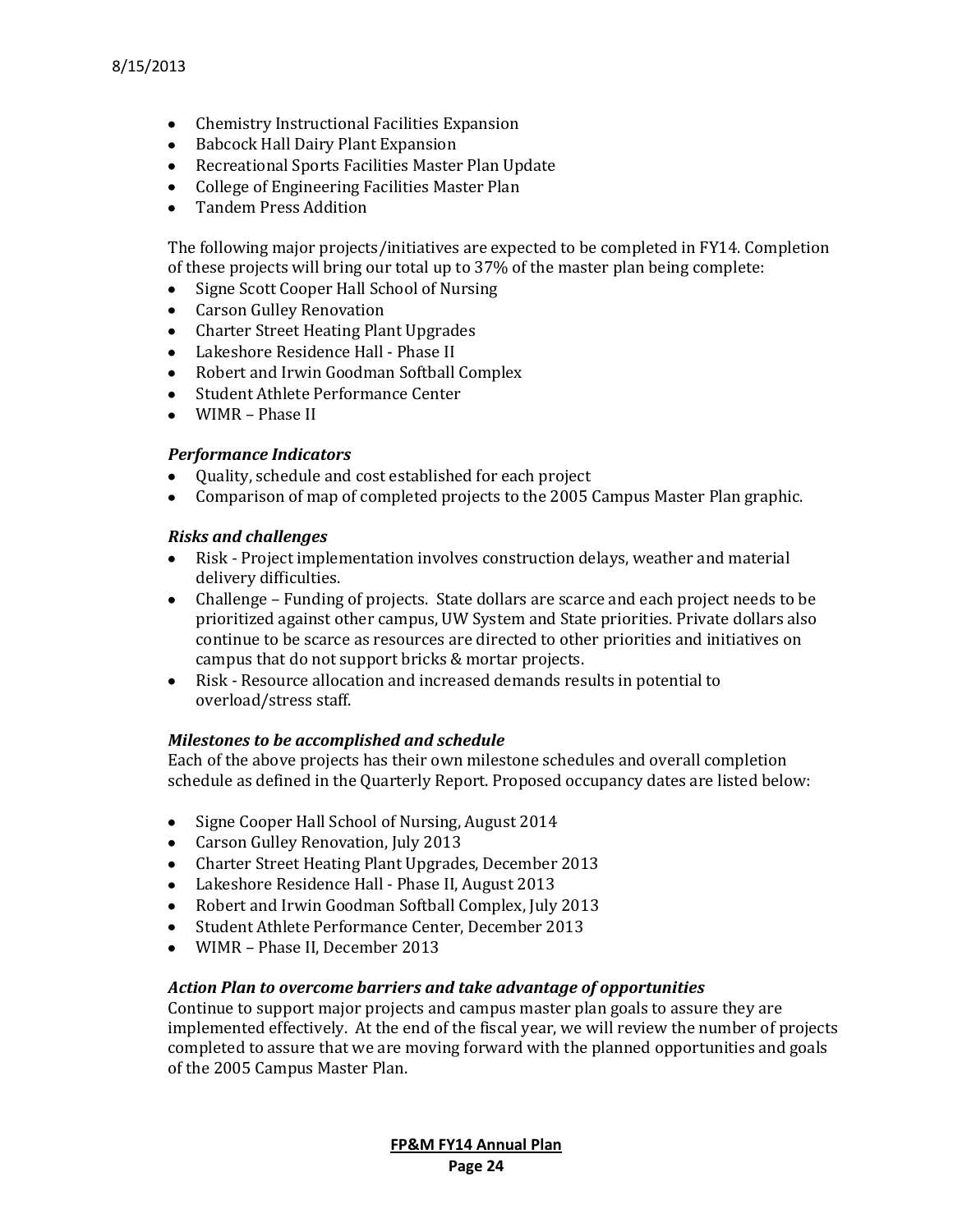# **Goal/Objective 7: Improve stormwater management on campus.**

#### *Description*

UW-Madison is part of the Yahara Lakes watershed and occupies over 4 miles of lakefront on its largest water body, Lake Mendota. Virtually all of the stormwater runoff from campus ends up in either Lake Mendota or Lake Monona. This objective tracks pervious land area changes for the main UW-Madison campus to better understand our impact on stormwater runoff. The goal is to maintain or increase the amount of pervious area within the main campus boundary. Maintaining or increasing pervious area is important because it helps the university meet Wisconsin Department of Natural Resources requirements for stormwater runoff, as well as sediment and phosphorus control. Doing so demonstrates the UW's commitment to improving water quality; reducing the quantity of stormwater flowing into the lakes (and thus reducing risk of flooding); and, strengthens relationships with surrounding municipalities.

#### *Baseline Measure*

- As of 2008, campus consists of approximately 556 acres of pervious area (66%) and  $\bullet$ 283 acres (34%) of impervious area north of University Avenue (including the Lakeshore Nature Preserve).
- Additional studies are being completed for the current conditions across campus including the urban area south of University Avenue.

#### *Target*

Initial goal is to increase pervious areas to 70% and decrease impervious areas to  $\bullet$ 30% campus wide by 2015.

#### *Performance Indicators*

- $\bullet$ Calculations will be done on an annual basis to compare prior data with changes made over the past fiscal year in development.
- Changes to the overall numbers are based on the number and types of major capital  $\bullet$ improvement projects in development each year.

#### *Risks and challenges*

 $\bullet$ Challenge – tracking changes and ensuring data set is accurate and up-to-date.

#### *Milestones to be accomplished and schedule*

- Update stormwater model and analysis for entire campus January 1, 2014.  $\bullet$
- $\bullet$ Review and recommend changes to major capital improvement projects to assure stormwater management is being considered and impervious areas are reduced – ongoing.

#### *Action Plan to overcome barriers and take advantage of opportunities*

 $\bullet$ Continue to monitor major projects during design and construction to assure best management practices are used to manage and reduce stormwater impacts.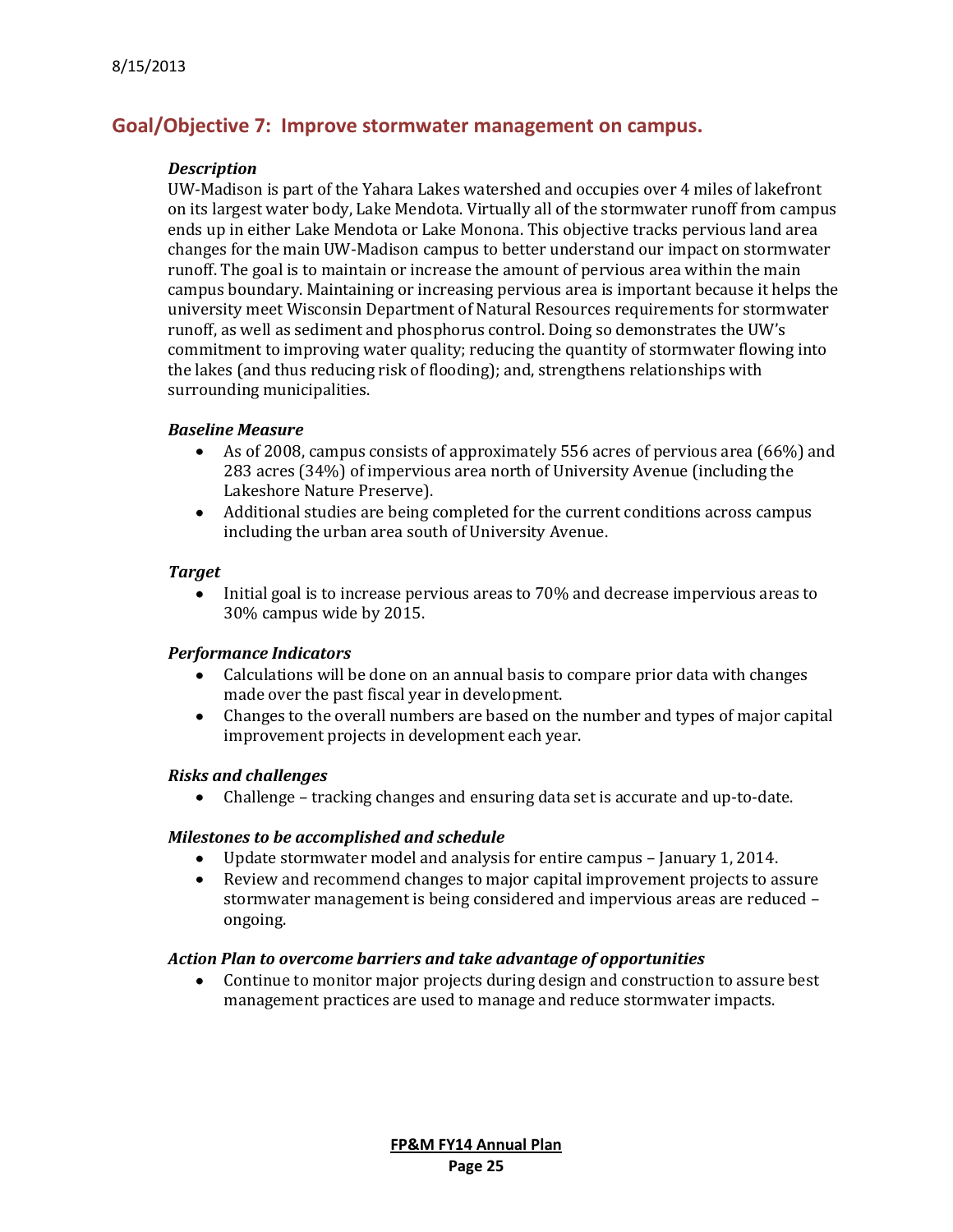# **Goal/Objective 8: Sustainability - Advance 'UW Builds Green' program.**

## *Description*

To benchmark our commitment to sustainability, campus is pursuing Leadership in Energy and Environmental Design (LEED) certification on most of its new and renovated major projects. By following this commitment, LEED Silver certification level is obtainable and is the minimum level pursued on campus projects. LEED is used as a guideline and a way to measure the sustainability elements of a project; it is not used as a checklist of items required to be included. An effort is made to pursue points which are truly sustainable and have a strong return on investment.

## *Baseline measure*

Advance the UW Builds Green programs.

## *Targets*

Leadership in Energy and Environmental Design (LEED) – Silver certification.

## *Performance Indicators*

- Successful LEED certification.
- Adherence to the principles of sustainability included in the Division of Facilities Development (DFD) Sustainability Guidelines.

## *Risks and challenges*

- Risk The ability to implement processes or procedures that are not truly sustainable. Points may still be received through the LEED point system, but the item is not sustainable for the particular project.
- Challenge The entire project team the architects, engineers, owners, and contractors need to be committed. Collaborative efforts from the very beginning of the project are needed to ensure success.
- Challenge Follow through on measurement and verification of the building's actual energy use compared to the model to ensure it is performing as designed.
- Risk The LEED process starts at the very beginning of the project and can continue for a year or more past the point when construction is complete. During this time, members of the project team can change, and information isn't always passed on. This can result in delays and inadequate information for completing the credits.
- Risk Resource allocation and increased demands results in potential to overload/stress staff.

# *Milestones accomplished*

Currently, there are nine projects seeking LEED certification, with five expecting certification in FY14.

- LaBahn Arena Tracking LEED Silver (certification expected November 2013).  $\bullet$
- Student Athlete Performance Center, McClain Center Tracking LEED Silver (certification expected November 2013).
- Wisconsin Energy Institute Tracking LEED Gold (certification expected November 2013).
- Lakeshore Residence Hall Phase II/Food Service Tracking LEED Silver (certification expected March 2014).
- Wisconsin Institutes for Medical Research Phase II Tracking LEED Silver (certification expected April 2014).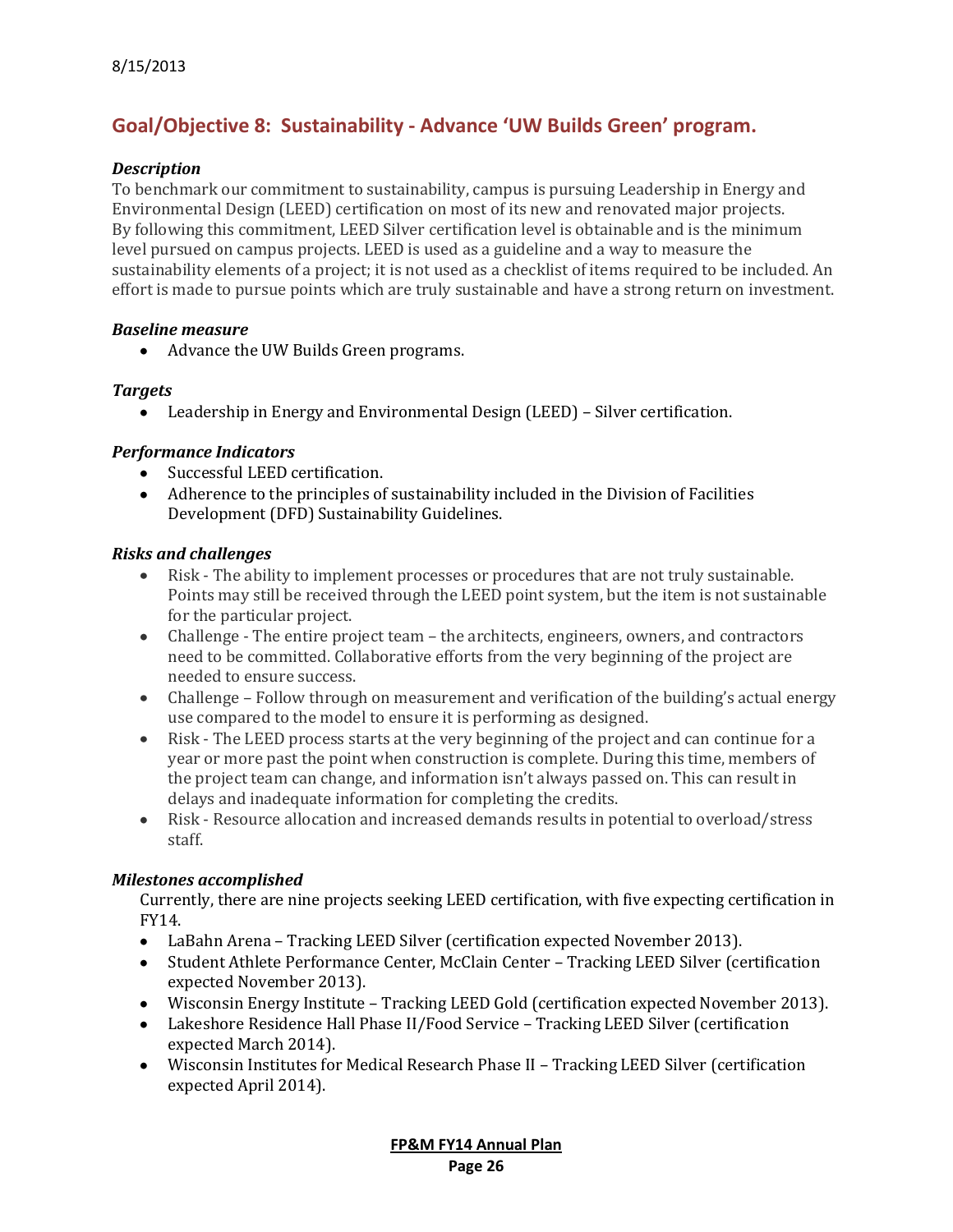## *Action Plan to overcome barriers and take advantage of opportunities*

Incorporate LEED/Sustainability discussions into design meetings. This ensures that the entire project team understands the sustainability goals of the project.

# **Goal/Objective 9: Redesign of parking permit renewal process – complete redesign to allow for annual renewal in lieu of priority ranking system.**

# *Description*

The current parking permit renewal system requires departments to reprioritize their employees each year to allocate parking. Customers must then apply for parking every year. Departments, including Transportation Services, dedicate hundreds of hours to this process while at least 80% of employees elect to park in the same lot each year (Transportation Services sells about 10,000 annual base lot permits). The prioritization process also requires substantial administrative oversight and effort, electronic data storage space, and computing system oversight due to the high traffic generated by customers attempting to accept their offers online. A parking renewal system would allow employees to keep their same lot each year and Transportation Services would only need to actively manage the 20% of employees who need to change their parking assignment. *Baseline Measures* 

Employee parking requests are prioritized, offered, approved and accepted annually.

## *Targets*

- $\bullet$ Reduce the time needed for individuals and departments to obtain parking (reduce overall time by 70%).
- Reduce Transportation Services administrative costs to manage the process (reduce by 40%).
- Improve overall customer (Unit Transportation Coordinators; parking patrons) satisfaction.

# *Performance Indicators*

- Cycle-time for permit process.
- Permit processing costs.
- Customer satisfaction survey/feedback.

# *Risks and challenges*

- $\bullet$ Challenge - Transfer of decision-making. A parking permit renewal policy will take decisionmaking authority away from College/School/Department/Unit management and shift it to Transportation Services.
- Challenge The need for an exceptions policy to manage replacement of key personnel, departmental moves, loss of parking space availability due to construction projects and sabbaticals.
- Challenge Convince Colleges/Schools/Departments/units of the benefit of most of their staff using a faster, more efficient process as a trade-off for diminished decision-making role.
- Challenge Communicating a changed role for the UTCs, i.e. more of a communication liaison with a reduced commitment of resources.
- Challenge Integration of new process into software programs and processes.
- Challenge Time constraint for developing and implementing a new annual parking permit renewal process.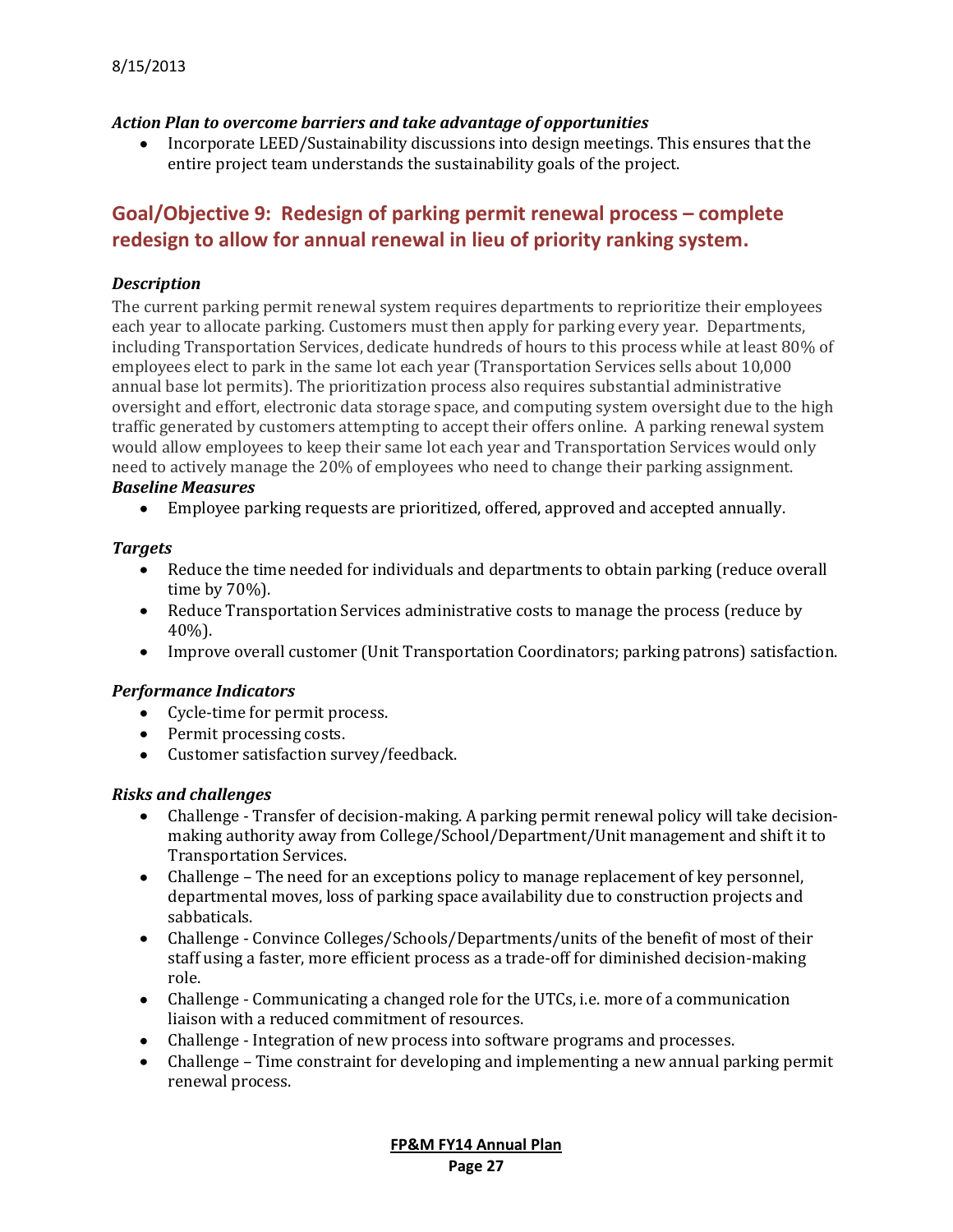• Risk - Resource allocation and increased demands results in potential to overload/stress staff.

#### *Milestones to be accomplished and schedule*

- Data collection and identification of software needs Summer 2013.  $\bullet$
- Policy options developed and shared with stakeholders January 2014.
- Implementation plan complete and approved May 2014.
- Implementation complete August 2014.
- 

# *Action Plan to overcome barriers and take advantage of opportunities*

- Summer 2013 Begin data collection and identification of software needs.
- Fall 2013 Begin development of policy options.
- Winter 2013/2014 Develop policy options and share with stakeholders.
- Winter 2014 Obtain approval to implement new process.
- Spring/Summer 2104 Implement new process.

# **Goal/Objective 10: Design and construction of the UW Hospital Parking Ramp 75 Expansion.**

## **Description**

The expansion of the Hospital parking structure will be used to replace parking on the west campus that was lost to construction and provide for additional visitor parking capacity to meet the needs of the hospital.

#### *Baseline Measures*

- Current parking structure at 95% capacity.
- Project is at 10% Design.

#### *Targets*

- Target is to complete structure design by March 31, 2014.  $\bullet$
- Target is to add 700 spaces to existing facility at a cost of \$29,085,000.

#### *Performance indicators*

- Milestones achieved within 30 days of scheduled date.
- Conduct monthly construction coordination meetings with UW Hospital Administration.

#### *Risks and Challenges*

- $\bullet$ Risk - An area transportation study of street and road capacities; pedestrian access through an active construction site; and, managing construction over the full range of seasonal climatic conditions.
- Challenges Maintaining parking in one of Wisconsin's busiest parking facilities while the facility capacity is doubled; staging and construction in very limited space; heavy construction adjacent to an advanced high-risk surgery center; collaborating with Hospital operations and administration; and, providing adequate parking for patients and visitors while the construction is underway.

#### *Milestones*

Agency Request – September 27, 2013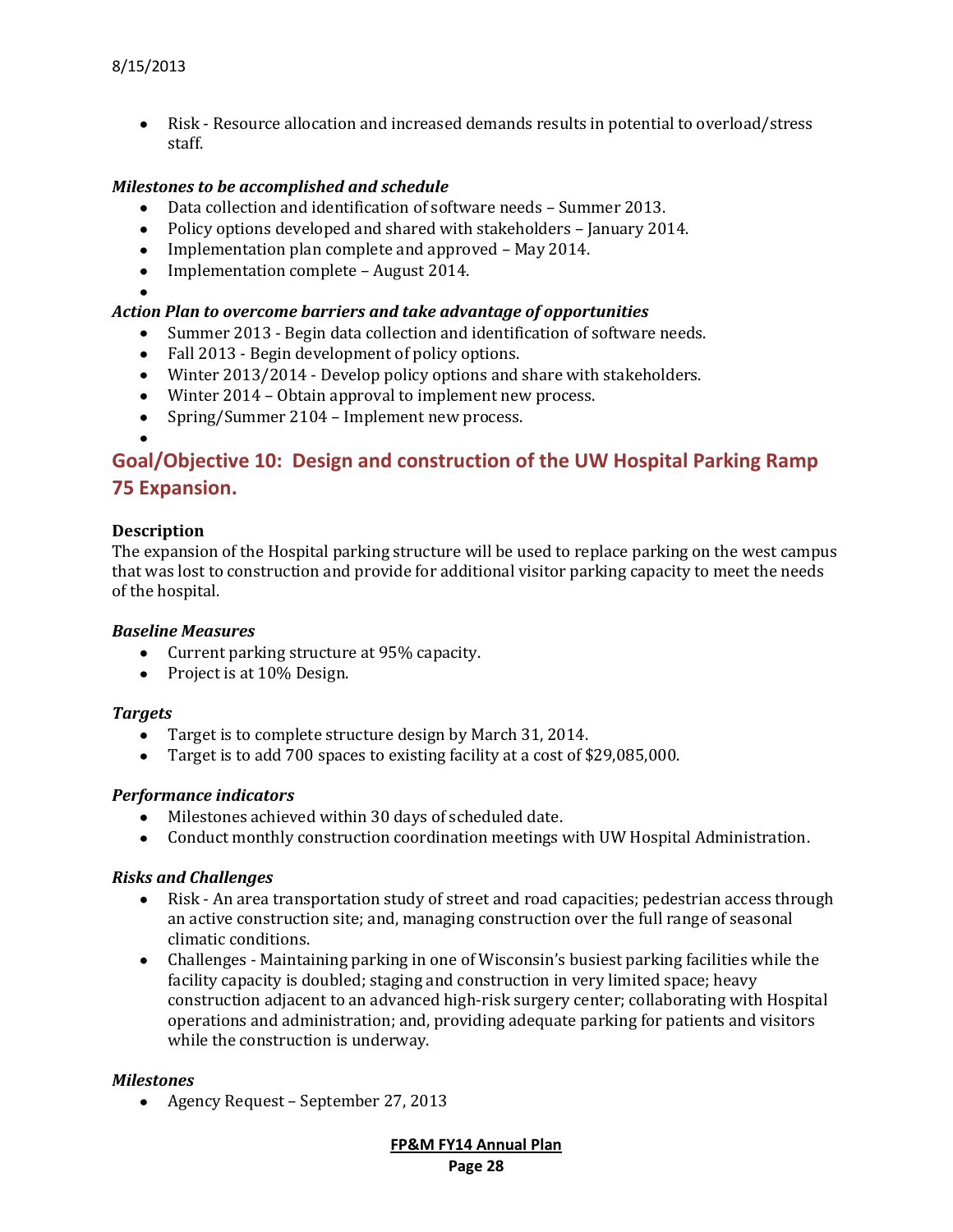- State Building Commission approval December 2013
- 100% Final Design submittal March 2014
- Construction Start July 2014

## *Barriers to Success*

- Approval by the Board of Regents and State Building Commission in December 2013.
- Approval by the City of Madison based on the results of the area traffic study and neighborhood feedback.

#### *Next Steps and Future Opportunities*

- Release Environmental Impact Study August 9, 2013
- 35% Preliminary Design submittal August 12, 2013
- Agency Request September 27, 2013

# **Goal/Objective 11: Improvements to campus bus service.**

This goal focuses on engaging students (ASM) in order to adopt a plan for campus bus service and funding that will be implemented by September 2014 (FY15). Transportation Services (TS) negotiates campus transit service with ASM. An agreement should be completed by January for service beginning in September in order for budgets to be finalized and complete the necessary planning and public notification to be undertaken by Madison Metro. However, sometimes negotiations do not begin until January and there is insufficient time to implement changes before the following September.

#### *Baseline Measures*

- No timeline for finalizing funding agreement was established during FY 13.
- No service changes were possible during FY 13.

#### *Targets*

- Target is to have an approved written agreement by Feb 1, 2014.
- Target is to implement Metro service changes by September 1, 2014.

#### *Performance indicator*

The number of days targets are achieved earlier than, or later than, scheduled. Targets should not be achieved more than 30 days late.

# *Risks and Challenges*

- Risk ASM's position on funding and amount of campus transit service may go undecided or  $\bullet$ conflict with campus needs.
- Risk ASM committee members may not be selected until too late to reach an agreement.
- Risk Conflicting and competing student priorities, student time demands, students learning bus service and funding complexities, reaching agreements on the amount of transit service and level of funding.
- Challenge Explaining campus bus ridership; over-crowding; schedules; need to meet to reach a timely agreement; Metro public hearings; approvals by various City of Madison committees; and, labor contract requirements.
- $\bullet$ Risk - Resource allocation and increased demands results in potential to overload/stress staff.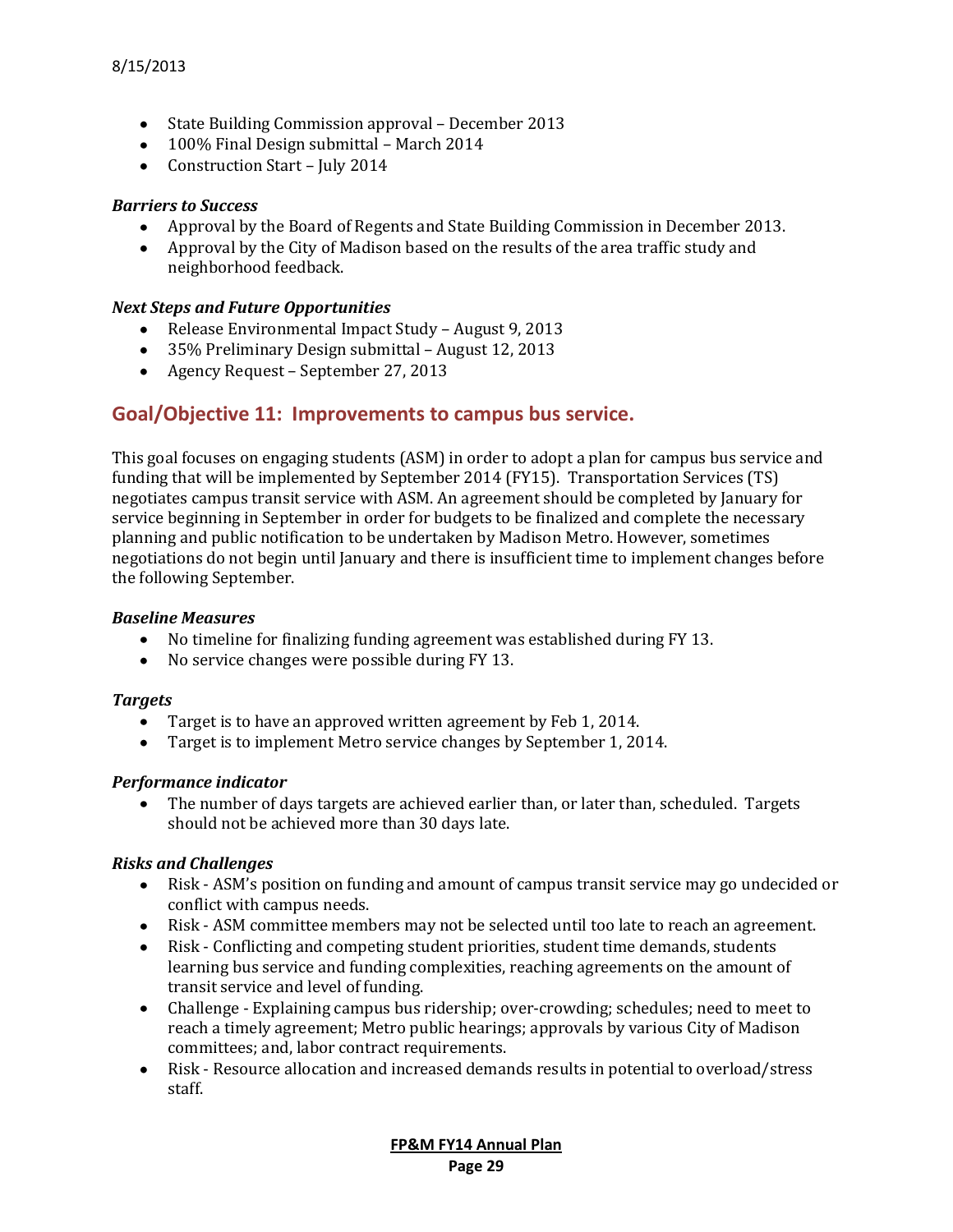## *Milestones*

- $\bullet$ TS and ASM meet at least once/month in Sep, Oct, Nov, and Dec in 2013.
- There is an approved written agreement by February 1, 2014.
- The initial public information meeting (if needed) is held by April 1, 2014.
- Any Metro service changes are adopted by City of Madison committees by June 1, 2014.
- Any Metro service changes implemented by September 1, 2014.

#### *Action Plan to overcome barriers and take advantage of opportunities*

- Prepare a TS position paper, budget and propose meeting dates by September 1, 2013.
- Contact ASM/SSFC officers, distribute information and budget by September 15, 2013.

# **Goal/Objective 12: Complete beta-test of biosafety's ARROW project initiative and develop training tools for PIs.**

## *Description*

The Application Review for Research Oversight at Wisconsin (ARROW) project is a comprehensive campus-wide effort to streamline the process and create a single point source for animal, human, and biosafety, protocol registrations. This project is a carryover from FY13. The project is managed by the Graduate School and is designed to work in conjunction with federal grants and their management. EH&S is providing assistance to help with the final design and programming features needed to make the Institutional Biosafety Committee (IBC), Institutional Animal Care and Use Committee (IACUC) and the Institutional Review Board (IRB) process work as one unit. EH&S has contributed significant resources to develop smart forms and programing.

#### *Baseline Measures*

- Current IBC protocol application is a manual paper process. Forms are reviewed manually by the Office of Biological Safety (OBS) staff. Completed forms are copied into a tracking system. Data from the tracking database are not readily available to investigators.
- PIs are required to re-enter background information for each protocol.

#### *Target*

- Reduced time for PIs to enter information into the ARROW database.  $\bullet$
- Increased efficiency in the development of IBC protocols. OBS staff will spend less time checking protocol information; entering the information into a tracking system; corresponding with investigators; and, make it easier to create meeting agendas, meeting minutes, and action items.
- Automation of the current manual process.
- Wider availability of information to researchers and PIs.
- Protocol information would be held in centralized, single-source database.

#### *Performance Indicators*

- Processing time for protocol updates/reviews.
- Customer satisfaction feedback from PIs.

#### *Risks and Challenges*

- Risk Existing servers may be inadequate and need to be replaced or upgraded.
- Risk Limited resources are available for on-going support.
- Challenge Loss of programmer (early retirement from Graduate School).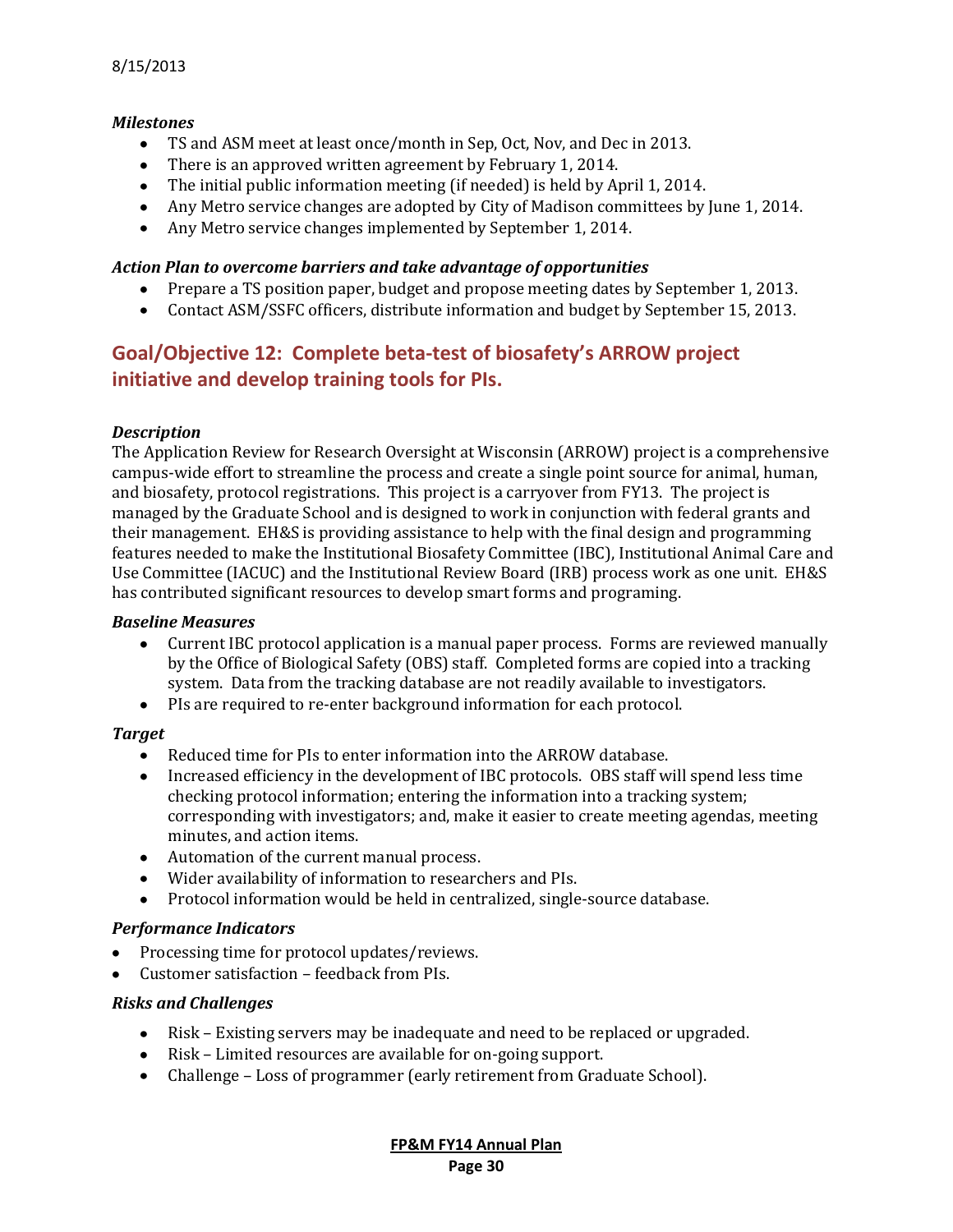- Challenge The system must meet the federal biological safety regulations and guidelines promulgated by accrediting agencies.
- Challenge The information system must support business processes and data needs of researchers and compliance mandates.
- Challenge The information system must implement a security model that ensures appropriate control over the information, allowing access only to those who are authorized.
- Challenge The information system must deliver a high level of performance for its customers.
- Risk The limitation on project resources and recent personnel changes may continue to constrain meeting completion dates.
- Risk Resource allocation and increased demands results in potential to overload/stress staff.

# *Milestones to be Accomplished and Schedule*

- Development of forms, workflow and protocols August 2013
- Development of reporting tools August 2013.
- Pilot testing September 2013.
- Data migration/conversion plan October 2013.
- On-going maintenance and support plan complete October 2013.
- Communication plan complete October 2013.
- Training tools and reference materials complete November 2013.
- Delivery of training December 2013.
- Projected 'Go-Live' date December 2013.

# *Action Plan to Overcome Barriers and Take Advantage of Opportunities*

- EH&S IT and biosafety staff will continue to work on the ARROW biosafety project and interact with Graduate School IT to finish the project in timely manner.
- A new IT Graduate School ARROW project manager has been appointed. EH&S will work with the new project manager to coordinate reporting, resources and support.

# **Goal/Objective 13: APR initiative for Occupational Health and Environmental Health realignment.**

# *Description*

Building on an earlier strategic recommendation from a 2012 APR project titled: "Improving Campus Response to Chemical Exposures", the team determined that an evaluation of occupational and environmental health functional areas should be conducted. A small team was assembled to: (1) review functional alignment with the missions of EH&S and UHS: (2) address overlapping functions: and, (3) identify possible scenarios for reorganization, staffing, information management, location and funding. The goal of the project is to review occupational health and industrial hygiene activities that occur in the University Health Services (UHS), Environmental Health (EH) program , and the Environment, Health & Safety (EH&S), Occupational Health (OH) program to identify synergies and logical alignment of the programs and functions.

# *Baseline measures*

- Current baseline measure is customer confusion around which services are provided by which unit.
- Redundant and inconsistent service models that currently exist within the departments.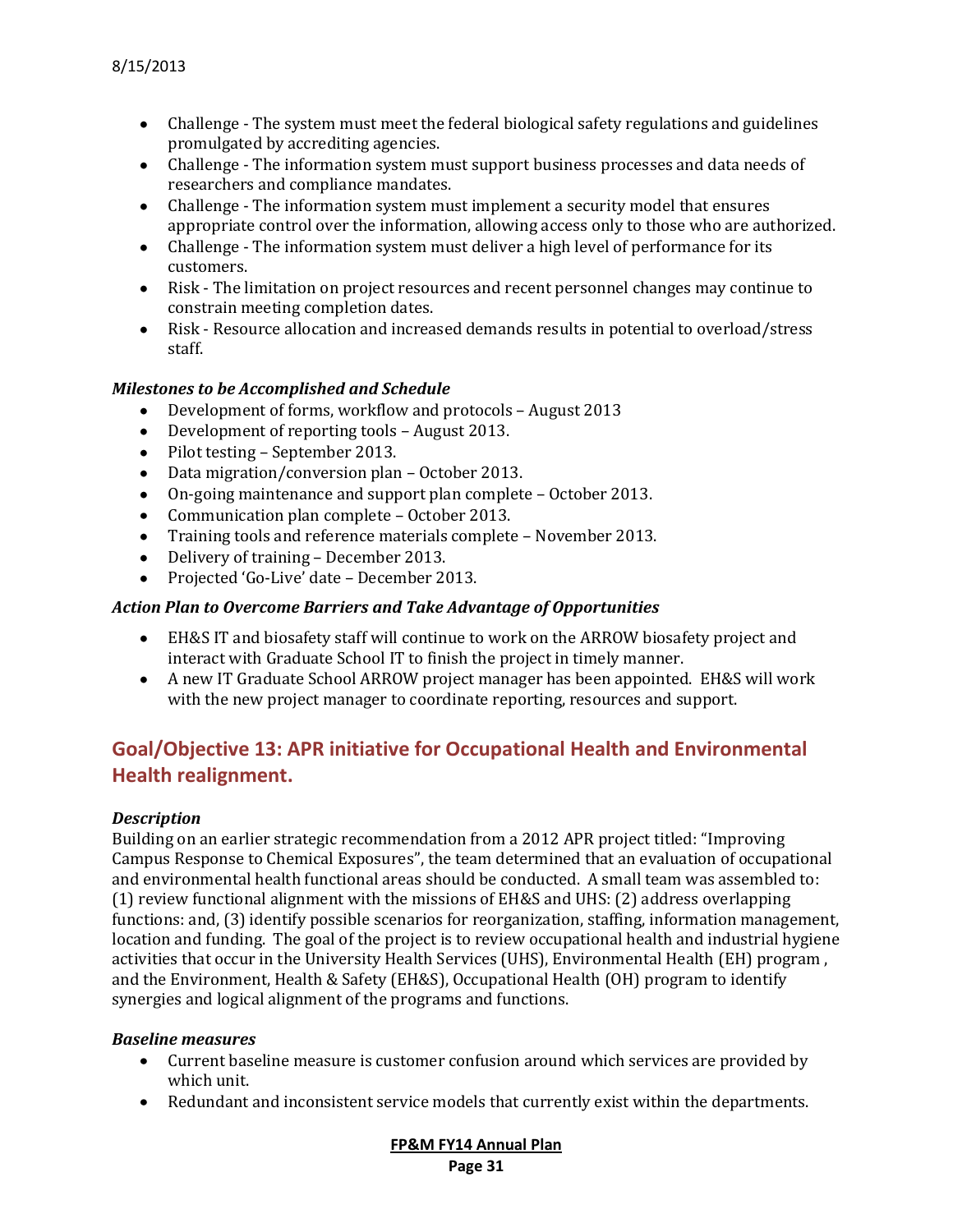• Propose a structural re-alignment that will clarify the role UHS/EH and EH&S/OH contribute to the campus community, better serve the campus research programs and staff, and continue to ensure compliance with regulatory mandates.

#### *Target*

- Clarity of UHS and EHS roles and responsibilities for customers.
- Increased industrial hygiene capacity (by combining skills of broadly trained EH specialists from UHS with the OH staff from EH&S.)
- Improved information transfer and management between Occupational Health and Occupational Medicine by establishing a single location for the new environmental/occupational health data management system.

## *Performance Indicators*

- Customer satisfaction feedback.
- Response time from EHS and UHS to resolve customer's issues.
- Feedback from staff regarding roles and responsibilities.

## *Risks and challenges*

- Risk Dislocation of staff that are associated with reorganization efforts.
- Challenge Introduces complexity to the UHS funding model by bringing EH&S staff who are not funded by segregated fees to UHS.
- Risk Organizationally separates occupational health capacity from the chemical, biological, radiological, and workplace safety efforts.
- Risk Resource allocation and increased demands results in potential to overload/stress staff.

#### *Milestones to be Accomplished and Schedule*

- Review proposal with affected APR team members and UHS/EHS stakeholders On-going.
- Meet with senior administration to finalize implementation strategy August 2013.
- Communicate implementation plan to all staff September 2013.
- Implement campus communication strategy December 2013.

# *Action Plan to Overcome Barriers and Take Advantage of Opportunities*

- Revise and review strategic recommendations to meet organizational needs.
- Establish a more vigorous campus community communication plan to highlight the various functions within each department.
- Engage affected staff in a transparent process of understanding the goals of the initiative.

# **Goal/Objective 14: Administrative Excellence Instructional Space Inventory**

# **Implementation.**

# *Description*

The AE Instructional Space Inventory Data team completed the collection and compilation of instructional space data attributes and made recommendations for managing and making the data available to campus users. The next step is to implement those recommendations.

#### *Baseline measures*

- Inventory of attributes/characteristics maintained for general assignment classroom space.
- Frequency and scope of attribute maintenance.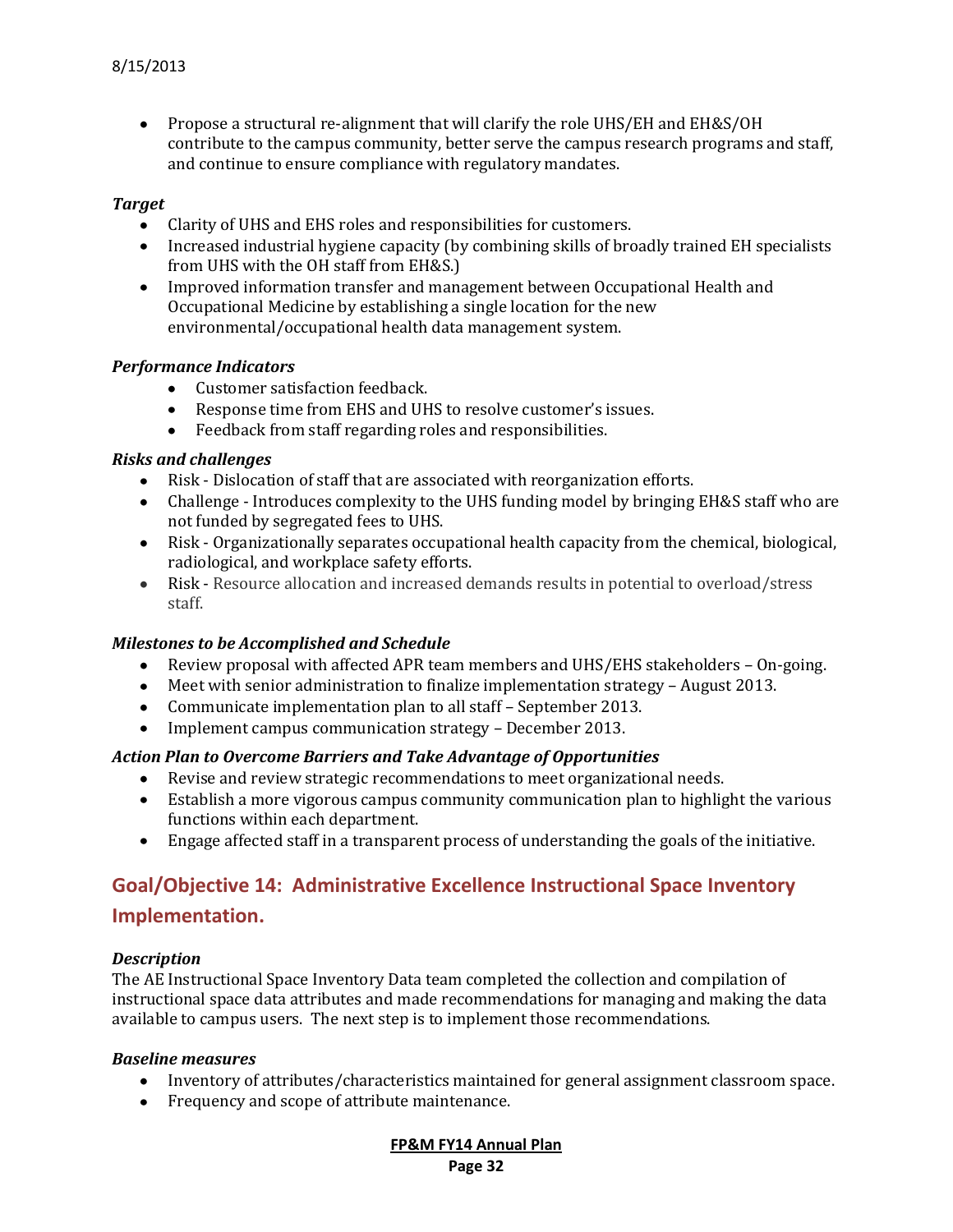Access to instructional space attribute data by campus users and classroom scheduling processes.

#### *Target*

- Provision instructional space inventory data to campus users and instructional space scheduling system(s).
- Recognition of Space Management as the responsible unit for the "gold standard" inventory data.
- Improved process for collecting, maintaining and provisioning instructional space inventory data.

## *Performance indicators*

- Inventory of attributes/characteristics for all instructional space stored in a secure database.
- Attributes/characteristics data web-viewable and query-able by campus users.
- Process to review the attributes established to assure the data is up-to-date, accurate and complete.

## *Risks and challenges*

- Risk Acceptance of, and support for, the designation of the "gold standard" for instructional space attributes/characteristics by the campus community.
- Challenge Identify and secure adequate resources to support the data maintenance and provisioning processes.
- Challenge Establishing appropriate processes to keep the data current and accurate.
- Risk Resource allocation and increased demands results in potential to overload/stress staff.

#### *Milestone to be accomplished and schedule*

Develop plan for implementation; identify resources; and, implement by April 2014.

# **Goal/Objective 15: College of Engineering Pilot Study -- Instructional Space Utilization.**

#### *Description*

A pilot study is proposed to create a system optimization model to assess strategies for realistic and optimal instructional space assignment in the College of Engineering. The model would be exploratory in nature, i.e. the model would be used to conduct simulations that provide insight into various scenarios for optimizing space allocation and scheduling, but would not be used in actual class scheduling in this phase of the pilot study. The pilot study will focus on instructional space, but the methodology will be developed so that it can apply to other space analysis processes on campus (e.g. research).

#### *Baseline measures*

- Current weekly student contact hours (WSCH) taught in the College of Engineering.
- College of Engineering instructional space inventory.
- Average weekly room periods (AWRP) scheduled in College of Engineering instructional space.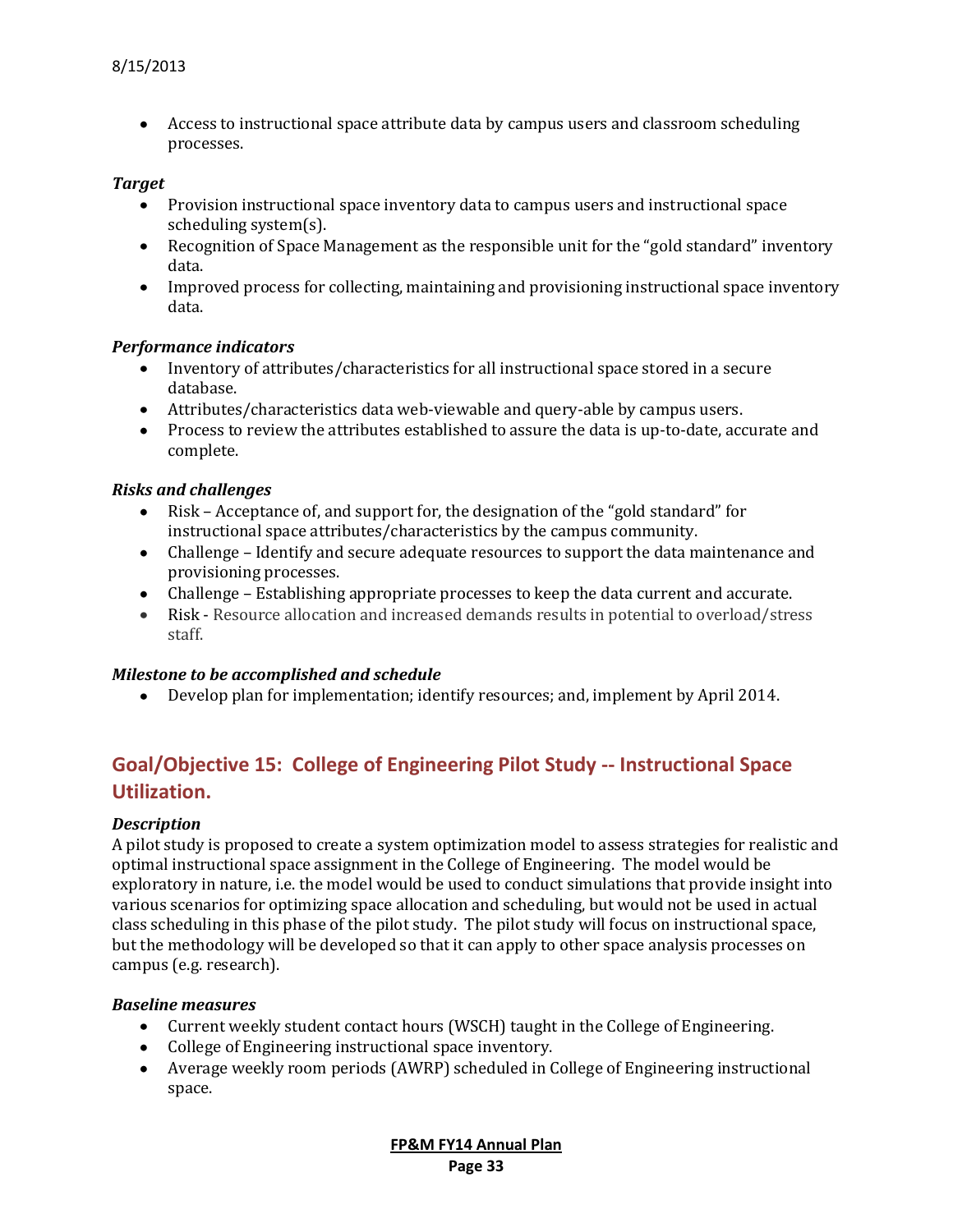# *Target*

- Creation of an optimized, sustainable academic schedule for the College of Engineering.
- Acceptance of sustainable approach within College of Engineering.
- Application of College of Engineering processes and findings to campus instructional space policy and processes.

## *Performance indicators*

- Optimized College of Engineering academic schedule.
- WSCH capacity in the College of Engineering.
- Revised/improved College of Engineering instructional space inventory.
- AWRP scheduled in College of Engineering instructional space.

## *Risks and challenges*

- Risk Resistance to class/schedule/location changes by faculty and academic departments.
- Challenge Adherence to standard scheduling practices and protocols.
- Challenge Resistance to policy change $(s)$ .
- Challenge Acceptance of incentive $(s)$ .
- Risk Resource allocation and increased demands results in potential to overload/stress staff.

## *Milestone to be accomplished and schedule*

College of Engineering pilot study graduate student analysis phase I completed by the end  $\bullet$ of fall semester 2013.

# **Goal/Objective 16: Collaborate with Educational Innovation groups to develop a learning space improvement plan.**

#### *Description*

For the past several biennia UW-Madison has requested funding from the UW System classroom renovation/instructional technology improvements program in the capital budget to upgrade the condition and instructional environment in the general assignment classrooms. The Educational Innovation initiative will create a sustained campus environment that maintains and enhances student learning while gaining efficiencies and generating new resources. Educational Innovation will take place across campus, within and across programs, departments, colleges and centers, and will be supported by new and streamlined policies and practices. A learning space improvement plan needs to be developed which embodies the goals and principles of Educational Innovation while leveraging the funding opportunities in the biennial capital budget.

#### *Baseline measures*

- The number and type of classroom renovation projects completed through the UW System program.
- The current inventory of collaborative, flexible learning spaces on campus.
- The current utilization rates for classrooms with instructional technology.

#### *Target*

- Increased interaction with Educational Innovation groups.
- Comprehensive learning space improvement plan.
- Coordination and acceptance of learning space improvement plan by UW System.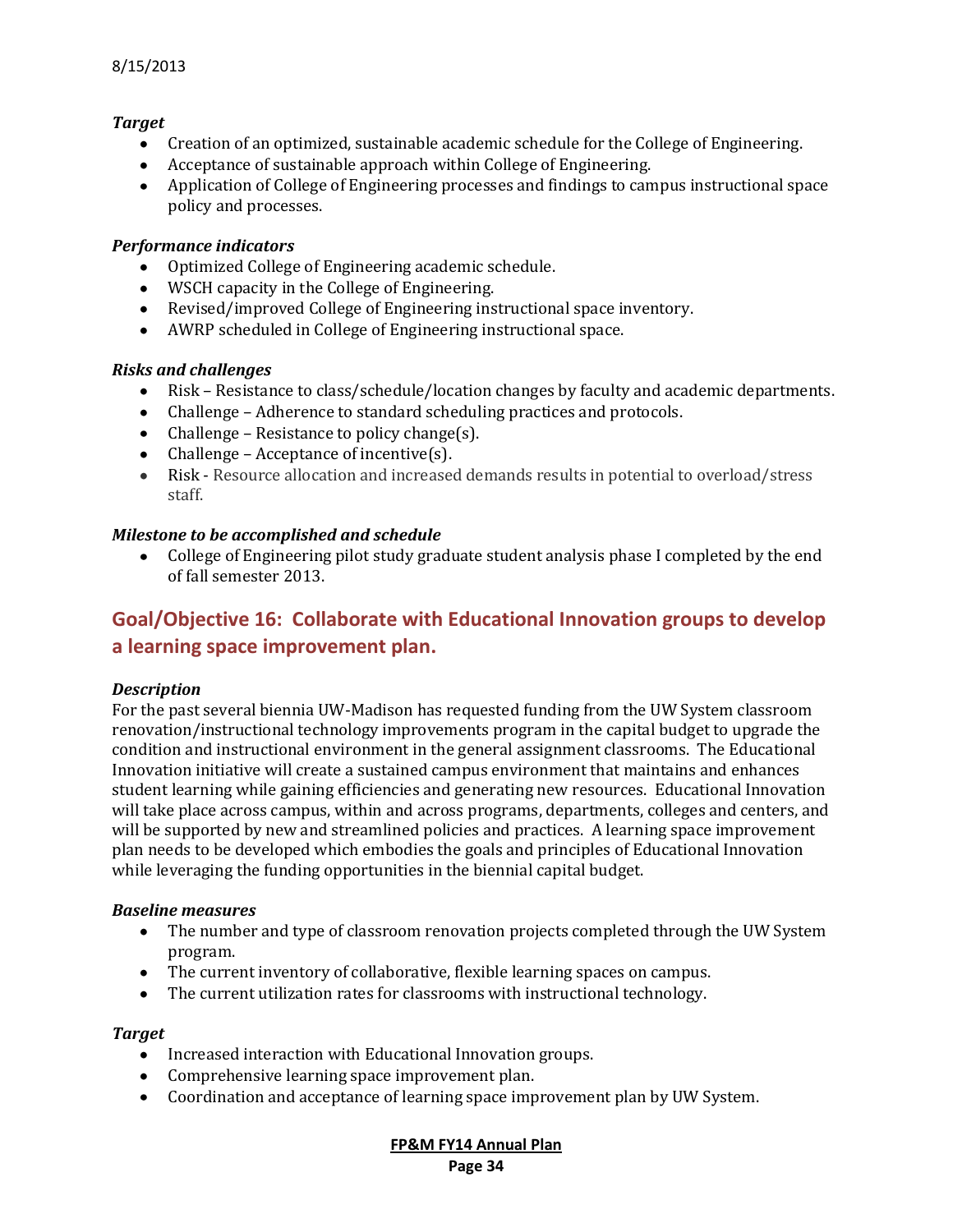## *Performance indicators*

- The number of collaborative, flexible learning spaces requested through the UW System capital program.
- The utilization rates for instructional space with collaborative, flexible environments.
- The ability to adapt instructional environments to meet changing learning approaches and pedagogies.

#### *Risks and challenges*

- Risk Meeting the growing and changing demand for collaborative, flexible learning spaces.
- Challenge Creating collaborative, flexible learning spaces which lack adequate resources or support to sustain their operation.
- Challenge Implementing scheduling policies, processes and practices which maximize the utilization of the flexible learning environments.
- Challenge Aligning the curricular changes contemplated by academic departments and faculty with the learning space inventory to identify a plan for development.
- Risk Resource allocation and increased demands results in potential to overload/stress staff.

## *Milestone to be accomplished and schedule*

A proposal of new, EI-capable classrooms will be proposed to the UW system for FY 13-15 during late August 2013. It is hoped that this plan will be approved by the UW system in time to allow for implementation to begin during the summer of 2014.

# **Goal/Objective 17: Extend the access to university facilities and related data via INSITE to FP&M units and campus administrative users.**

#### *Description*

The Space Management Office collects, maintains and analyzes information about university facilities and space use. UW-Madison facilities information in tabular and graphic formats resides in INSITE, a web-based application. Additional data (i.e. Principal Investigators, occupancy, grants) was collected through the Facilities and Administrative space survey and populated in INSITE. The goal is to extend access to university facilities and related data to FP&M units and campus administrative users. The data can be used to respond to basic inquiries, for analytical purposes in planning, or for daily decision-making.

#### *Baseline measures*

- $\bullet$ Inventory of FP&M users with access to university facilities data via INSITE.
- Inventory of campus administrative users with access to university facilities data via INSITE.
- Inventory of facilities and related data residing in INSITE.

#### *Target*

- Increased value of facilities and related data in analysis and decision-making.
- Expand consultative role of Space Management to campus administration, deans and departments.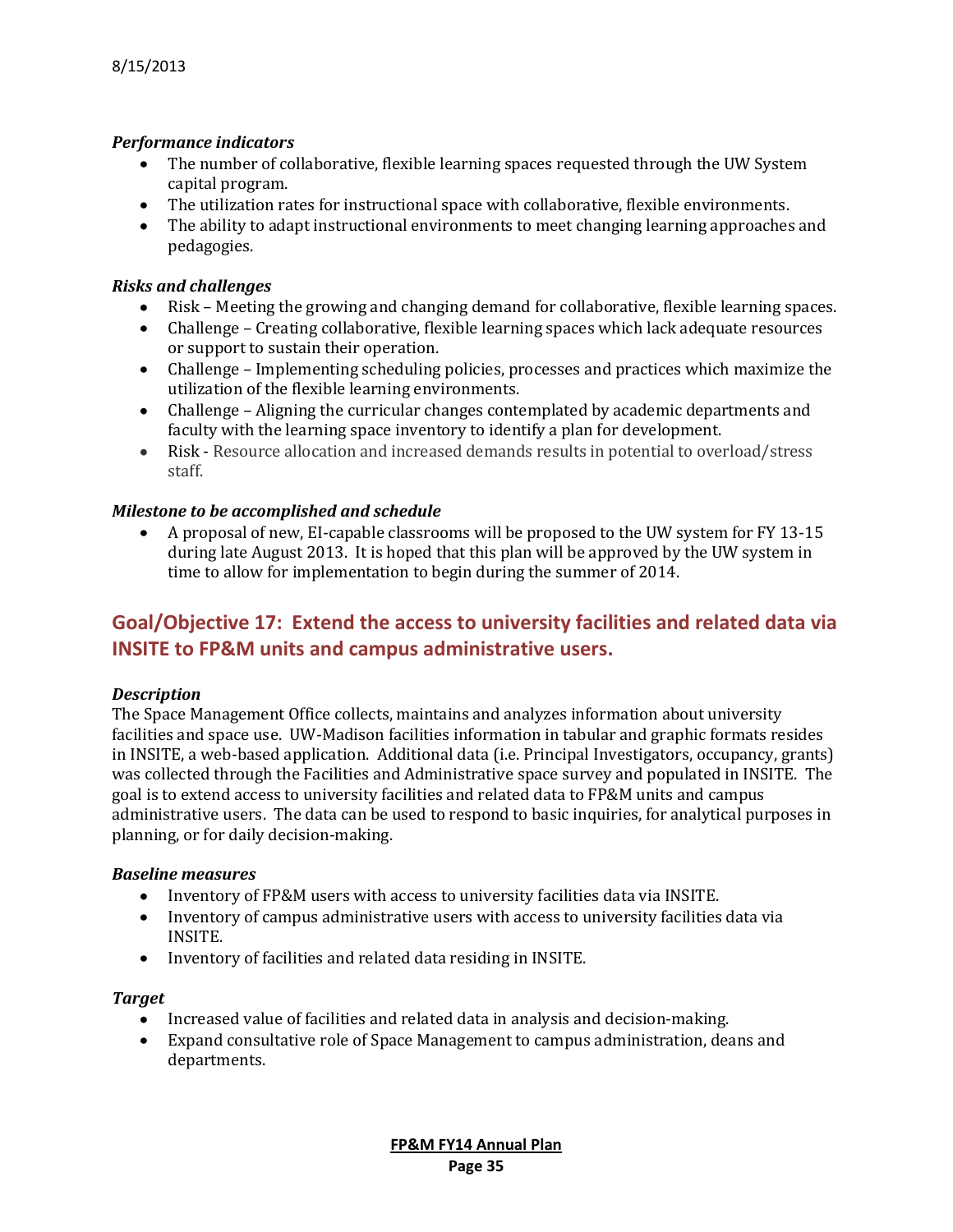# *Performance indicators*

- Increased inventory of FP&M users with access to university facilities data via INSITE.
- Increased inventory of campus administrative users with access to university facilities data via INSITE.
- Increased inventory facilities and related data residing in INSITE.

## *Risks and challenges*

- Risk Assurance of the accuracy, quality and timeliness of facilities and related data residing in INSITE.
- Challenge Identify adequate resources to provided training and oversight for departmental use of INSITE and the data contained therein.
- Challenge Processes necessary to keep facilities and related data up-to-date.
- Challenge Achieve optimal system performance as additional INSITE users increase.
- Risk Resource allocation and increased demands results in potential to overload/stress staff.

## *Milestone to be accomplished and schedule*

Completion date – July 2014.  $\bullet$ 

# **Goal/Objective 18: Re-energize the Physical Plant Safety Program; including review and update of policies, procedures, and implementation to create a "Culture of Safety".**

#### *Description*

In an on-going effort of continuous improvement, the Physical Plant Department is committed to reengaging all its employees in a "Culture of Safety"; where performing work in a safe and efficient manner is "just the way we do things" at UW Madison. Work process evaluations, inspections, requests for safety issue identification, and appropriate education/training will be implemented. Follow-up, and site visits will be undertaken for verification of safe working conditions, and subsequent process improvement/education/action will be administered.

#### *Baseline Measure*

• Inconsistent level of safety training for new and existing employees.

#### *Target*

To create a "Culture of Safety" across all aspects of Department work. Ensure all employees  $\bullet$ have received adequate training to complete their work in a safe, yet efficient, manner.

#### *Performance Indicator*

Engaged commitment to, and an integration of, safety into "the way we work" in the Physical Plant.

#### *Risks and challenges*

*Challenge -* Identify all issues/concerns over a group of 800+ employees.  $\bullet$ Challenge - Scheduling training to respond to newly developed protocol from newly identified issues.

Challenge - Checking to ensure newly identified and/or modified safety protocols are being followed in the field.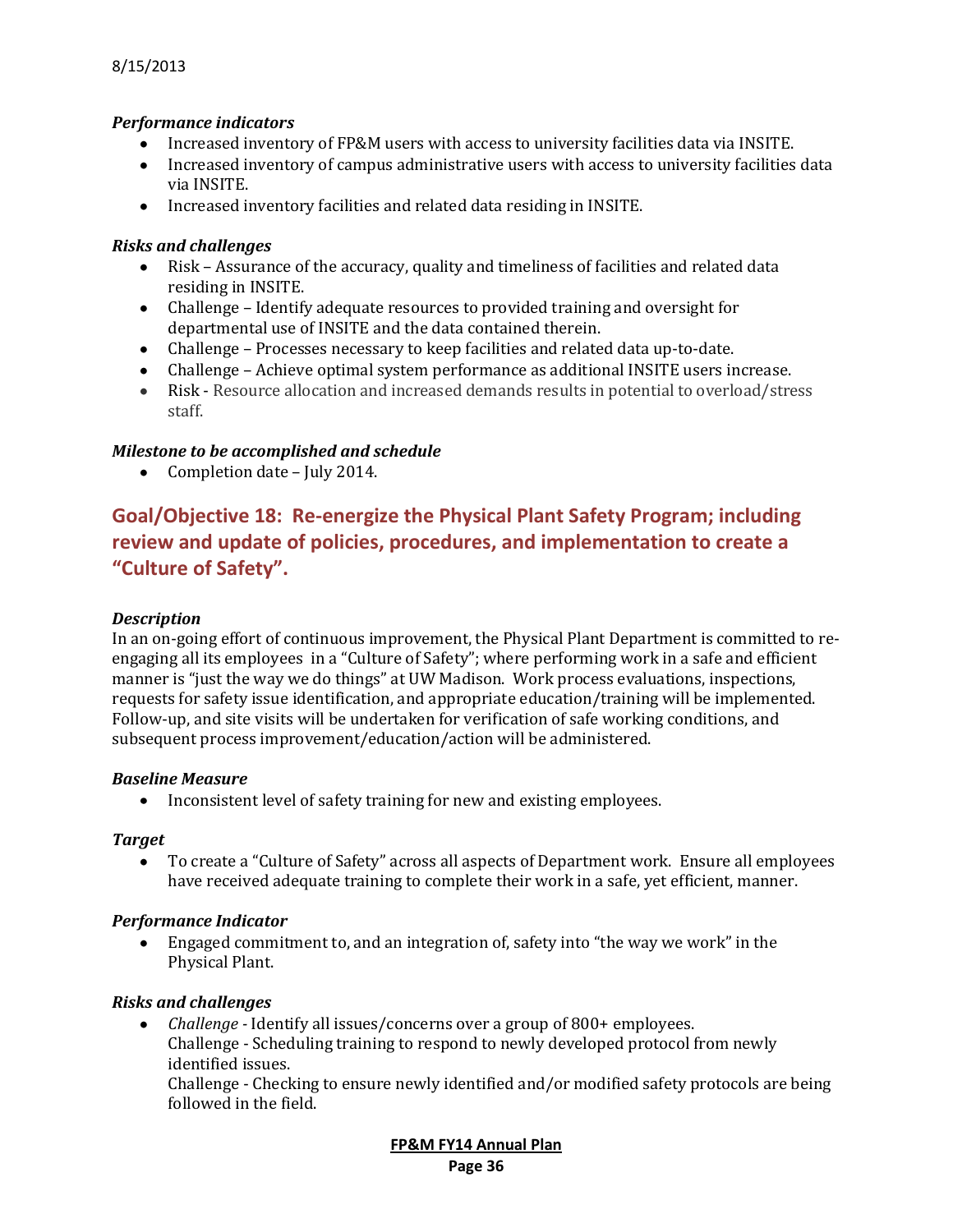# *Milestones to be accomplished and schedule*

- Hire a dedicated safety person to develop and administer the process August 2013
- Request for written indication of perceived or outstanding safety issues (or not) from every employee – Aug - Oct 2013
- Form a Safety Management Group to oversee program operation Sept 2013
- Investigate and prioritize identified safety-related issues Oct Nov 2013
- Form an Employee Safety Advisory Board to hear issues, appeals, and impasses Dec 2013
- Develop training and operational protocol to address prioritized safety-related issues/concerns – Nov 2013 – Jan 2014
- Develop implementation plan and execute on-going as we respond to our findings

## *Action Plan to overcome barriers and take advantage of opportunities*

- All employees of Physical Plant will be asked to provide a signed, written response to request for information regarding real/perceived safety related issues.
- Program communication will ensure all understand that, "There are no stupid questions, except those that go un-asked". [Originators name can be kept confidential at the writer's request.]
- All responses resulting in identified issues will be prioritized for investigation.
- Real issues will move to the top of the list, and addressed.
- All issues/concerns presented will be responded to and/or addressed, to ensure we "close the loop" through communication.
- All affected parties will be slated to receive training refreshers regarding compliance and operational requirements.
- Any questions and all comments related to process improvement will be considered, evaluated, answered and implemented where feasible.

# **Goal/Objective 19: Advance WE CONSERVE.**

#### *Description*

WE CONSERVE promotes education and awareness of the importance of environmental stewardship. In addition, this initiative has enabled the University to leverage its resources to reduce its annual campus energy consumption. Further reductions through campus operational energy efficiency projects will include those listed below.

#### *Baseline Measure*

Current conditions and energy consumption data and modeling results.

#### *Target*

• Accomplishments of the set goals.

#### *Performance Indicator*

Measurement and verification of results confirming anticipated savings.

#### *Risks and challenges*

Risk - Unforeseen possible construction project constraints or funding complications during the various stages of the projects.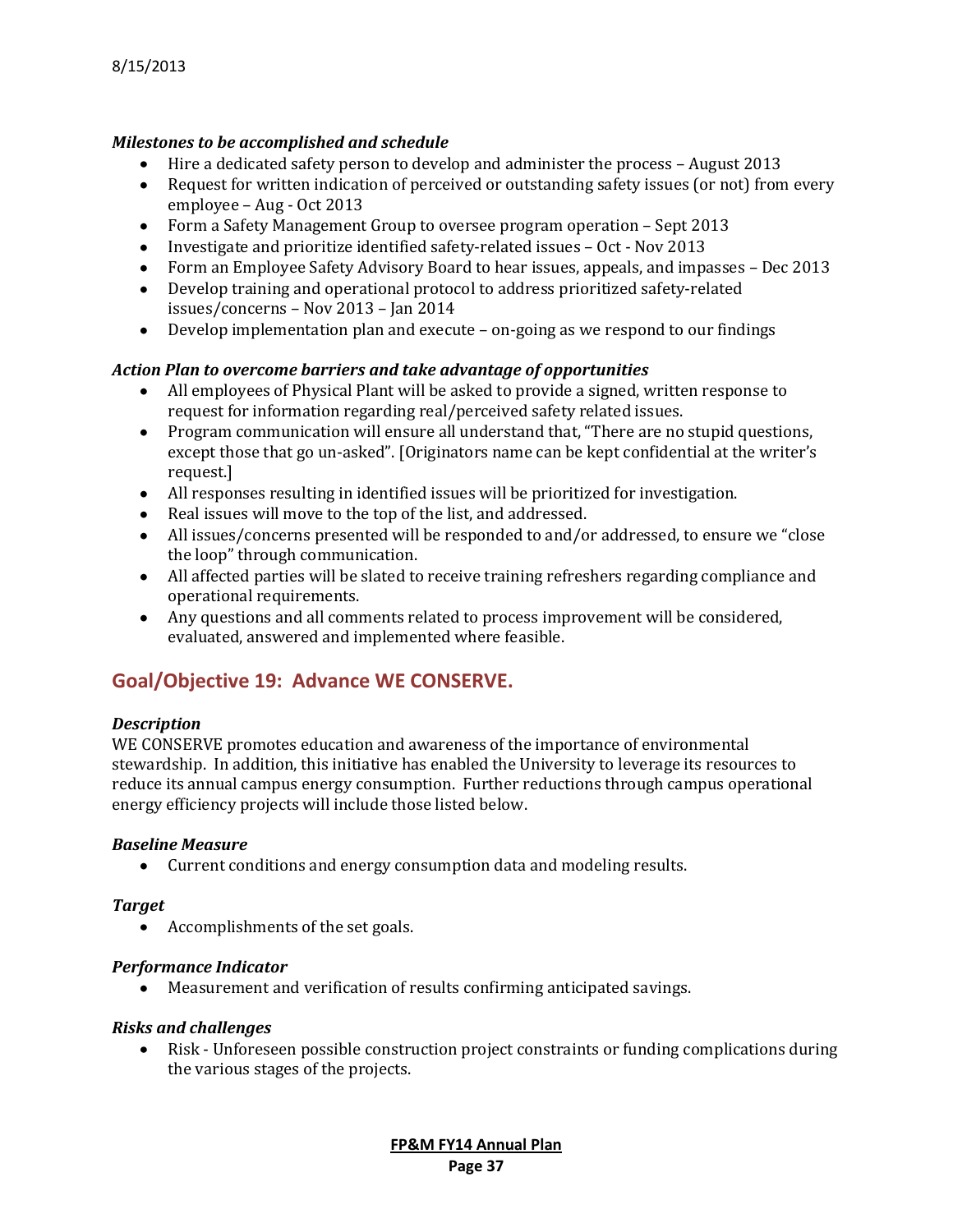# *Milestones to be accomplished and schedule*

- Complete construction phase of the energy retrofit project at Biotron building (annual savings of \$446,000 with 13.7 year payback) in FY14.
- Complete construction phase of the lighting retrofit phase II (annual savings of \$282,000 with 12.8 year payback) in FY14.
- Substantially complete construction phase of the TURN (Tunnel Upgrade and Refurbishment Now) phase II project (annual savings of \$122,000 with 20 year payback) in FY14.
- Start construction phase of the energy retrofit project at Vet Med (annual savings of \$361,000 with payback of 10.5 years) in FY14.
- Start construction phase of the energy retrofit project at Bock Labs project (annual savings of \$202,000 with 10.7 year payback) in FY14.
- Start the design process and start construction (assuming funding gets approved by DFD) for energy retrofit project at WIMR (annual savings of \$70K with 7.8 year payback) in FY14.
- Complete the design process and start construction (assuming funding gets approved by DFD) for energy retrofit at Waisman Center (annual savings of \$216K with 10.4 year payback) in FY14.
- Complete cost estimating for the McArdle Lab (annual savings of ~\$260,000) and Russell Laboratories (annual savings of  $\sim$  230,000) and engage DFD in scope, cost, and funding discussions in FY14.
- Work with DFD on scope, cost, and funding for a comprehensive Chilled Water System Optimization project (annual savings of \$2.8 million with 10 year payback) in FY14.

## *Action Plan to overcome barriers and take advantage of opportunities*

Keeping close working relationships with UWSA and DFD staff and coordination of the projects with building occupants.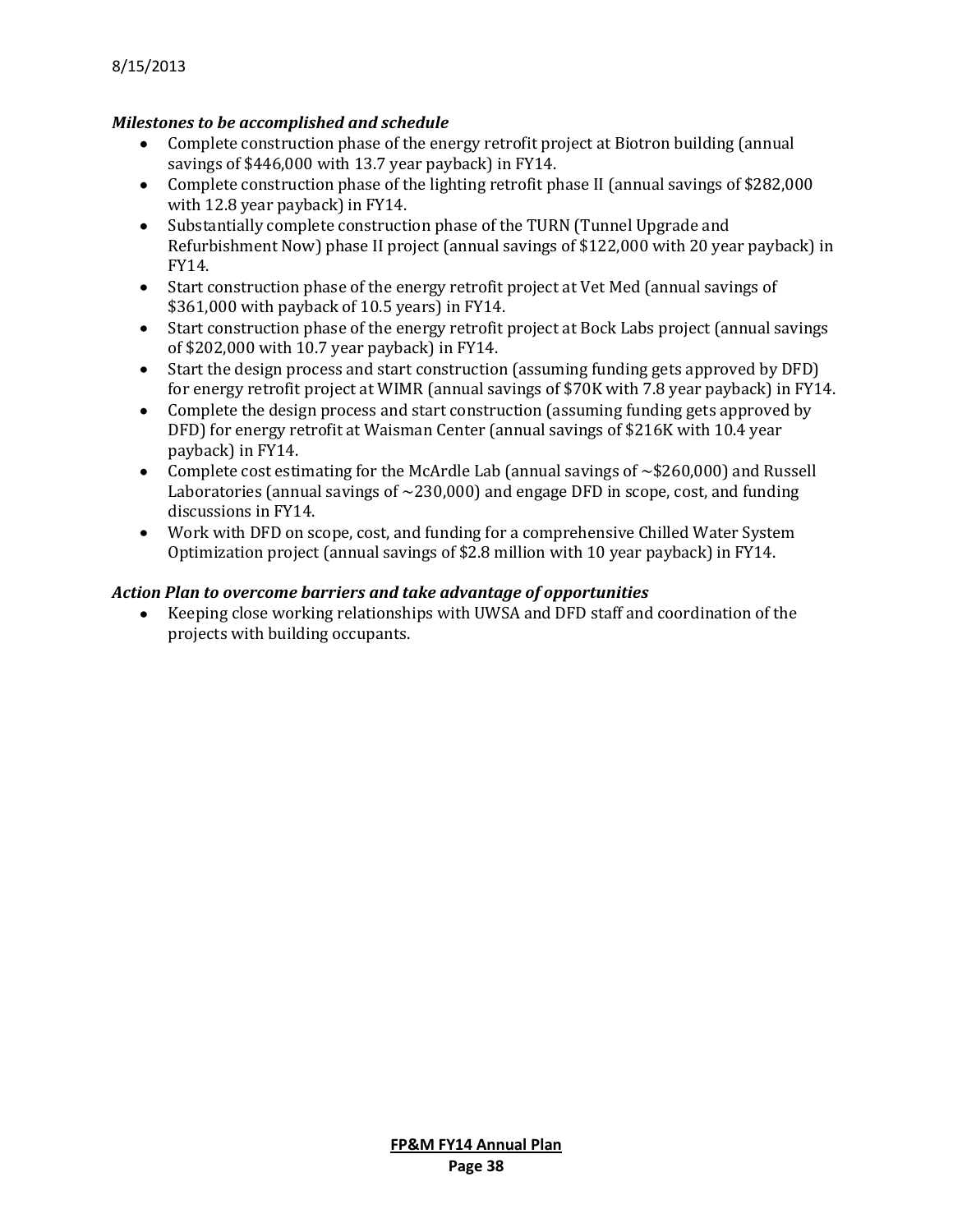# **Section 4: FP&M Strategic and Operational Priorities – Summary Chart [Note: Highlighted Goals are new for FY 2014]**

| <b>Priority area</b> | Goal/Objective           | <b>Baseline measure</b>     | <b>Defined target</b>       | <b>Year-end actual</b> |
|----------------------|--------------------------|-----------------------------|-----------------------------|------------------------|
|                      |                          |                             |                             | measure                |
| Process Improvement  | 1: Provide all employees | Performance evaluations     | Performance evaluations     | TBD                    |
|                      | with annual performance  | are not required for LTE    | are completed for 100% of   |                        |
|                      | reviews that include a   | or student employees. A     | staff. EID competencies     |                        |
|                      | development plan.        | variety of formats is       | will be included in FY      |                        |
|                      |                          | employed for                | 2014-2015 performance       |                        |
|                      |                          | documenting                 | review cycle.               |                        |
|                      |                          | performance reviews.        |                             |                        |
|                      |                          | Evaluations are not         |                             |                        |
|                      |                          | competency based.           |                             |                        |
| Process Improvement  | 2: Develop and           | FP&M currently lacks a      | Policies and procedures are | TBD                    |
|                      | disseminate FP&M         | codified process of policy  | written in plain, easily    |                        |
|                      | policies and procedures. | development; policies       | understandable langue; are  |                        |
|                      |                          | and procedures are not      | communicated across the     |                        |
|                      |                          | formatted and tracked       | entire organization via a   |                        |
|                      |                          | consistently; and, policies | variety of media; and,      |                        |
|                      |                          | are not readily available   | polices are reviewed and    |                        |
|                      |                          | to staff.                   | updated on a regularly      |                        |
|                      |                          |                             | scheduled basis.            |                        |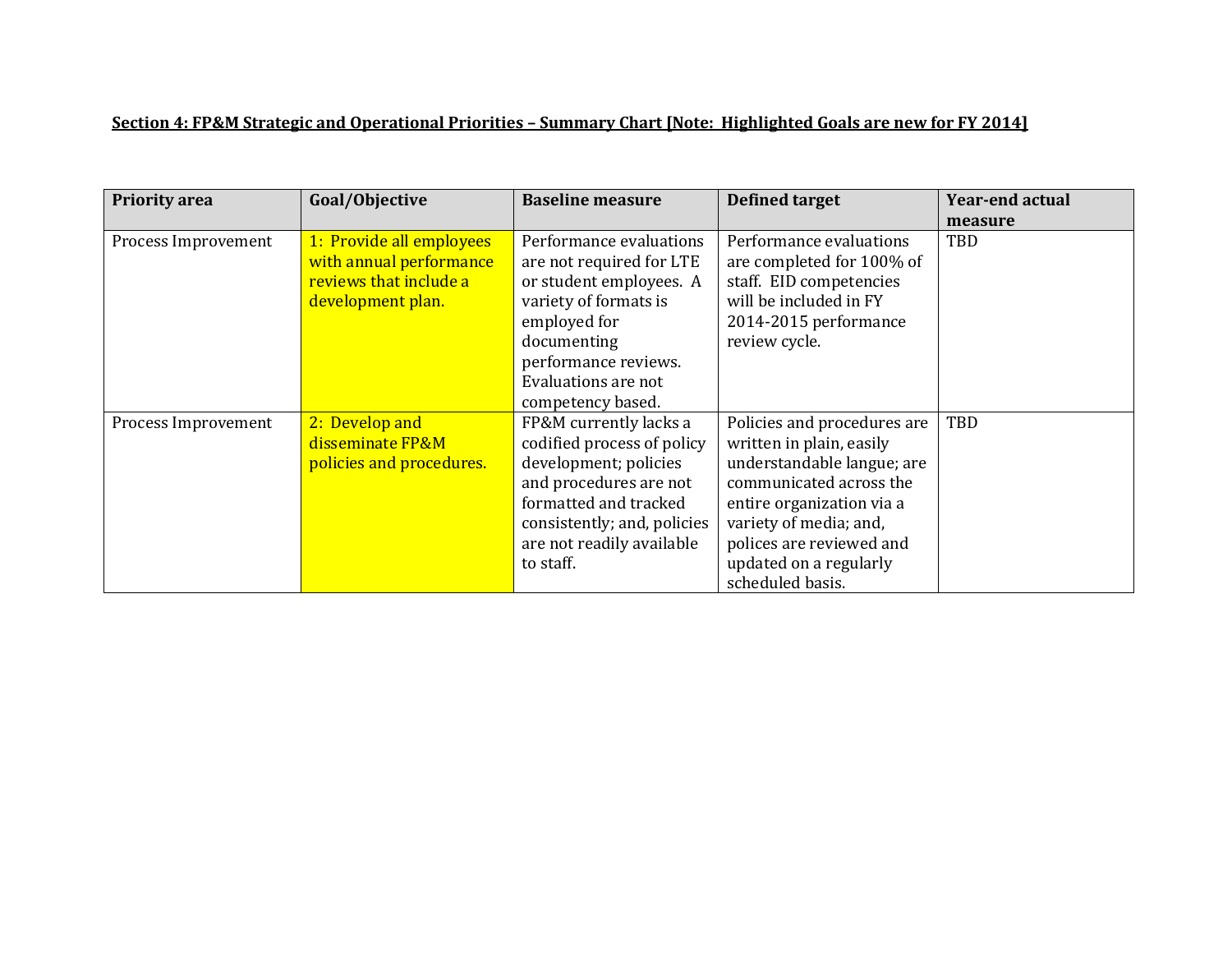| <b>Priority area</b>               | Goal/Objective                                                     | <b>Baseline measure</b>                                                                                                                                                         | <b>Defined target</b>                                                                                                                                                                                                                        | <b>Year-end actual</b> |
|------------------------------------|--------------------------------------------------------------------|---------------------------------------------------------------------------------------------------------------------------------------------------------------------------------|----------------------------------------------------------------------------------------------------------------------------------------------------------------------------------------------------------------------------------------------|------------------------|
|                                    |                                                                    |                                                                                                                                                                                 |                                                                                                                                                                                                                                              | measure                |
| Process Improvement                | 3: Refine key indicators to<br>measure and improve<br>services.    | Key indicators have been<br>established for all FP&M<br>Departments; 32 metrics<br>are shared and updated<br>on a quarterly basis with<br>the VCFA.                             | Data is updated on a<br>scheduled basis as<br>appropriate; Staff<br>responsible for engaging in<br>service delivery is engaged<br>in capturing, tracking, and<br>adjusting key indicators<br>respective to their areas of<br>responsibility. | TBD                    |
| Process Improvement:<br>Technology | 4: Update and launch a<br>new website for FP&M.                    | Two departments have<br>implemented new<br>websites using the new<br>DoIT CMS package; the<br>FP&M website is<br>externally focused with<br>limited resources for<br>employees. | Complete re-design of the<br>FP&M website to align with<br>the VCFA website. All<br>departments have a<br>consistent, user-friendly<br>design; the website<br>includes an intranet to<br>facilitate communication<br>with employees;         | TBD                    |
| Resource Stewardship               | 5: Provide project<br>management services for<br>capital projects. | Budgets schedule and<br>specifications established<br>by construction<br>documents and<br>contractor's bid.                                                                     | Complete projects to<br>required quality, on budget<br>and on schedule.                                                                                                                                                                      | TBD                    |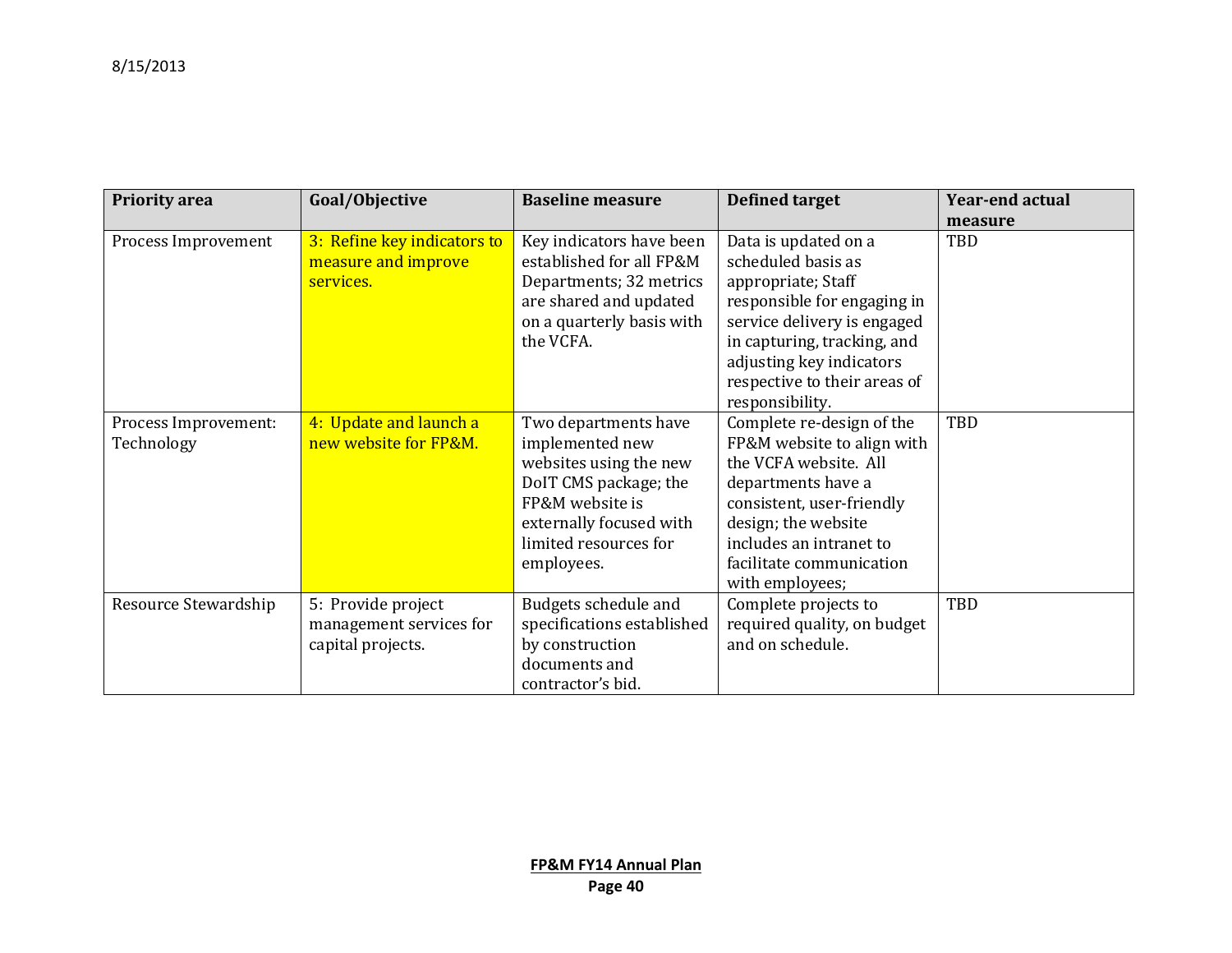| <b>Priority area</b>                    | Goal/Objective                                                                     | <b>Baseline measure</b>                                                                       | <b>Defined target</b>                                                                                                                                            | Year-end actual |
|-----------------------------------------|------------------------------------------------------------------------------------|-----------------------------------------------------------------------------------------------|------------------------------------------------------------------------------------------------------------------------------------------------------------------|-----------------|
|                                         |                                                                                    |                                                                                               |                                                                                                                                                                  | measure         |
| Resource Stewardship                    | 6: 2005 Campus Master<br>Plan on-going<br>implementation.                          | Number of major<br>projects and overall goals<br>completed annually.                          | 6 projects to begin<br>planning & design<br>development; and, 7<br>projects are expected to be<br>completed.                                                     | TBD             |
| Resource Stewardship                    | 7: Improve stormwater<br>management on campus.                                     | 566 acres of pervious<br>area (66%) and 283<br>acres of impervious area<br>$(34%)$ .          | Increase pervious areas to<br>70% and decrease<br>impervious areas to 30%<br>by 2015.                                                                            | TBD             |
| Resource Stewardship:<br>Sustainability | 8: Advance UW Builds<br>Green program.                                             | LEED Silver certification.<br>Divesting of surplus<br>property.                               | Nine projects are seeking<br>LEED certification.                                                                                                                 | TBD             |
| Process Improvement                     | Redesign of the parking<br>9:<br>permit renewal process                            | Employee parking<br>requests are prioritized,<br>offered, approved, and<br>accepted annually. | Reduce overall parking<br>permit renewal time by<br>70%; reduce TS<br>administrative costs;<br>Improve overall customer<br>satisfaction.                         | TBD             |
| Resource Stewardship                    | 10: Design and<br>construction of the UW<br>Hospital parking Ramp 75<br>Expansion. | Current parking<br>structure at 95%<br>capacity; and, the project<br>is at 10% design.        | Complete the project<br>design by March 31, 2014;<br>and, eventually complete<br>the construction project<br>adding 700 new spaces at a<br>cost of \$29,085,000. | TBD             |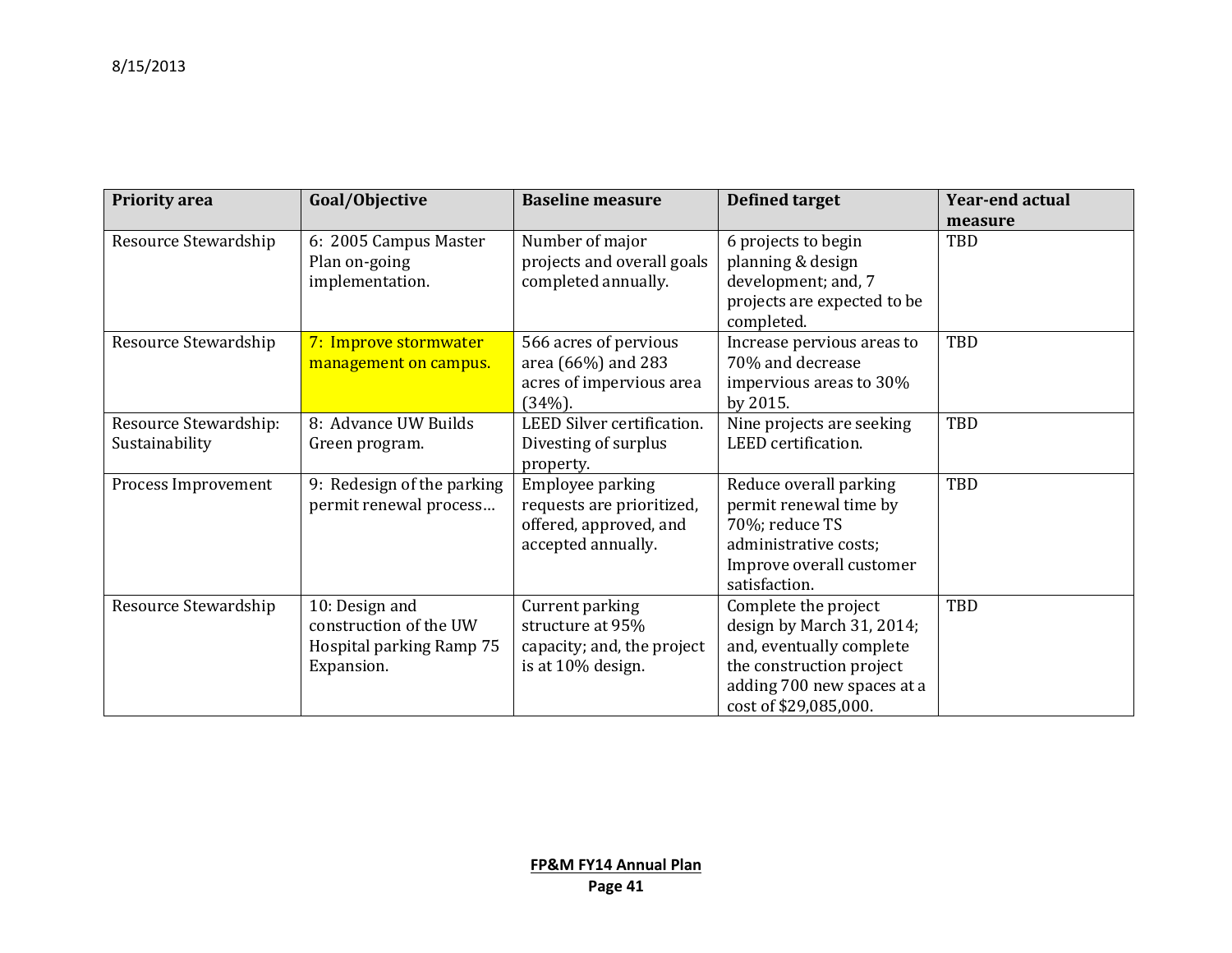| <b>Priority area</b> | Goal/Objective                                                                                                 | <b>Baseline measure</b>                                                                                                                                                                                             | <b>Defined target</b>                                                                                                                                                                                                                         | <b>Year-end actual</b> |
|----------------------|----------------------------------------------------------------------------------------------------------------|---------------------------------------------------------------------------------------------------------------------------------------------------------------------------------------------------------------------|-----------------------------------------------------------------------------------------------------------------------------------------------------------------------------------------------------------------------------------------------|------------------------|
|                      |                                                                                                                |                                                                                                                                                                                                                     |                                                                                                                                                                                                                                               | measure                |
| Process Improvement  | 11: Improvements to the<br>campus bus service                                                                  | No service adjustments<br>or rate changes were<br>made during FY 13.                                                                                                                                                | Have an approved written<br>agreement with ASM by<br>Feb 1, 2014; implement<br>Metro service changes by<br>September 1, 2014.                                                                                                                 | <b>TBD</b>             |
| Process Improvement  | 12: Complete beta-test of<br>biosafety's ARROW<br>project initiative and<br>develop training tools for<br>PIs. | Current IBC protocol<br>application is a paper<br>process. Data from the<br>tracking database is not<br>readily available to PIs.<br>PIs are required to<br>reenter background<br>information for each<br>protocol. | Reduce time required by<br>PIs for data entry; increase<br>efficiency in development<br>of IBC protocols; automate<br>the manual process; wider<br>availability of<br>information/data; and,<br>establish a centralized<br>protocol database. | TBD                    |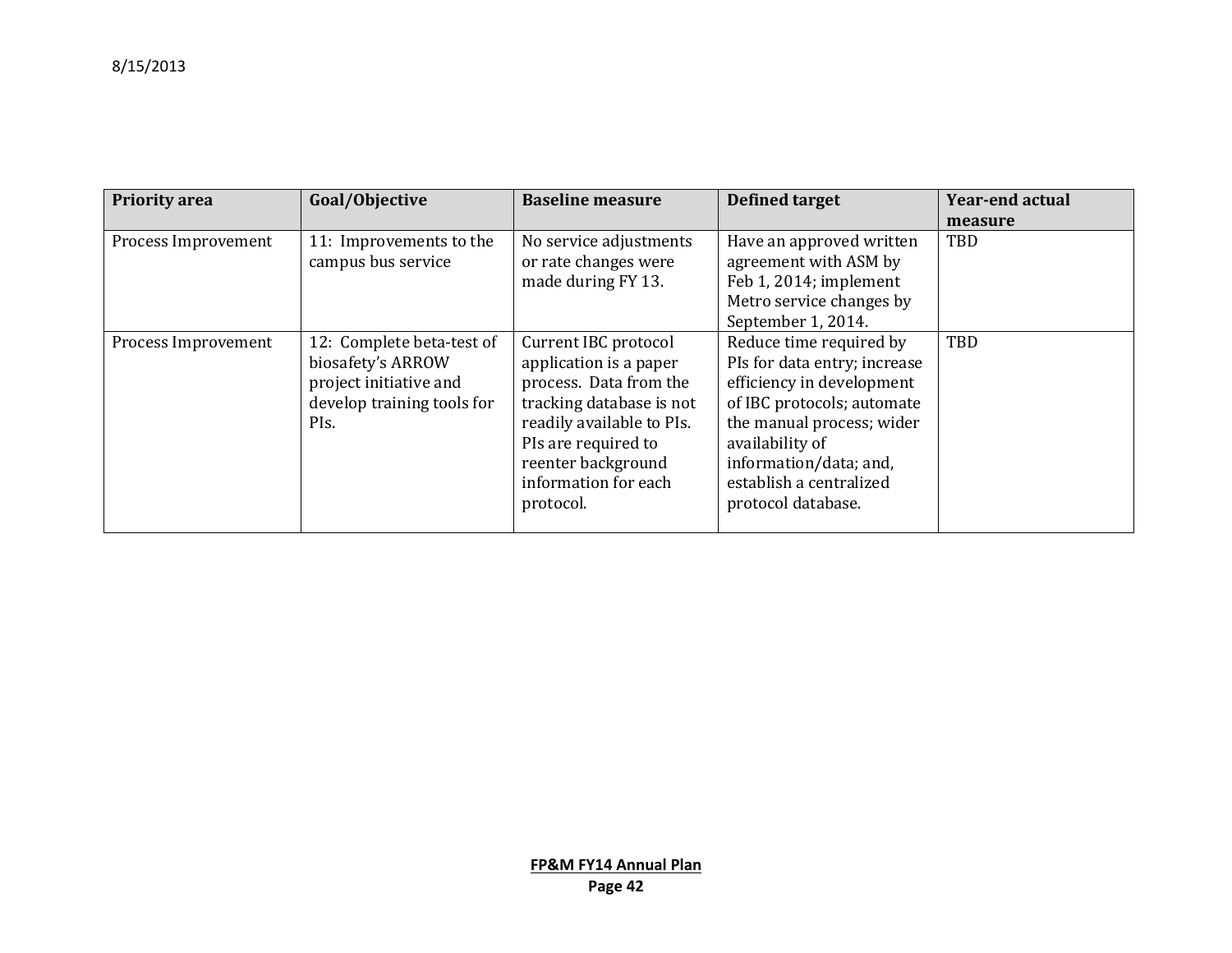| <b>Priority area</b> | Goal/Objective                     | <b>Baseline measure</b>  | <b>Defined target</b>       | <b>Year-end actual</b> |
|----------------------|------------------------------------|--------------------------|-----------------------------|------------------------|
|                      |                                    |                          |                             | measure                |
| Process Improvement  | 13: APR Initiative for             | Customers are currently  | Clarity of UHS and EHS      | TBD                    |
|                      | Occupational Health and            | confused around which    | roles and responsibilities; |                        |
|                      | Environmental health               | services are provided by | increased industrial        |                        |
|                      |                                    | which unit; and,         | hygiene capacity; and       |                        |
|                      |                                    | redundant and            | improved information        |                        |
|                      |                                    | inconsistent service     | transfer between            |                        |
|                      |                                    | models                   | Occupational health and     |                        |
|                      |                                    |                          | Occupational Medicine.      |                        |
| Process Improvement  | 14. College of Engineering         | Inventory of attributes  | Provision instructional     | TBD                    |
| and Resource         | <b>Pilot Study - Instructional</b> | maintained for general   | space inventory data to     |                        |
| Stewardship          | <b>Space</b>                       | assignment classroom     | campus users and            |                        |
|                      |                                    | space; frequency and     | instructional space         |                        |
|                      |                                    | scope of attribute       | scheduling system(s).       |                        |
|                      |                                    | maintenance; and, access | <b>Recognition of Space</b> |                        |
|                      |                                    | to instructional space   | Management as the           |                        |
|                      |                                    | attribute data by campus | responsible unit for the    |                        |
|                      |                                    | users                    | "gold standard" inventory   |                        |
|                      |                                    |                          | data. Improved process for  |                        |
|                      |                                    |                          | collecting, maintaining and |                        |
|                      |                                    |                          | provisioning instructional  |                        |
|                      |                                    |                          | space inventory data.       |                        |
|                      |                                    |                          |                             |                        |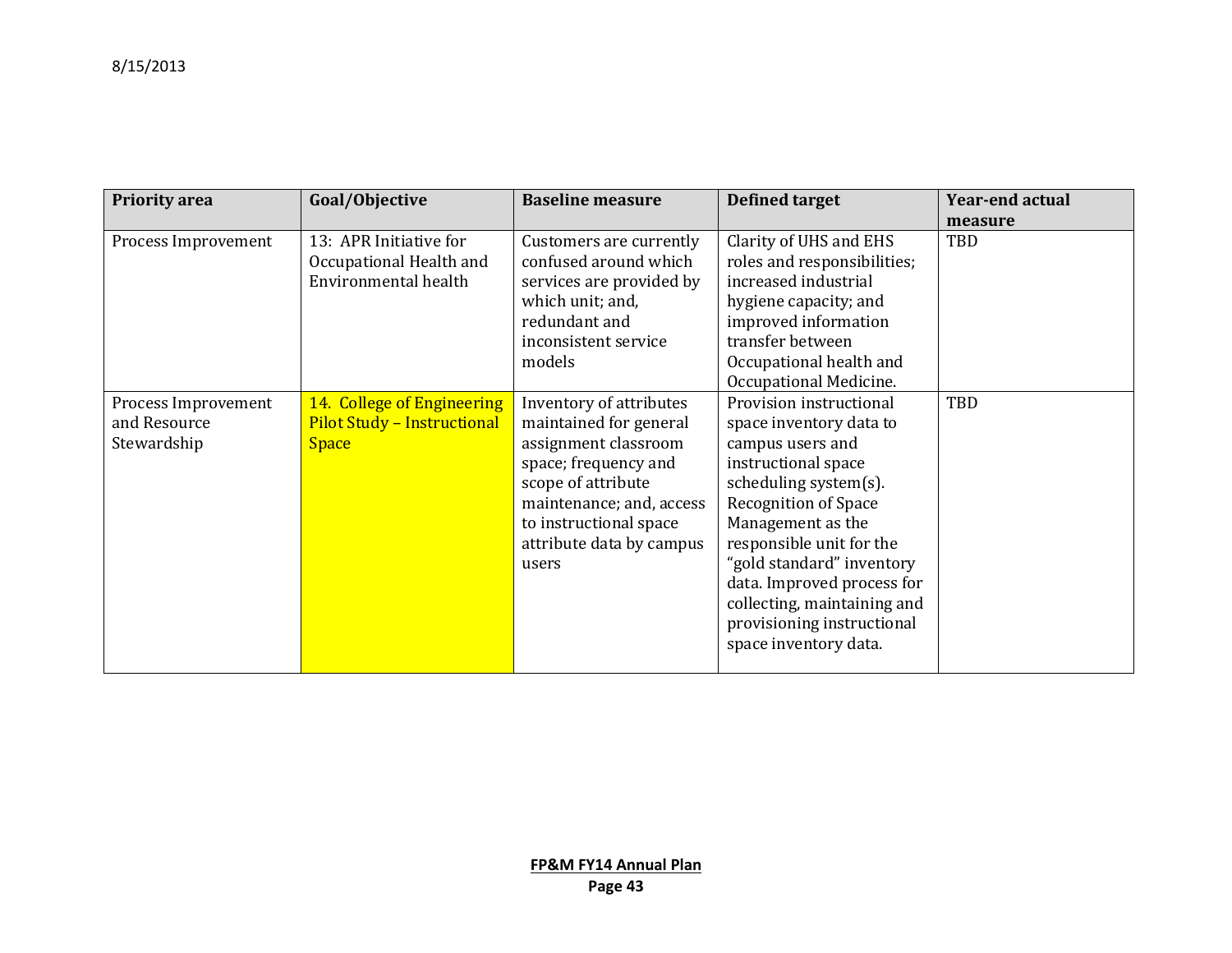| <b>Priority area</b> | Goal/Objective                     | <b>Baseline measure</b> | Defined target              | <b>Year-end actual</b> |
|----------------------|------------------------------------|-------------------------|-----------------------------|------------------------|
|                      |                                    |                         |                             | measure                |
| Process Improvement  | 15: College of Engineering         | Current weekly contract | Creation of an optimized,   | <b>TBD</b>             |
| and Resource         | <b>Pilot Study - Instructional</b> | hours (WSCH) taught in  | sustainable academic        |                        |
| Stewardship          | <b>Space Utilization</b>           | the CoE; COE            | schedule for the College of |                        |
|                      |                                    | instructional space     | Engineering.                |                        |
|                      |                                    | inventory.              | Acceptance of sustainable   |                        |
|                      |                                    |                         | approach within College of  |                        |
|                      |                                    |                         | Engineering.                |                        |
|                      |                                    |                         | Application of College of   |                        |
|                      |                                    |                         | Engineering processes and   |                        |
|                      |                                    |                         | findings to campus          |                        |
|                      |                                    |                         | instructional space policy  |                        |
|                      |                                    |                         | and processes.              |                        |
|                      |                                    |                         |                             |                        |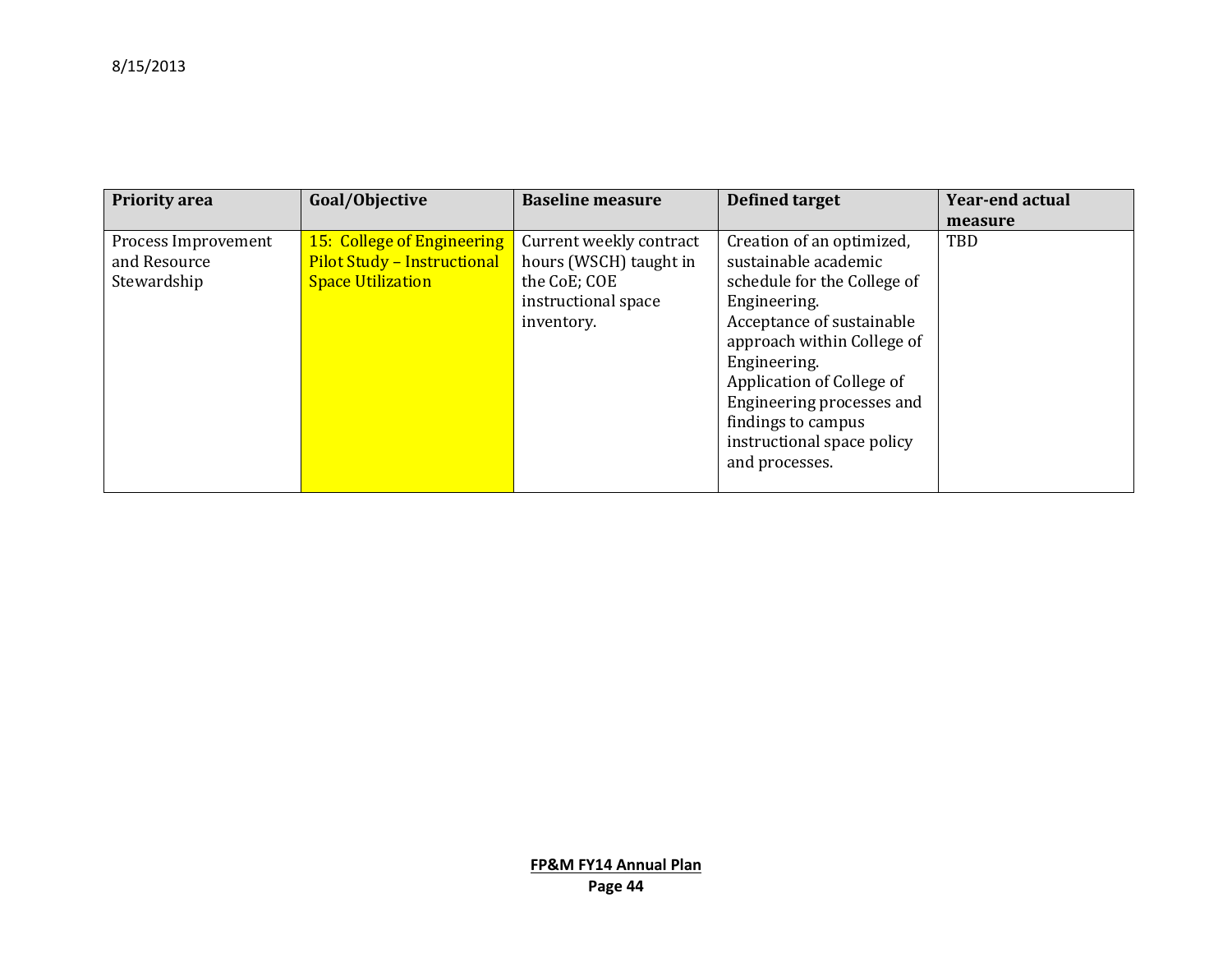| Process Improvement | 16: Collaborate with             | Number and type of        | Increased interaction with    | <b>TBD</b> |
|---------------------|----------------------------------|---------------------------|-------------------------------|------------|
| and Resource        | <b>Educational Innovation</b>    | classroom renovation      | <b>Educational Innovation</b> |            |
| Stewardship         | groups to develop a              | projects completed        | groups. Comprehensive         |            |
|                     | learning space                   | through the UW System;    | learning space                |            |
|                     | improvement plan.                | Current inventory of      | improvement plan.             |            |
|                     |                                  | collaborative, flexible   | Coordination and              |            |
|                     |                                  | learning spaces; and,     | acceptance of learning        |            |
|                     |                                  | current utilization rates | space improvement plan by     |            |
|                     |                                  | for classrooms with       | UW System.                    |            |
|                     |                                  | instructional technology. |                               |            |
| Process Improvement | 17: Extend the access to         | Inventory of FP&M users   | Increased value of facilities | <b>TBD</b> |
| and Resource        | university facilities and        | with access to facilities | and related data in analysis  |            |
| Stewardship         | related data via INSITE to       | data via INSITE;          | and decision-making.          |            |
|                     | <b>FP&amp;M</b> units and campus | Inventory of campus       | Expand consultative role of   |            |
|                     | administrative users.            | administrative users with | Space Management to           |            |
|                     |                                  | access to facilities data | campus administration,        |            |
|                     |                                  | via INSITE; and,          | deans and departments.        |            |
|                     |                                  | inventory of facilities   |                               |            |
|                     |                                  | data residing in INSITE.  |                               |            |